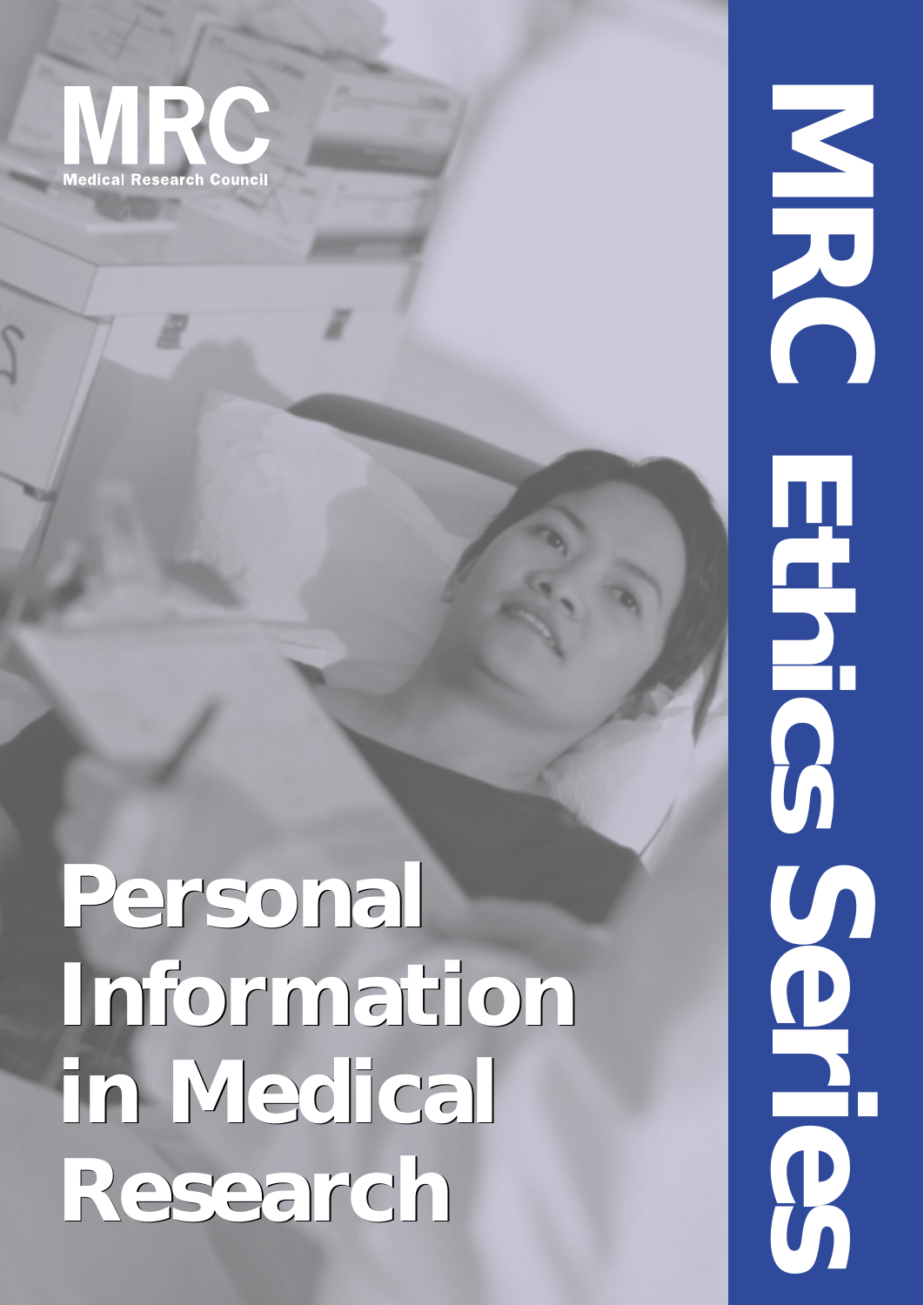# **Guidance for recipients of MRC support and for potential applicants**

**This guidance sets out new procedures that need to be followed by those undertaking or planning research that involves the use of individual patient data where consent from the individual patients concerned has not or will not be obtained.**

# **1. Background**

"Section 60 of the Health and Social Care Act 2001 enables the Secretary of State to support and regulate the use of confidential patient information in the interest of patients or the wider public good. Parliament agreed to the creation of this power to ensure that patient identifiable information currently needed to support essential NHS activity can be used, without the consent that should normally be obtained, **where there is no reasonably practicable alternative.**

Regulations made under Section 60 can provide a basis in law for patient identifiable information to be disclosed to specified bodies, (eg

cancer registries), for specific purposes.This type of **'specific support'** is required if the intended purposes for obtaining the information are controversial or complex and need detailed description within the regulations. The approval of Parliament, advised by the independent statutory Patient Information Advisory Group (PIAG), is required before such regulations may be brought into force.

Parliament has also agreed to the establishment of **'class support'** that will provide a lawful basis for using and disclosing patient identifiable information to support relatively uncontroversial processing, for limited and defined purposes, without the need for dedicated parliamentary consideration.The approval of the Secretary of State, advised where appropriate by PIAG, is required in these circumstances."

*(The above text is taken from the Guidance Notes on the DH website: www.doh.gov.uk/ipu/confiden, from where more information can be obtained).*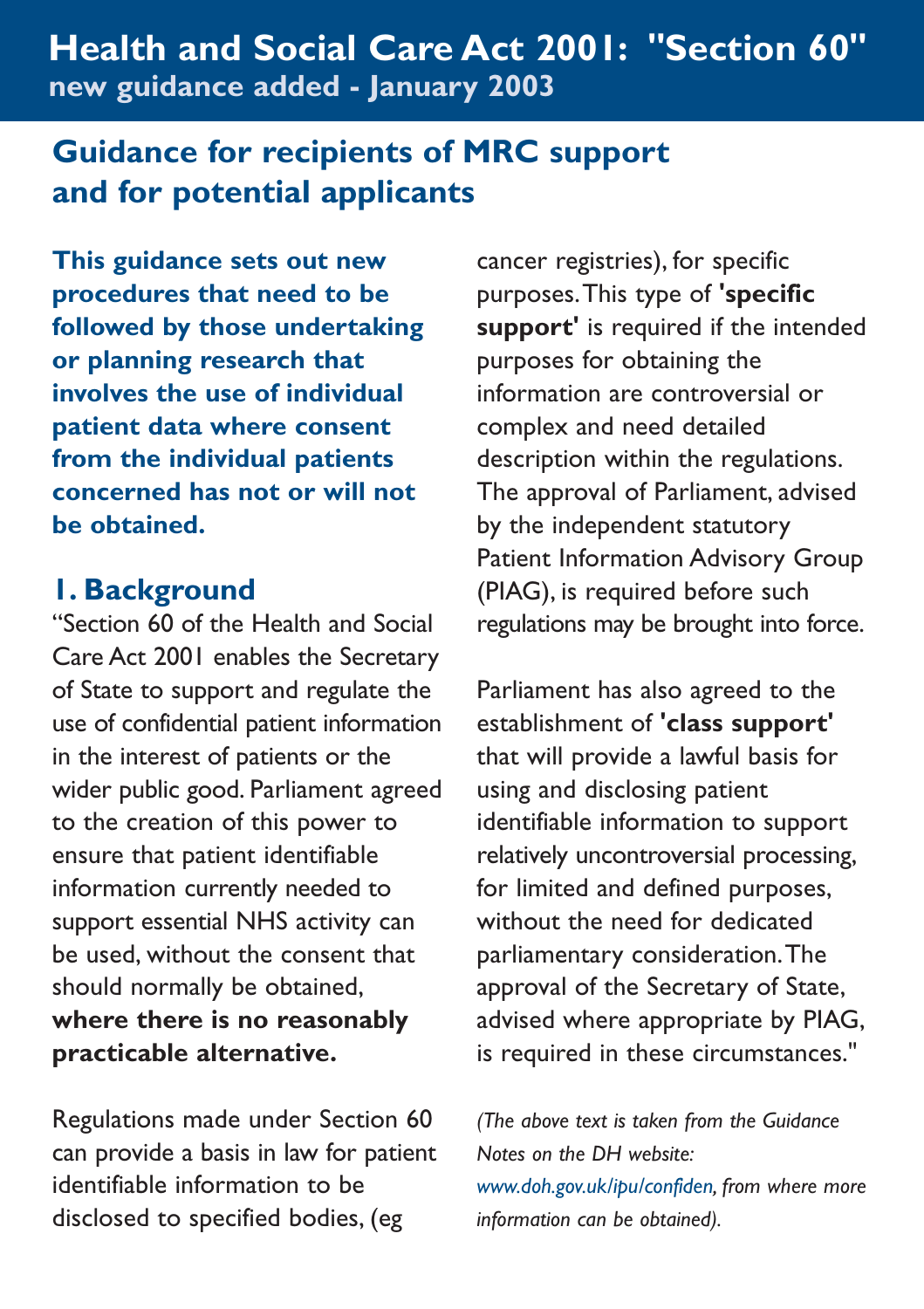# **2. Guidance**

This Guidance should be read in conjunction with the Council's broader Guidance: "Personal Information in Medical Research"  $(PIMR)^{\dagger}$ .

# **2.1 When does Section 60 apply?**

The conditions under Section 60 only apply:

- **For current research, where** identifiable NHS patient data are being used and where individual consent has not been obtained; or
- $\bullet$  For proposed research, where the researchers plan to use identifiable NHS patient data without obtaining individual consent.

For newly designed studies, DH expects that for the large majority of proposals, it will be possible **either** for the researchers to receive anonymised data2, **or** to obtain individual consent. If the researcher plans to use linked anonymised data (ie where the individuals can be identified by the provider of the data), the provider

will need to obtain approval from PIAG.This should fall into the category of "Class support".

# **2.2 Existing Studies**

Those currently undertaking relevant studies will need to apply to PIAG **as soon as possible**. If you are not sure whether you need to apply, you should contact the PIAG Secretariat $3$  to seek advice. It is possible that existing studies may be covered by one of the "Class support" approvals that has been obtained or is currently under consideration. (Flagging at the NHS Central Register is one of these, but if you are planning to use this service, you are advised to seek confirmation in writing from the PIAG<sup>3</sup> Secretariat that you do not need to submit your own application).

Even at this stage, the expectation is that you will go back to the participants and seek consent where possible. If this is not possible, you will be asked to explain why. If it is possible, and you propose to do this,

<sup>&</sup>lt;sup>1</sup> PIMR - available on request from MRC Head Office or on the MRC Website at: **http://www.mrc.ac.uk/pdf-pimr.pdf**<br><sup>2</sup> See "PIMR" for definitions

<sup>&</sup>lt;sup>3</sup> PIAG Secretariat, Room 1N35A, Quarry House, Leeds LS2 7U. Tel: 0113 254 6019. **Email: sean.kirwan@doh.gsi.gov.uk**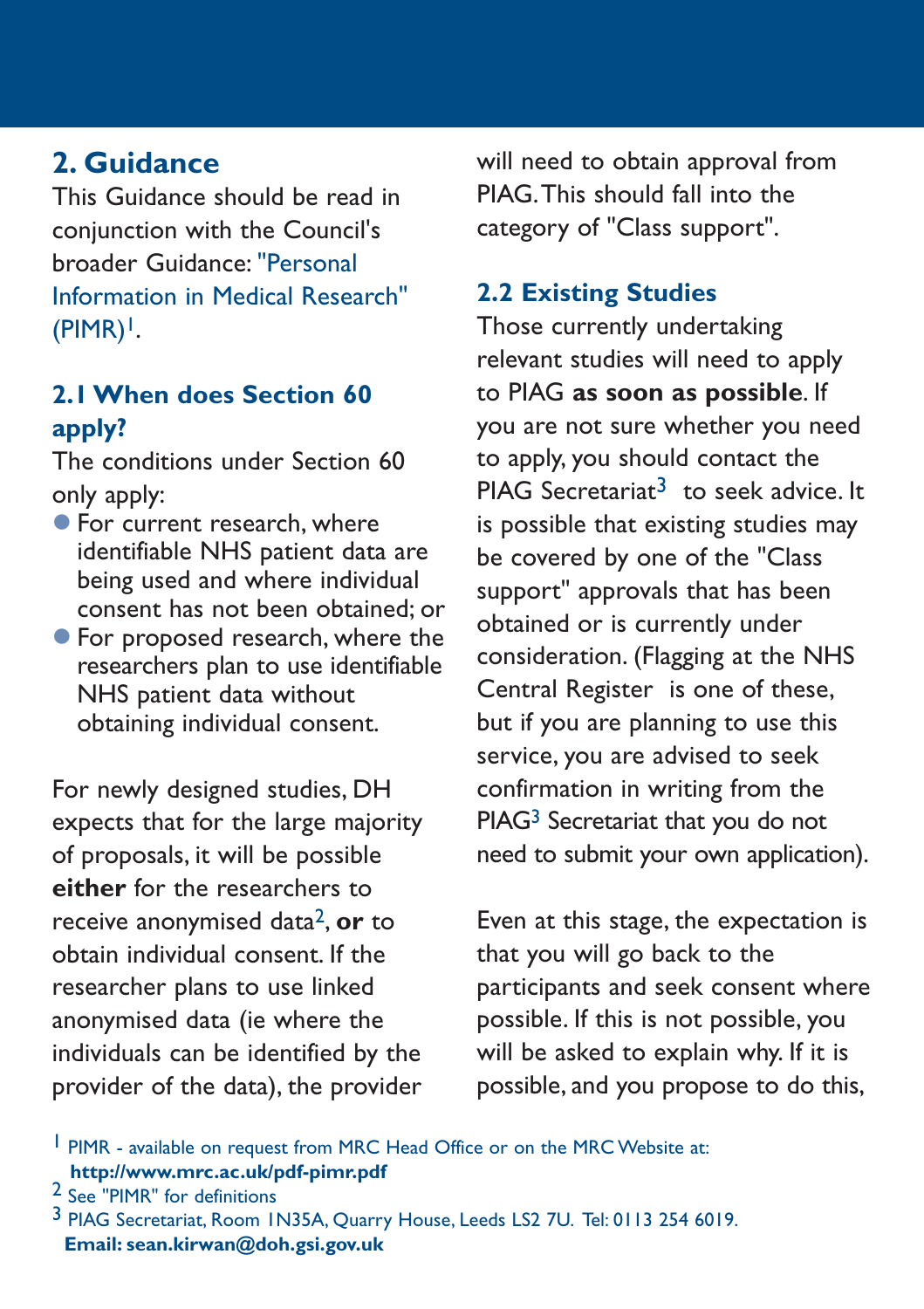you may need to obtain renewed Research Ethics Committee approval, and should therefore also contact the relevant REC Secretariats/ Chairmen to check whether this is the case.

## **2.3 Proposed studies**

For proposed studies in which individual consent would not be obtained, approval will need to be obtained according to the process described below:

# **2.4 How to apply for approval under Section 60**

- i) First, the applicant should obtain a 'sponsor' (usually the applicant's employing organisation). Sponsors should provide a written recommendation, a copy of which must be retained by the applicant.
- ii) Applicants undertaking medical research must first obtain research ethics committee (REC) approval. Medical researchers are strongly advised to read the guidance notes carefully before approaching the REC, and should ensure that all the required information is included in their application to the REC. Copies of the research

protocol and L/MREC approval must be included with the application for Section 60 support.

iii)There is a standard application form for support under Section 60 available on the DH website (www.doh.gov.uk/ipu/confiden/gen guide.doc). It can be completed either online or on a printed paper copy.

MRC expects applicants, at the time they submit applications to MRC, either to have obtained REC approval, or to have submitted their applications. It is a requirement that work should not start until REC approval has been obtained.This will be the case also for Section 60 approval. In planning their research, applicants must be sure to allow sufficient time to obtain all the necessary approvals and funding before they wish to start their research. Further advice on MRC funding processes may be obtained from the relevant Programme Manager, and on Section 60 from Tony Peatfield (tony.peatfield@headoffice.mrc.ac.uk)

January 2003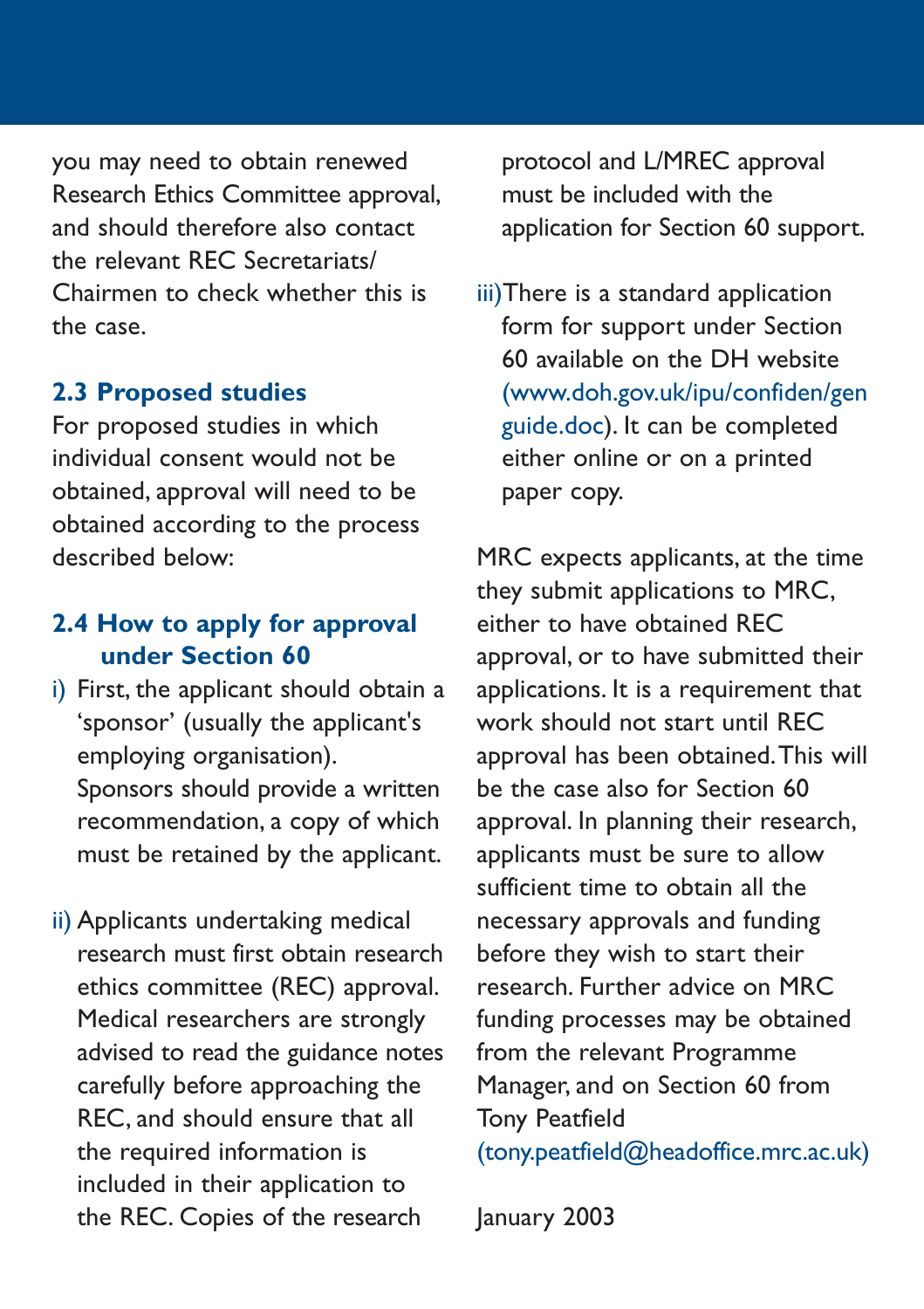# **PERSONAL INFORMATION IN MEDICAL RESEARCH**

The MRC working group which prepared this guidance comprised:

Professor Andy Haines (Chair, Dept of Primary Care & Population Sciences, Royal Free & University College Medical School) Dr Richard Ashcroft (University of Bristol / Imperial College School of Medicine) Dr David Coggon (MRC Environmental Epidemiology Unit) Dr Angela Coulter (The King's Fund / Picker Institute Europe) Professor Len Doyal (Queen Mary & Westfield College) Dr Elaine Gadd (Dept of Health) Professor Charles Gillis (Dept of Public Health, University of Glasgow) Dr Naomi Pfeffer (Consumers for Ethics in Research / University of North London) Professor Michael Wadsworth (MRC National Survey of Health & Development) Mr Philip Walker (NHS Executive) Mrs Madeleine Wang (Northern & Yorkshire Multi-Centre Research Ethics Committee) Professor Simon Wessely (Dept of Psychological Medicine, Institute of Psychiatry)

Office staff Dr Declan Mulkeen Dr Imogen Evans Dr Jenny Baverstock (2000) Mr Stéphane Goldstein (1999)

Updates to this guidance are available on MRC's website: **www.mrc.ac.uk** ©2000 Medical Research Council. October 2000. Copies available from MRC External Communications **020 7636 5422**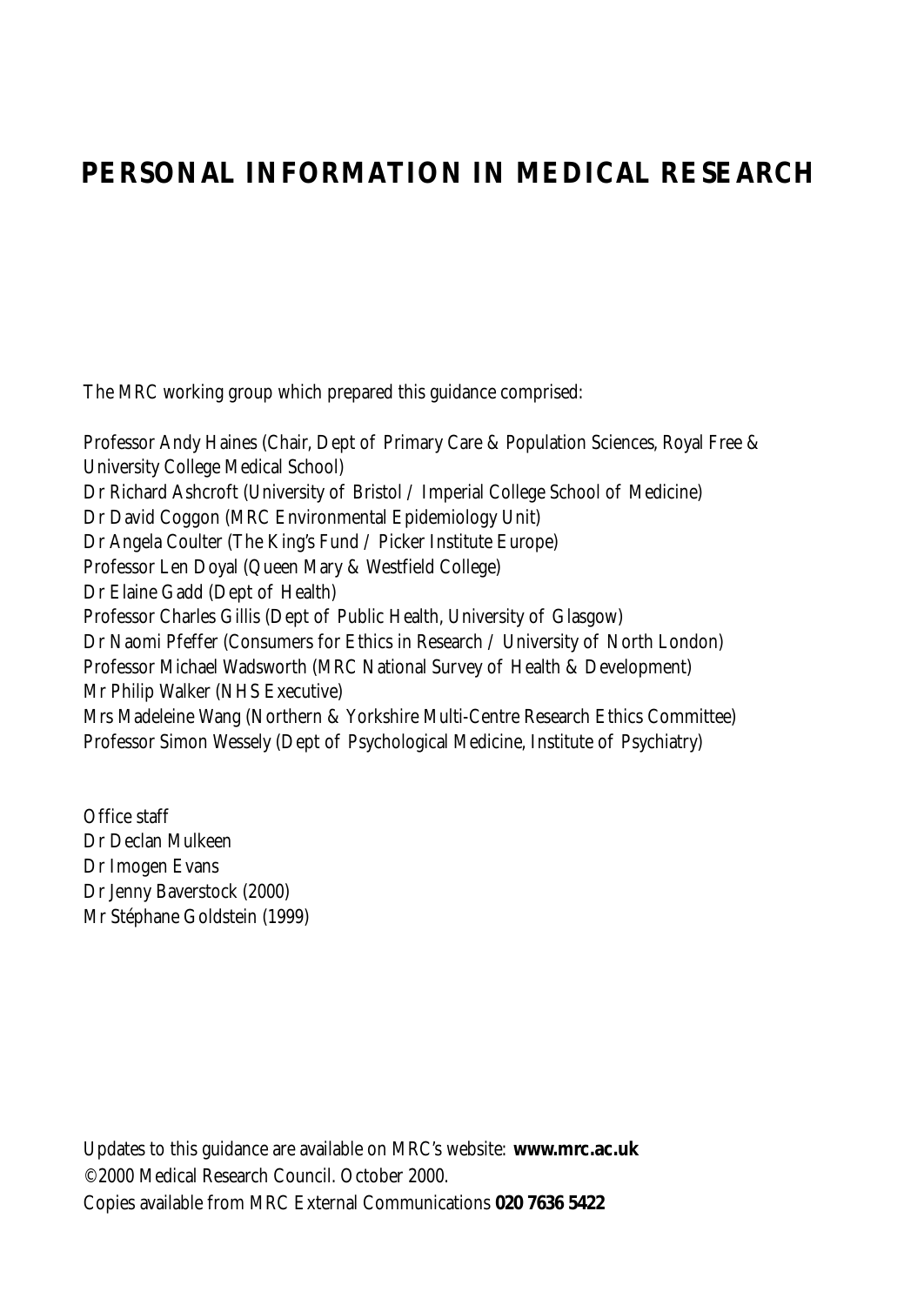# **Contents**

| 1               | <b>Introduction</b>                                                                                                                                                                                                                                                                                                                                                                                                                                                                                                                                                                    | $\overline{5}$             |  |  |  |  |  |
|-----------------|----------------------------------------------------------------------------------------------------------------------------------------------------------------------------------------------------------------------------------------------------------------------------------------------------------------------------------------------------------------------------------------------------------------------------------------------------------------------------------------------------------------------------------------------------------------------------------------|----------------------------|--|--|--|--|--|
| 2               | Principles for ethical medical research using personal information<br>2.1 General Principles<br>2.2 Information disclosed without consent<br>2.3 Decision tree for using personal information                                                                                                                                                                                                                                                                                                                                                                                          | 9                          |  |  |  |  |  |
|                 | 3 Legal principles relevant to research using personal information<br><b>3.1</b> Confidentiality in law<br><b>3.2</b> The Data Protection Act and Human Rights Act<br><b>3.3</b> Ethics and the law<br><b>3.4</b> Providing advance information<br>3.5 Reducing the need to disclose personal information without consent<br><b>3.6</b> Conclusions and implications for current practice                                                                                                                                                                                              | 13                         |  |  |  |  |  |
|                 | 4 Scenarios: using information with and without consent<br>4.1 Approaching patients during medical care<br>4.2 Approaching patients from medical records<br>4.3 Research based on existing records and samples only<br><b>4.4</b> Using non-medical information to contact people                                                                                                                                                                                                                                                                                                      | 21                         |  |  |  |  |  |
|                 | 5 Safeguarding confidentiality<br>5.1 Anonymisation and coding<br>5.2 The research team<br><b>5.3</b> Data security                                                                                                                                                                                                                                                                                                                                                                                                                                                                    |                            |  |  |  |  |  |
| 6               | Safeguarding other interests of the individual<br><b>6.1</b> Avoiding harm or distress<br><b>6.2</b> Feedback and publication                                                                                                                                                                                                                                                                                                                                                                                                                                                          | 31                         |  |  |  |  |  |
| $7\phantom{.0}$ | Storage and re-use of data<br>7.1 Storage<br>7.2 Re-use of data by third parties                                                                                                                                                                                                                                                                                                                                                                                                                                                                                                       | 33                         |  |  |  |  |  |
| 8               | Information and consent forms<br><b>8.1</b> Patient leaflets and notices<br><b>8.2</b> Consent procedures                                                                                                                                                                                                                                                                                                                                                                                                                                                                              | 35                         |  |  |  |  |  |
|                 | <b>Annex 1</b><br>Checklist for reviewing proposals<br>The health professional's responsibilities and an account of the contract of the state of the state of the state of the state of the state of the state of the state of the state of the state of the state of the state of th<br><b>Annex 2</b><br>The Data Protection Act 1998 [1998]<br><b>Annex 3</b><br>The Human Rights Act 1998<br><b>Annex 4</b><br>.<br>In the second complete state of the second complete state of the second complete state of the second complete<br>Other statutory regulations<br><b>Annex 5</b> | 37<br>38<br>39<br>42<br>43 |  |  |  |  |  |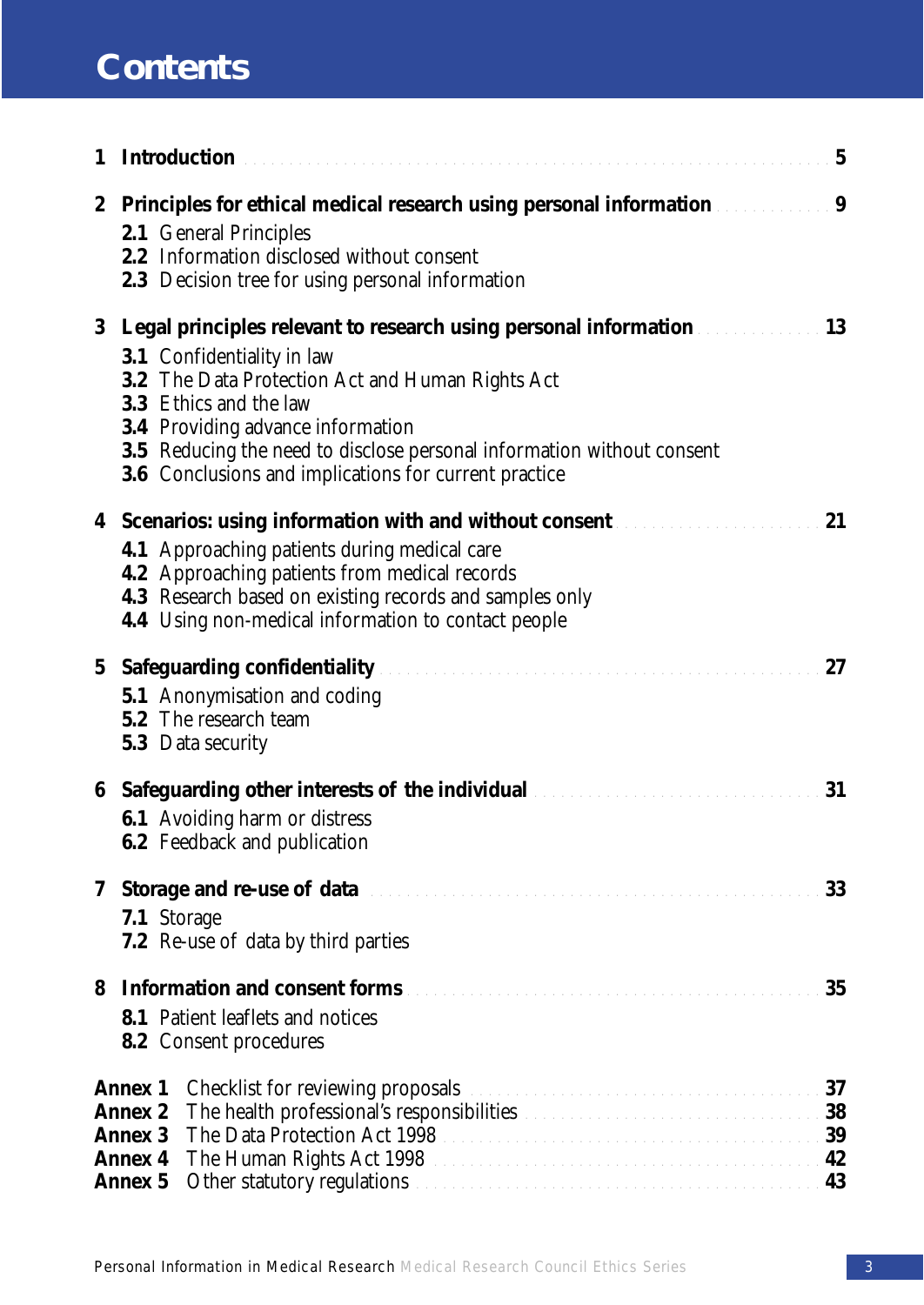**Personal information**, as used in this guide, refers to all information about individuals, living or dead. This includes written and electronic records, opinions, images, recordings, and information obtained from samples. Although anonymised data is not, strictly speaking, personal information, its use is also covered in this guide.

**Personal data**, in the context of the 1998 Data Protection Act (Section 3.2, and Annex 3), comprise information about living people who can be identified from the data, or from combinations of the data and other information which the person in control of the data has, or is likely to have in future.

**Anonymised data** are data prepared from personal information, but from which the person cannot be identified by the recipient of the information (see Sections 5.1 - 5.7). The term is used in the guide when referring to linked and unlinked anonymised data together.

- **Linked Anonymised data** is anonymous to the people who receive and hold it (e.g. a research team), but contains information or codes that would allow others (e.g. those responsible for the individual's care) to identify people from it.
- **Unlinked Anonymised data** contains no information that could reasonably be used, by anyone, to identify people.

**Coded data** is identifiable personal information in which the details that could identify people are concealed in a code, but which can be readily decoded by those using it. It is not "anonymised data" (see Section 5.2).

**Confidential information** is any information obtained by a person on the understanding that they will not disclose it to others, or obtained in circumstances where it is expected that they will not disclose it. The law assumes that whenever people give **personal information** to health professionals caring for them, it is confidential as long as it remains personally identifiable.

**Sensitive information**. The term "sensitive" is used in this guide to highlight the need for extra care in using information about mental health, sexuality and other areas where revealing confidential information is especially likely to cause embarrassment or discrimination. Note that "sensitive personal data" is defined in the 1998 Data Protection Act as including all information about physical or mental health or condition, or sexual life (Annex 3(B)).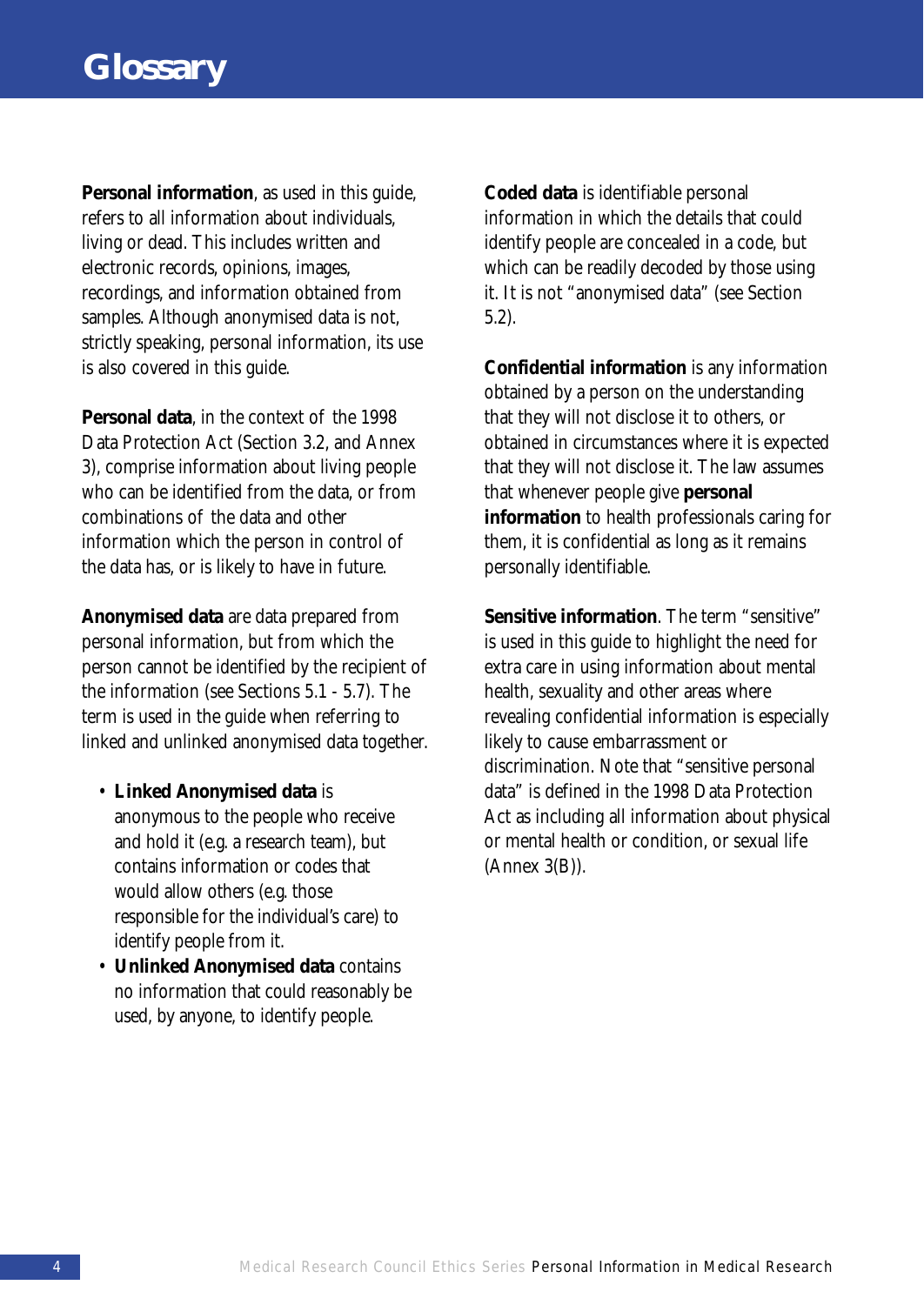Much medical research revolves around information about people - their age, lifestyle, work, and health - drawn from medical records, scientific tests, surveys and interviews. Sometimes, the information also reveals facts about relatives and relationships. These types of information are sensitive and private for many people, although attitudes and expectations vary widely.

Respect for private life is a human right, and the ability to discuss information in confidence with others is rightly valued. Keeping control over facts about one's self can have an important role in a person's sense of security, freedom of action, and self respect. It can also protect against unfair discrimination.

The confidentiality of information patients give to doctors is central to the doctor-patient relationship, and to the public's trust in health care professions. There is little research evidence on how people view the use of this confidential information. The limited evidence available suggests that when asked, the vast majority are willing for information about them to be passed to others, under tight controls, if it will advance medical practice. But many people will not know how information about them might be used, and many others may not even know the sort of information that is contained in their medical records.

Although caution is therefore needed in using any personal medical information, this must be balanced against the potential for improving the quality of care by improving the flows of information within the health care system. At present, compared with what might be achieved:

- information is fragmented, and too difficult to share. It is always difficult to build up a complete picture of the care and treatment people receive - from their GP and in hospital - in order to question whether this could be improved.
- information is often incomplete, and some activities are better documented than others. The results of hospital care tend to be well recorded, while the results of home care or preventive medicine are more difficult to measure and record.
- the information that is available is not analysed fully. Research into the effectiveness of the health services, and into factors affecting the health of people in the UK needs to be strengthened if we are to continue improving the health of the nation.

Medical Research Council staff and grantholders make widespread use of personal data in clinical research, in clinical trials, epidemiology, and other public health research. In 1972, the MRC set out its views on the conditions under which information about identifiable patients could be obtained and used in research. More detailed guidance was issued in 1985 and 1994. Since 1972, medical research based on records and surveys has led to many important advances in knowledge in the UK, including:

- recognition of new variant CJD and its relation to the BSE epidemic;
- improvements in the organisation and quality of cancer treatment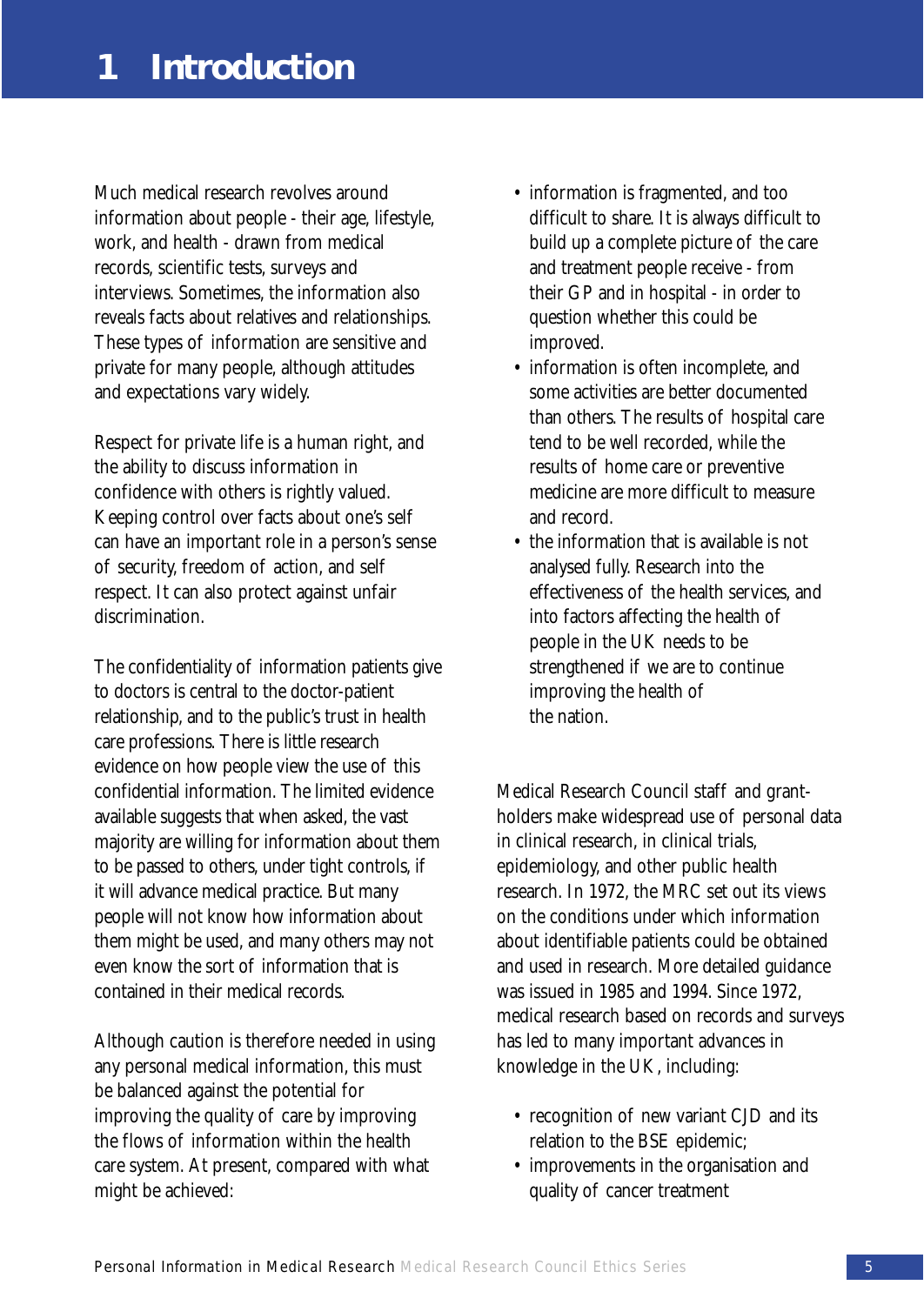- better understanding of suspected health hazards - for example, Gulf War related illness and leukaemia in people living near to nuclear facilities;
- reliable evaluations of new preventive measures and treatments - for example, the benefits to people at risk of heart disease from aspirin, warfarin, cholesterol lowering drugs and vitamins;
- ways of reducing cot deaths;
- assessments of the health care needs of special groups in society, such as elderly people;
- identification of adverse drug reactions.

Over the same period, there have been no cases where doctors following these guidelines have been judged in law to have breached confidentiality. But some people involved in research do take exception to the way information about them is used, and many people have strong, general, concerns about the way public and private organisations use personal data.

From time to time, therefore, we have to ask whether the standards that researchers set reflect those society currently expects of us. Many people have a concern that modern information and communication technologies might lead to more casual, or frequent, infringements of privacy. And most people now expect the medical professions, and medical researchers, to be more open and accountable in their work, and to allow individuals more opportunity to be involved in decisions that affect them.

The last few years have also seen active discussion of the implications of the law on data protection for the use of confidential

information in research. In 1998, the legal situation changed, with the passing of a new Data Protection Act, and a Human Rights Act guaranteeing respect for citizens' private lives.

Reflecting these changes, this booklet sets out the ethical and legal principles that should now guide the use of personal information in research, and provides a revised code of practice. It supersedes the guidance in the MRC ethics booklet *Responsibility in the use of Personal Medical Information for Research* (1994) and the relevant sections of the booklet *Responsibility in Investigations on Human Participants and Material and on Personal Information* (1992).

### *The NHS Information Strategy*

At the time of writing, work is under way on an ambitious programme of changes in the NHS, including creating lifelong electronic health records for every person in the country, improved sharing and movement of information through an NHS information highway, and more effective use of information to inform NHS management. The strategy creates important opportunities to make some medical research easier and more effective, and to address some of the current concerns around the use of medical information in research. For example, it may become possible to widen the range of anonymised information that is available and useful for research. The strategy will also create new opportunities for health professionals and researchers to engage with members of the public to explain why information sharing is necessary. Researchers need to work with commitment and foresight to make the most of these long-term opportunities. At the same time, it has to be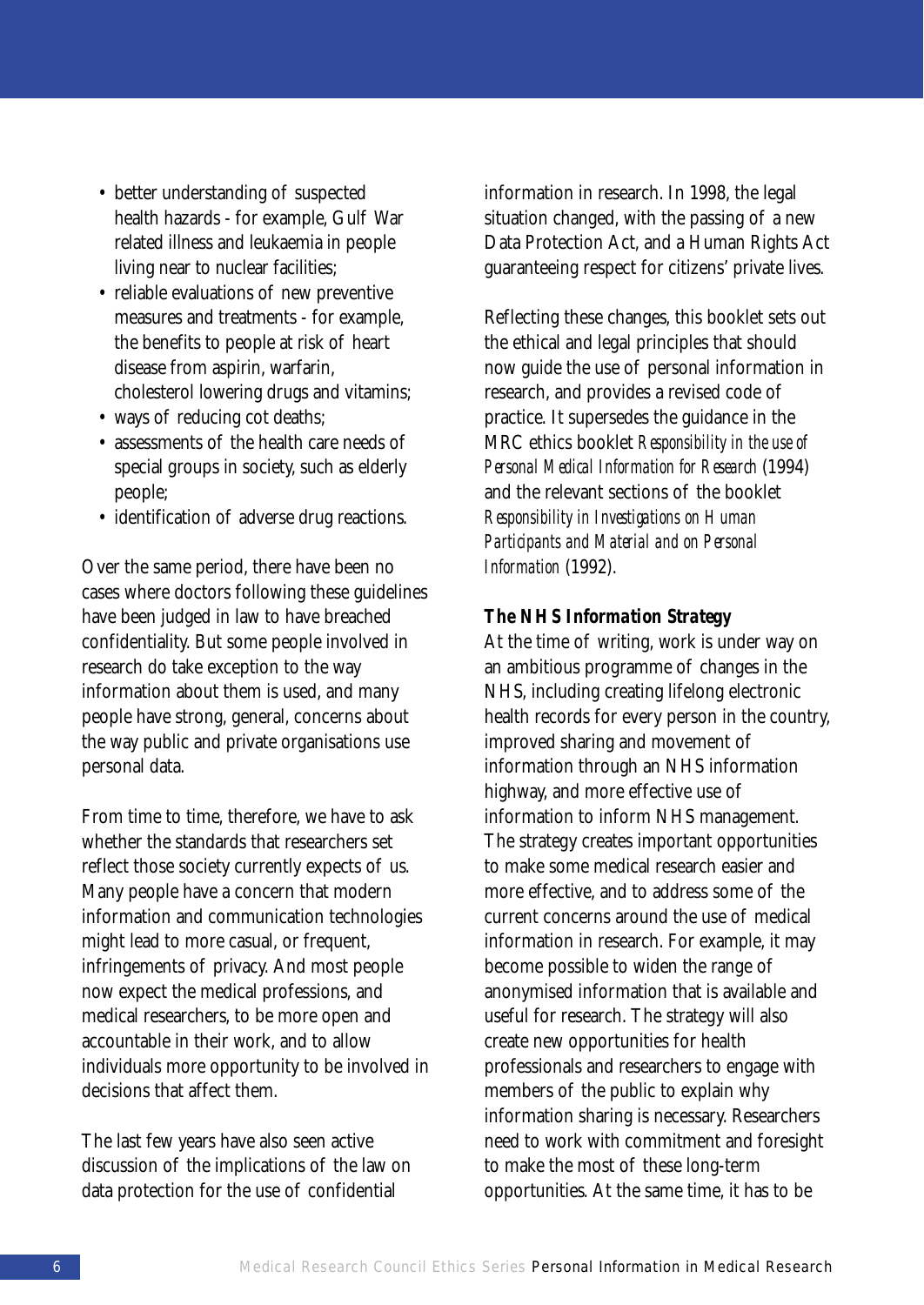remembered that information systems designed to support routine health care cannot always be expected to provide the range or quality of information needed for original research.

#### *The status of the guidance*

This guidance is primarily for researchers supported by MRC, who are expected to follow it as a condition of funding. The guidance is prescriptive wherever this is appropriate, but like any code of practice, it cannot provide for every possible situation, and exceptions to the general rules will occasionally arise.

We hope that in addition the guidance will be informative and helpful to other researchers, to doctors and other health professionals whose patients' records may be involved in such research, to ethics committees, to others reviewing or supervising research, and to the public.

#### *Scope*

This guidance covers all uses of personal information whether or not it is "personal data" under the terms of the Data Protection Act, and whether or not it is confidential (see Glossary). Section 2 summarises the key principles that should guide ethical research, both in general situations, and in situations where research depends on using information without consent. Section 3 outlines the laws relating to confidentiality and personal information, how these relate to ethical principles, and discusses the areas where changes in practice may be needed. Section 4 analyses how the key principles should be applied in situations where consent can, and cannot be obtained. Sections 5, 6 and 7 give

detailed advice on good practice, and are relevant to all research using personal information.

The guidance addresses the main uses of this information in medical research, including:

- collection of information as part of clinical trials or other patient-based research;
- use of information from general practice or hospital records to approach people to participate in studies;
- analysing patterns of disease and treatment outcomes from existing records;
- studying the health of people in a particular locality, or with a particular job or lifestyle.

The question of confidentiality often receives most attention in epidemiological or survey work when information is taken from medical records without the person's knowledge or consent, **but** researchers in every area of clinical and public health research need to respect confidentiality and protect the individual's interests by guarding against accidental or mischievous disclosures, and ensuring the information is not used in ways which could cause distress or harm.

Research use of tissue samples or DNA samples in conjunction with personal data raises special issues since:

- clinical samples, including stored blood, plasma and serum will often be used to answer questions unforeseen at the time they were collected;
- genetic analyses can reveal new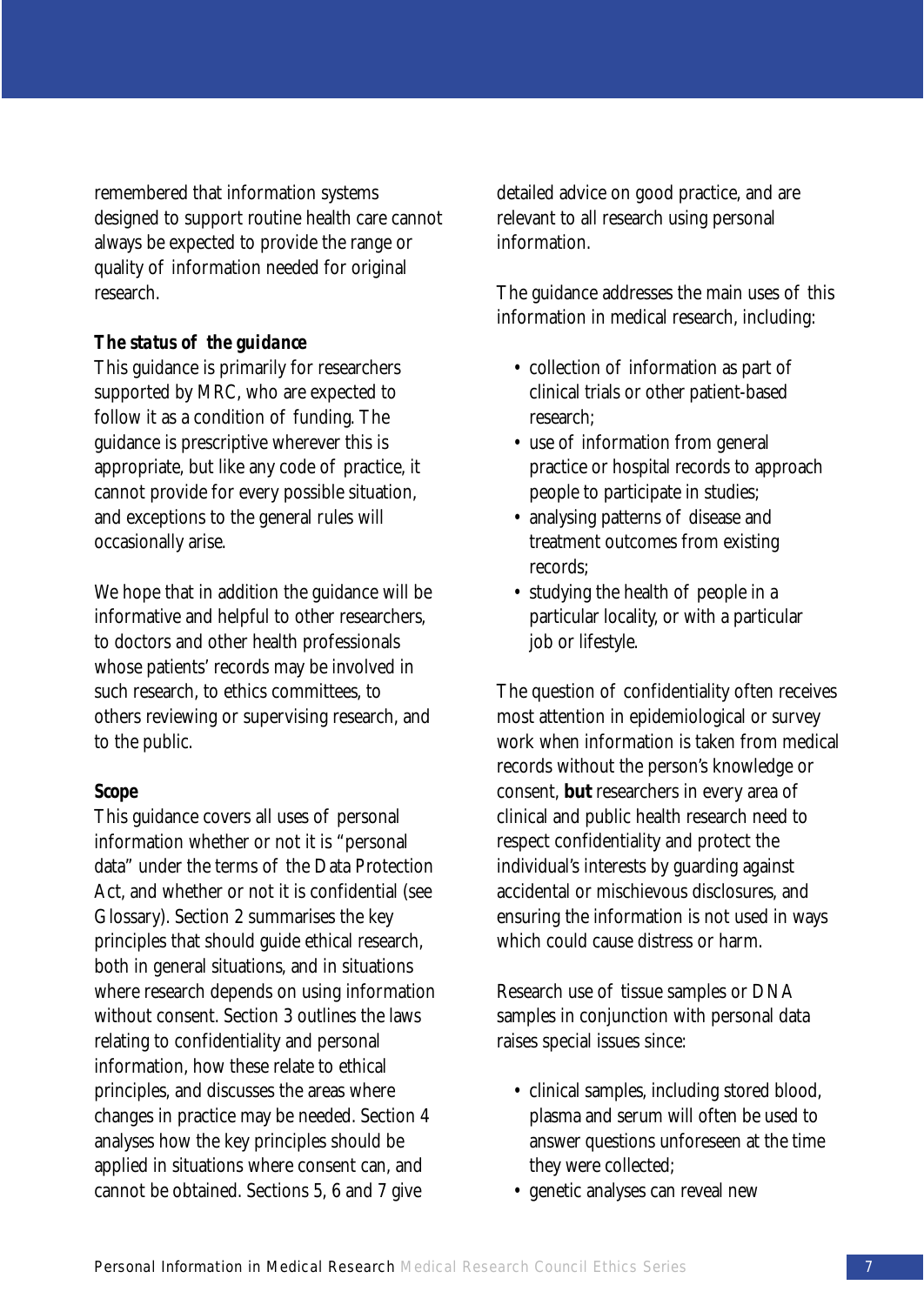information about an individual, their family members or raise concerns about insurance. Particular care needs to be taken when feeding back information and in the publication of material;

- this information raises special concerns when it is, or is seen as being, predictive of future health;
- some types of genetics research give rise to particular concern - for instance research relating to personality or cognitive function.

Samples, and the information obtained from them, cannot be treated in the same way as other data, and are the subject of separate MRC guidance *Collections of Human Tissue and Biological Samples for use in research.*

Disease registries often provide the starting points for research, and are an essential resource for improving the quality of health services. The NHS Plan<sup>1</sup> published in July 2000 recognises the importance of registries in improving disease management. The House of Commons Science and Technology Committee report "Cancer research - a fresh look"2 underlined the importance of registries, and the impracticability of only using information in registries with express consent. Because registries are often established for purposes other than research, and because of their diversity, this guidance does not offer detailed advice on good practice. However, we would expect the general principles set out in Section 2 - such as the need to make people aware of how their information may be used and much of the advice in Sections 5 through 7, to be applicable to research based on disease registries, and to registries maintained solely for research purposes.

Also, while we recognise that it is sometimes difficult to define clear boundaries between research and audit, this guide does not attempt to offer a code of practice for the wide range of activities and situations included in clinical audit. However, we hope that the advice will be helpful to some of those working in audit.

The guidance does not address in detail the question of consent to use information about children, or adults who are incapable of giving consent. Separate MRC ethics booklets give advice on research involving children (1991) and mentally incapacitated adults (1991). The ethical and legal issues in these areas have been actively discussed over the past ten years, and the Scottish Parliament has recently passed the Adults with Incapacity (Scotland) Act (2000), which creates a new framework for consent to research. New guidance will be prepared.

### *Updates and changes*

MRC will keep this guidance under review. The law on confidentiality does not give specific direction on what can and cannot be done in various situations, but some points of law may be clarified in time. In some areas of work, the need for disclosures without consent should decrease with time.

This guide, and all other MRC ethics guides, are available on MRC's website – at **www.mrc.ac.uk** – and changes will be highlighted there as they arise.

#### **Notes**

- **1 www.nhs.uk/nhsplan**
- **2 House of Commons Science and Technology Committee, Sixth report, Session 1999-2000**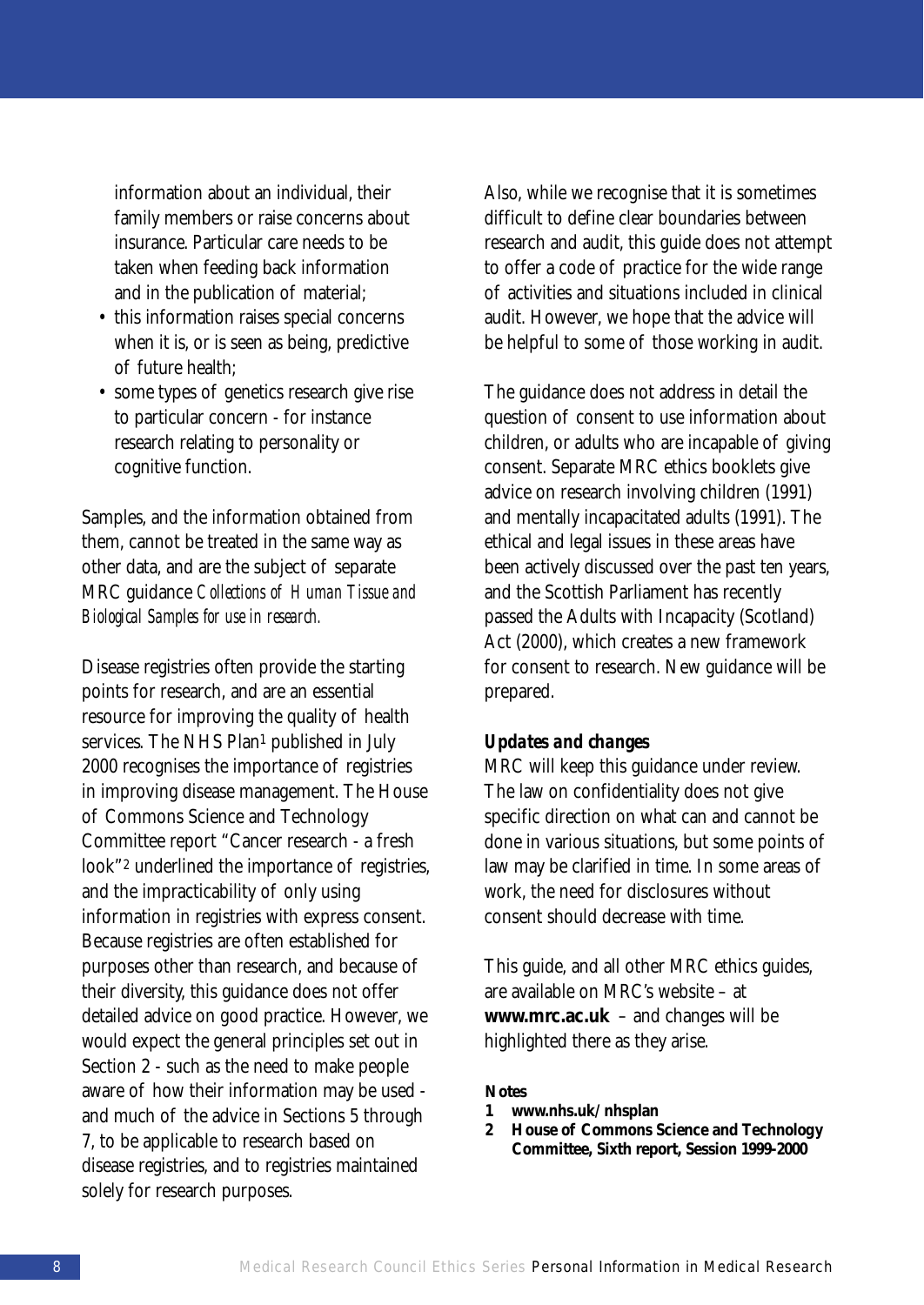#### **General principles 2.1**

The following principles should guide all MRC-funded research involving people or their information:

- **1 Personal information of any sort which is provided for health care, or obtained in medical research, must be regarded as confidential. Wherever possible people should know how information about them is used, and have a say in how it may be used. Research should therefore be designed to allow scope for consent, and normally researchers must ensure they have each person's explicit consent to obtain, hold, and use personal information. In most clinical research this is practicable.**
- **2 All medical research using identifiable personal information, or using anonymised data from the NHS which is not already in the public domain, must be approved by a Research Ethics Committee.3**
- **3 All personal information must be coded or anonymised as far as is possible and consistent with the needs of the study, and as early as possible in the data processing.** Only personal identifiers that are essential should be held.
- **4 Each individual entrusted with patient information is personally responsible for their decisions about disclosing it.** Health professionals disclosing information should, in particular, ensure they are familiar with the advice of the General Medical Council on disclosures for research. Health care organisations

should be aware of the research conducted within the organisation, and should ensure research teams are accountable to them.

- **5 Researchers must ensure that personal information is handled only by health professionals or staff with an equivalent duty of confidentiality.**
- **6 Principal investigators must take personal responsibility for ensuring (as far as is reasonably practical) that training, procedures, supervision, and data security arrangements are sufficient to prevent unauthorised breaches of confidentiality.**
- **7 Researchers must also have procedures in place to minimise the risk of causing distress to the people they contact in the course of their research.** Researchers must also be aware that, despite their best efforts, occasional untoward events may occur and plan for how to deal with these.
- **8 At the outset, researchers must decide what information about the results should be available to the people involved in the study once it is complete, and agree these plans with the Research Ethics Committee.** However, researchers must also be prepared to reconsider if there are unforeseen findings from the study, and discuss the appropriate response with a research ethics committee.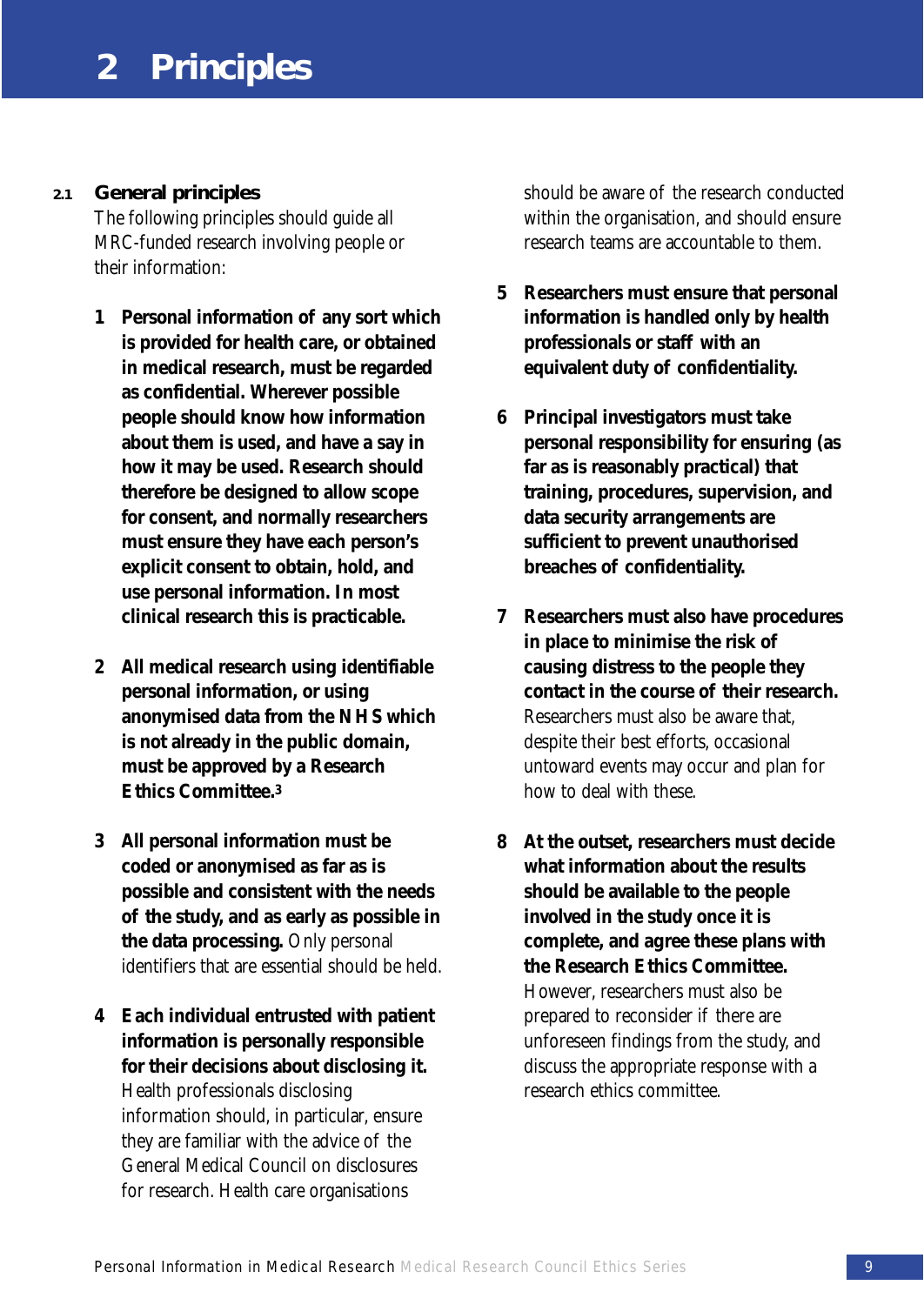#### **Information disclosed without consent 2.2**

- Situations arise in which medical research questions can only be answered using personal medical information, but where it is not feasible for those responsible for the individual's care to contact all the relevant people to seek their consent. Based on the ethical and legal advice it has received (Section 3), the Medical Research Council considers that in some circumstances it is justifiable to use personal information, and disclose it to a limited number of other people, without consent. 2.2.1
- The principles governing research using 2.2.2 information without consent are:
	- **1 Hospitals and practices involved in research must** *develop* **procedures for making patients aware that their information may sometimes be used for research, and explaining the reasons and safeguards.** If patients object to their information being passed to others, patients should have the opportunity to discuss this with their doctor, and their objections must be respected.
	- **2 When consent is impracticable confidential information can only be disclosed without consent only if:**
		- **the likely benefits to society outweigh the implications of the loss of confidentiality, so that it is clearly in the public interest for the research to be done;**
		- **there is no intention to feed information back to the individuals involved or take**

**decisions that affect them, and; • there are no practicable alternatives of equal effectiveness.**

Research must have been planned with confidentiality in mind: from the earliest stages of planning a study, researchers and/or those responsible for patient care should have given careful consideration to whether consent could be made practicable. The judgement that consent is impracticable is never that of the researcher alone: unless an ethics committee concurs, and health professionals agree to participate in the study on this basis, the research cannot take place.

- **3 The infringement of confidentiality must be kept to a minimum.** Even where there is a strong justification for the study, the design must minimise the volume and sensitivity of the personal information that is disclosed, and the number of people who have access to it before it is coded or anonymised. If the disclosure made is to allow researchers to contact people, consent should be obtained then to gather the further information needed, and to hold and process their information.
- The diversity of medical research makes it 2.2.3impossible to be prescriptive about the interpretation of these principles. Final decisions on the value *and* acceptability of a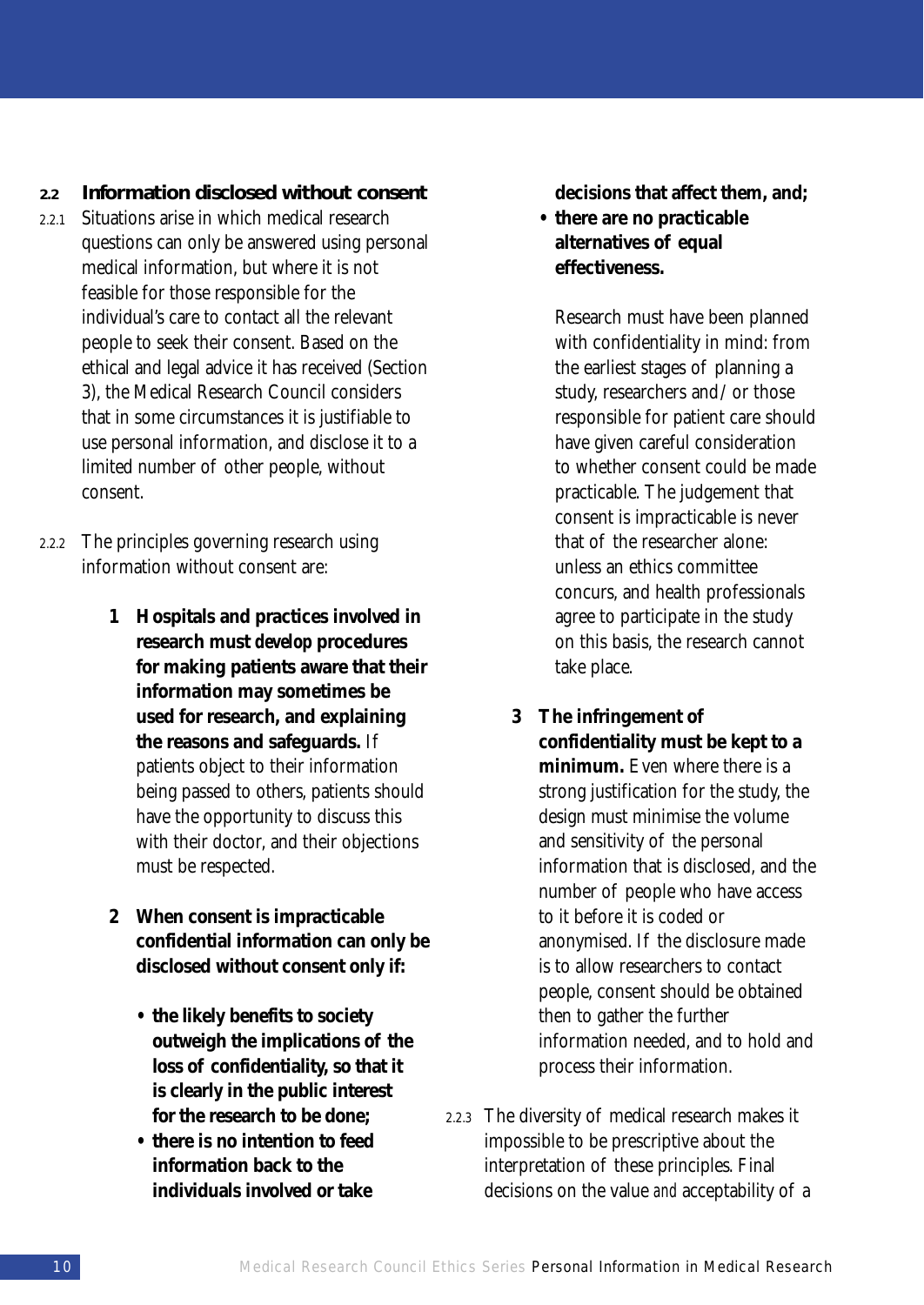**2.3** *Figure 1 – Using existing personal information in research* **A simplified decision tree**

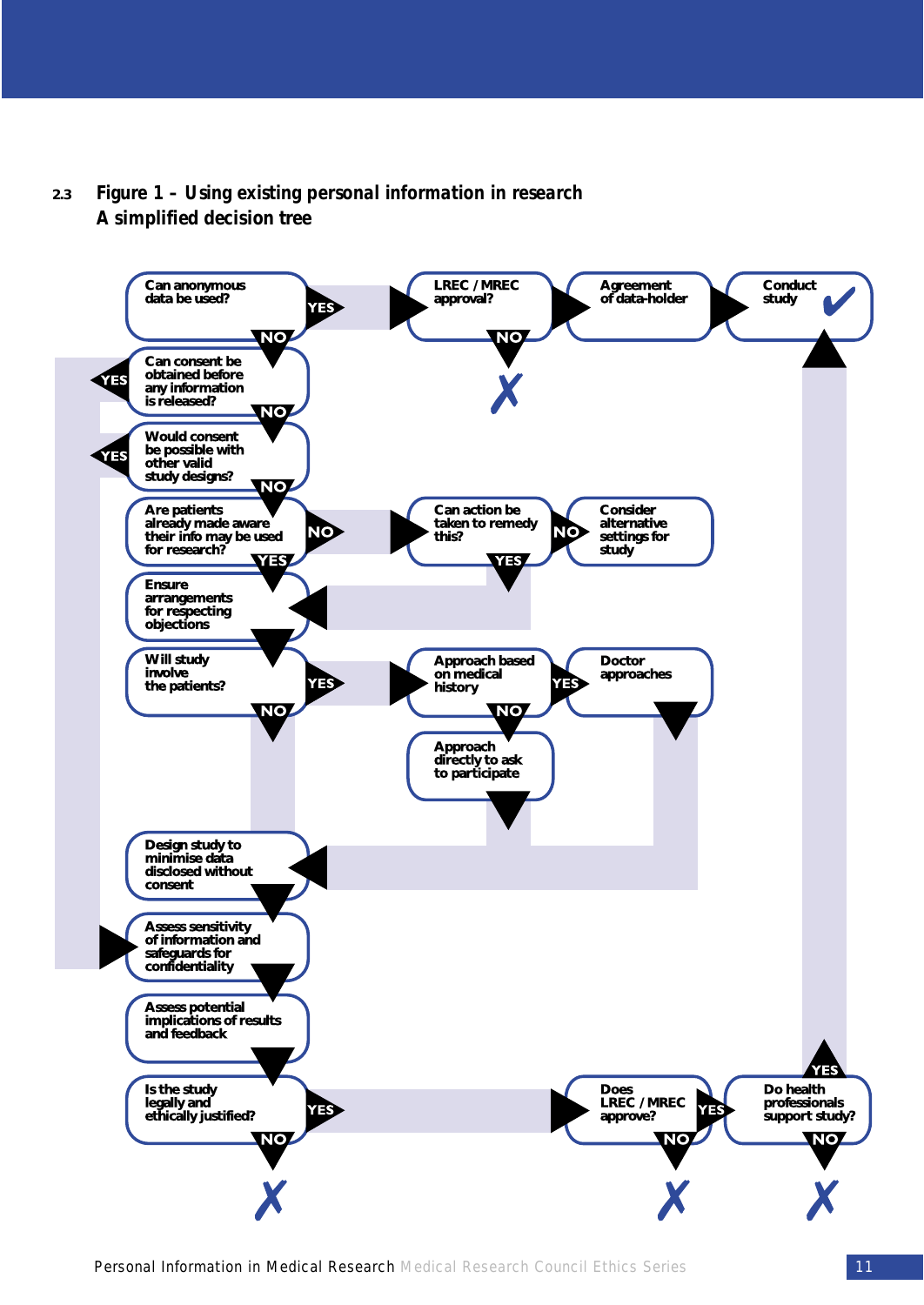research protocol have to lie with the researchers, the health professionals, and the ethics committee involved, and the organisations which are responsible for supporting and overseeing the work.4 When considering whether disclosures are justified, one useful aid to thinking might be to ask whether, if the proposed disclosure and the reasons for it became widely known, a reasonable person would see it as unacceptable. A second, narrower test might be to ask whether there are any grounds for supposing that, if consent could be sought effectively, people would be likely to refuse to allow their records to be used.

The conditions in which consent might be 2.2.4practical or impractical, ways of reducing the need for disclosures without consent, and the provision of advance information, are discussed further in sections 3 and 4.

#### **Notes**

- **3 Or, where appropriate, the Scottish Privacy Advisory Committee**
- **4 Principally, the bodies employing researchers, such as MRC, Universities, NHS Trusts**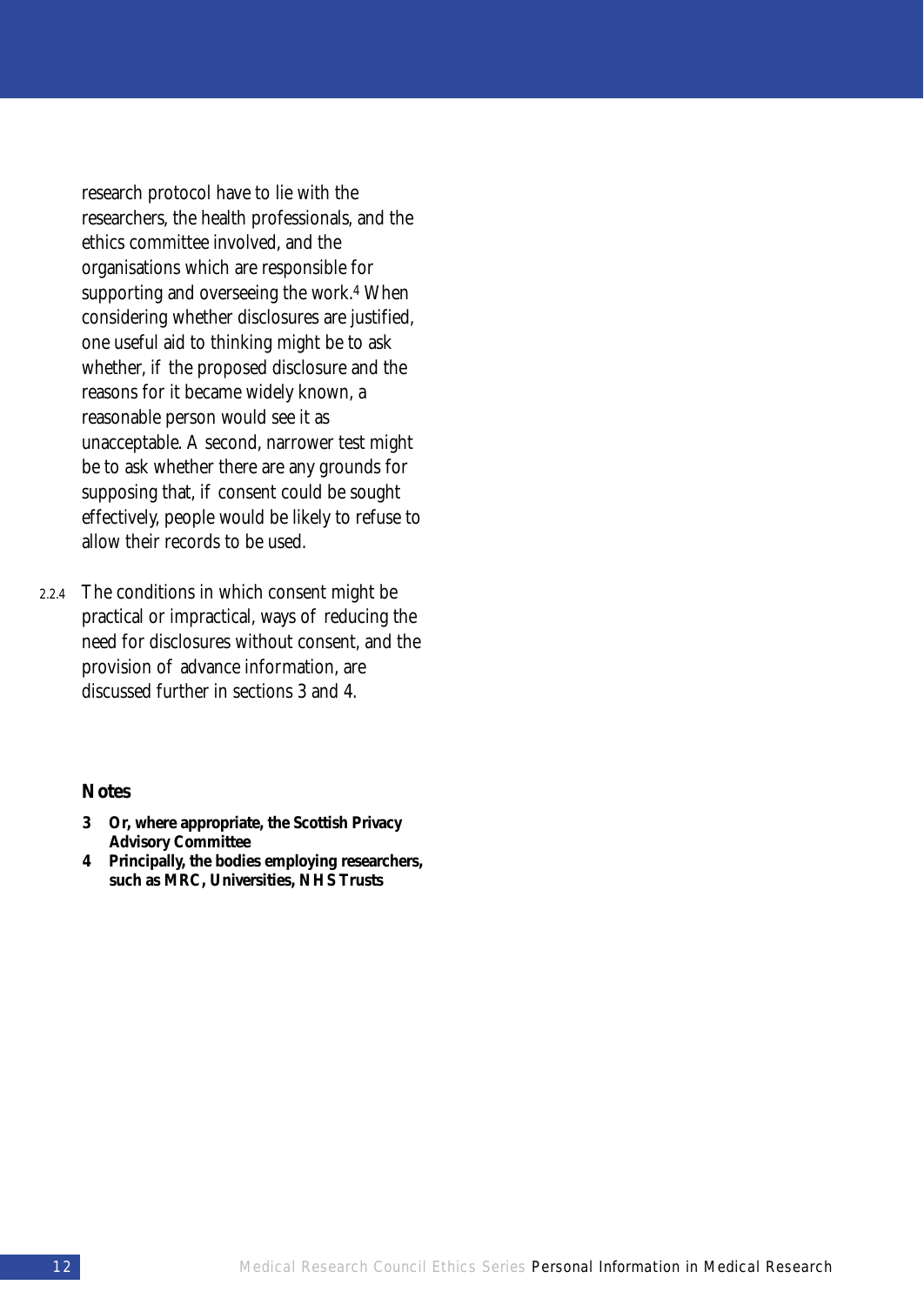#### **Confidentiality in law 3.1**

- In the UK, the confidentiality of personal information is addressed primarily in Common Law. The Data Protection Act 1998 superimposes on this a framework of rights and duties and principles governing the use of information in electronic form or structured paper records. These are discussed below, and Sections 3.3 to 3.6 consider how compliance with the law relates to ethical research practice. 3.1.1
- In Common Law, anyone who receives 3.1.2 information must respect its confidentiality (that is, not disclose it without consent or other strong justification) if they receive it on the understanding that it is confidential, or in circumstances where there is an implicit expectation that they will not reveal it to anyone else. But while Common Law establishes some core principles, it does not specify when confidential information may or may not be disclosed to others, in research or most other activities. Individuals and organisations using confidential information have to take responsibility for deciding what is justified and acceptable on a case by case basis.
- Common Law enshrines the principle that to 3.1.3disclose confidential information about a living person without consent is, generally speaking, to wrong an individual. In law, any information doctors have about their patients must be regarded as confidential, even addresses that might be publicly available elsewhere (for instance, in the electoral register), because the information is given in the expectation that it will not be passed on. Disclosing confidential personal information does not have to cause direct harm or distress for it to be unlawful - any unjustified use of

confidential information that weakens trust in the doctor-patient relationship could also be seen as actionable.<sup>5</sup>

- 3.1.4 However, Common Law also recognises that it can be in the public interest for doctors to disclose confidential personal information, and that the nature and scale of the disclosure has to be balanced against the benefits to society. Interpretations of this balancing judgement vary, and there are few court rulings relevant to the sorts of limited disclosures involved in research. The legal advice to MRC is that the legality of using confidential information in research without consent, could only be judged on a case by case basis, taking into account:
	- **necessity** were there alternative, practicable, ways of conducting the study, which would have allowed consent to be obtained? Could anonymous data have been used?
	- **sensitivity** how much did the information reveal about the individual, and was it particularly likely to lead to worry or distress, or damage the doctorpatient relationship?
	- **importance** was the research well designed, and likely to make a significant contribution to knowledge in the area?
	- **safeguards** was the amount of information disclosed as small as possible? Were all reasonable steps taken to guard against unintended leaks of information and to maintain trust? Was the risk that the study or its findings might cause distress minimised?
	- **independent review** was the justification for the research reviewed by a Research Ethics Committee?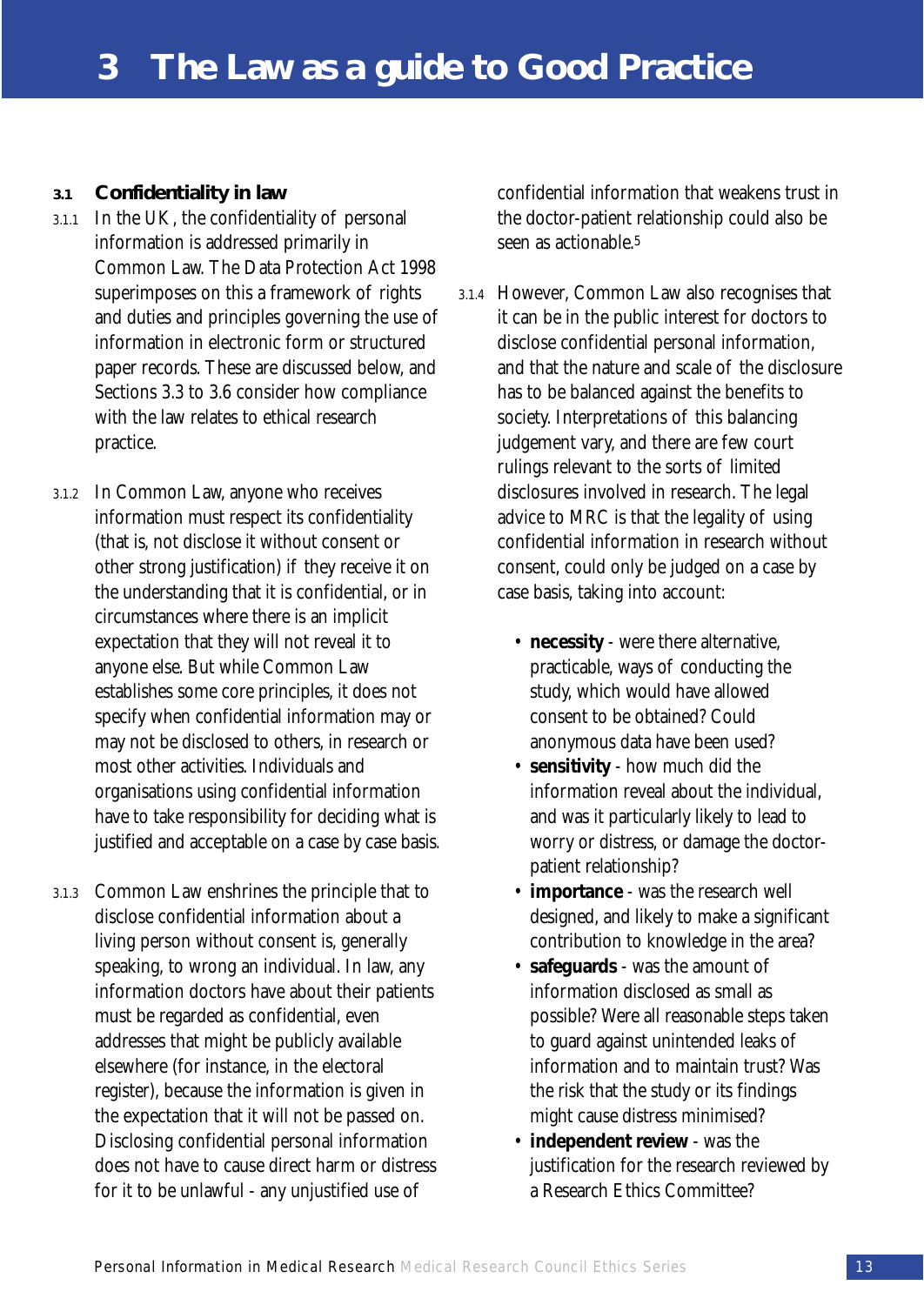• **expectations** - if explicit consent was not possible, were there reasonable efforts to make people involved aware of how medical records were used, so they had an opportunity to raise any special concerns?

Since anonymised data derived from medical records is no longer information about identifiable people, disclosing it does not breach the duty of confidence to the patient, and these tests do not need to be applied.

- Despite the fact that research projects may 3.1.5 have been approved by a Research Ethics Committee, and authorised by a Health Authority or Trust, individual doctors remain accountable for their use of their patients' information. The same applies to those who receive confidential information: members of a research team must always be aware that they share a similar duty of confidence to doctors, and that revealing any personal information they hold without good reason whether resulting from neglect, ignorance, or malice - is potentially actionable.
- This is a controversial area of law, and MRC is 3.1.6aware that there are other interpretations of Common Law, some of which would argue for freer use of personal records, and some which hold that the public interest can only justify disclosing confidential information where there is an extraordinary threat to the health of the nation or individuals. MRC has sought to base its guidance on a position that can command broad support, and is consistent with the policies of the Department of Health6 and General Medical Council.7

## **The Data Protection Act, the Human 3.2 Rights Act and other statutory regulations**

- The UK's 1984 Data Protection Act, and the 3.2.1 1998 Data Protection Act, which replaces it, are both based on the concept of "fair processing". The main principles in the law are explained in Annex 3, but in brief, fair processing means that an individual should normally have the opportunity to know what organisations hold information about them, and why. When people give information, they should be told what it will be used for and to whom it will be passed. They will also be entitled to check records held about them and correct errors.
- 3.2.2 The Act covers only "personal data", which comprises information about living people who can be identified from the data, or identified from combinations of the data and other information which the person in control of the data is likely to have, either now, or at some future time. Data which have previously been anonymised are outside the scope of the Act.
- The law recognises that research needs special 3.2.3 freedom to use information in ways not foreseen when it was first collected, and to archive and re-use data. Research work that is not used as a basis for decisions affecting the individuals involved, and which is unlikely to lead to substantial damage or distress, is given special exemptions in these areas (see Annex 3).
- The law also sets conditions on when "sensitive 3.2.4 personal data", such as information about health, religion, or ethnicity, can be processed. One condition is that the use of the data is necessary for medical purposes, (which are taken to include medical research and the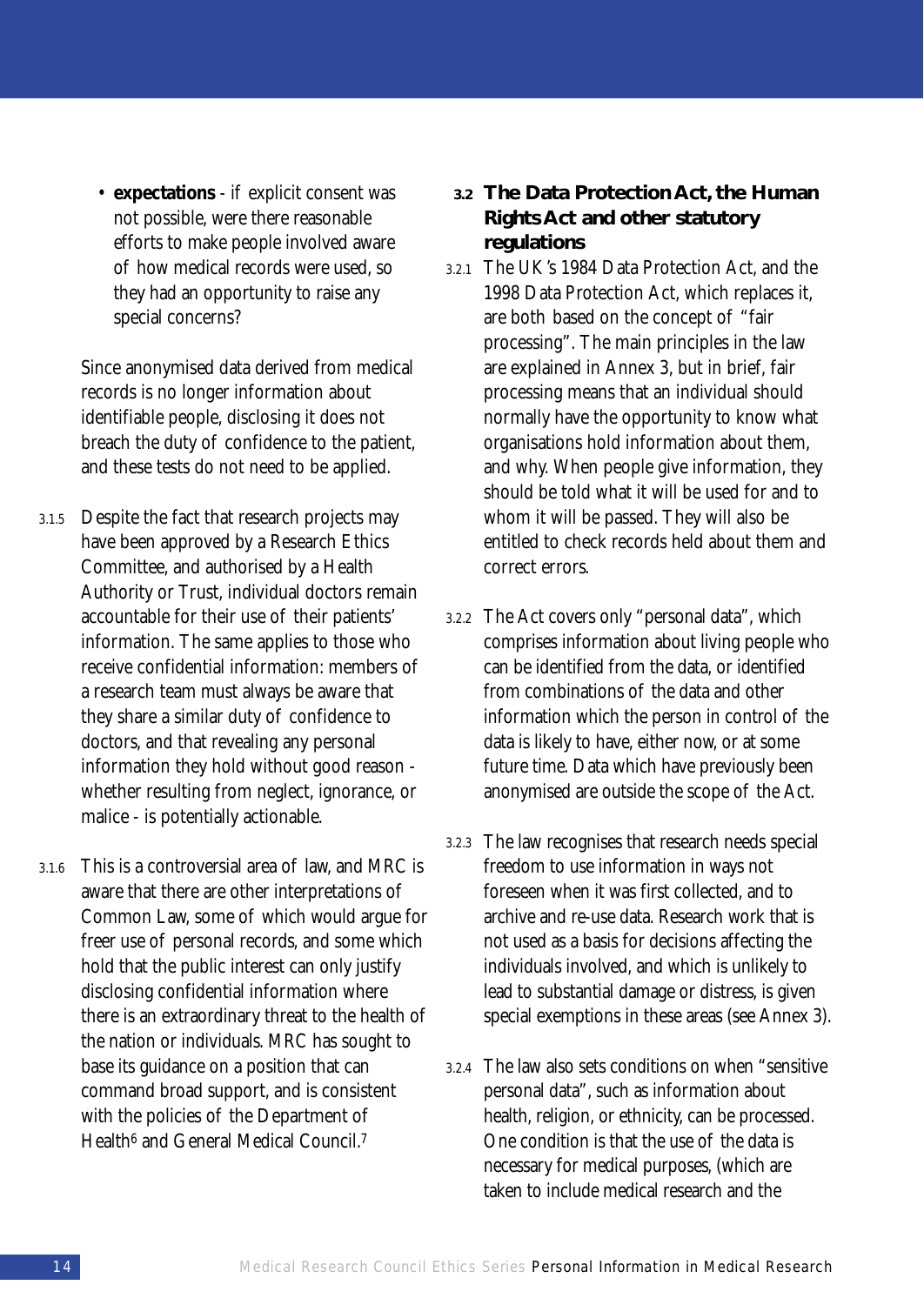|          |                                                            | <b>TYPE</b>                                             |                                                |                                                 |                        |                                         |                       |  |  |
|----------|------------------------------------------------------------|---------------------------------------------------------|------------------------------------------------|-------------------------------------------------|------------------------|-----------------------------------------|-----------------------|--|--|
|          |                                                            | <b>MEDICAL SOURCE</b>                                   |                                                |                                                 |                        | <b>NON-MEDICAL SOURCE</b>               |                       |  |  |
|          |                                                            | Information<br>used in<br>clinical care<br>and research | <b>Information</b><br>used in<br>research only |                                                 |                        |                                         |                       |  |  |
|          |                                                            |                                                         | General<br>personal<br>information             | Linked<br>anonymised                            | Unlinked<br>anonymised | <b>Surveys</b><br>and<br>questionnaires | Research<br>databases |  |  |
|          | Individual controls use<br>of their information            | Yes,<br>if able to<br>consent                           | Where<br>possible                              | Where<br>possible                               | <b>No</b>              | Yes                                     | <b>No</b>             |  |  |
|          | Common Law on<br>confidentiality                           | Yes                                                     | <b>Yes</b>                                     | <b>No</b>                                       | <b>No</b>              | Yes                                     | Yes                   |  |  |
| CONTROLS | <b>Data Protection Act</b><br>applies in full              | Yes                                                     | If results<br>impact on<br>individuals         | If results<br>impact on<br>individuals          | <b>No</b>              | Yes                                     | <b>No</b>             |  |  |
|          | Data Protection Act<br>applies with research<br>exemptions | <b>No</b>                                               | Yes,<br>if no<br>significant<br>feedback       | Assume<br>yes, if no<br>significant<br>feedback | <b>No</b>              | Yes                                     | Yes                   |  |  |
|          | LREC / MREC<br>approval                                    | Yes                                                     | <b>Yes</b>                                     | Yes                                             | Yes                    | Expected*                               | Expected*             |  |  |
|          | * MRC expects MREC or LREC approval or equivalent.         |                                                         |                                                |                                                 |                        |                                         |                       |  |  |

*Table 1 – Controls on the use of information in medical research*

management of healthcare services), *and* the processing is done by a health professional or a person with an equivalent duty of confidentiality. This condition is in addition to the need to conform to Common Law, and to other sections of the Data Protection Act.

Despite the exemptions mentioned above, the 3.2.5 3.2.6Act is important for research. Fair processing requires that when Health Authorities, hospitals, and doctors know patient information will probably be used for specific research projects, at the time it is collected, they must tell patients this. Health professionals and researchers must give careful thought to whether their use of information might cause substantial damage or

distress. Information gathered primarily for research but which will also be used to inform clinical decisions, or which will result in individuals receiving significant new health information about themselves, must comply with every part of the Act.

The Human Rights Act (1998) (Annex 4) established the European Convention on Human Rights as part of UK law. This guarantees the right to respect for private and family life. The body of legal work on the interpretation of this right is still growing, but MRC's legal advice is that, like Common law, it provides for judgements on the balance between the rights of the individual and the legitimate needs of society.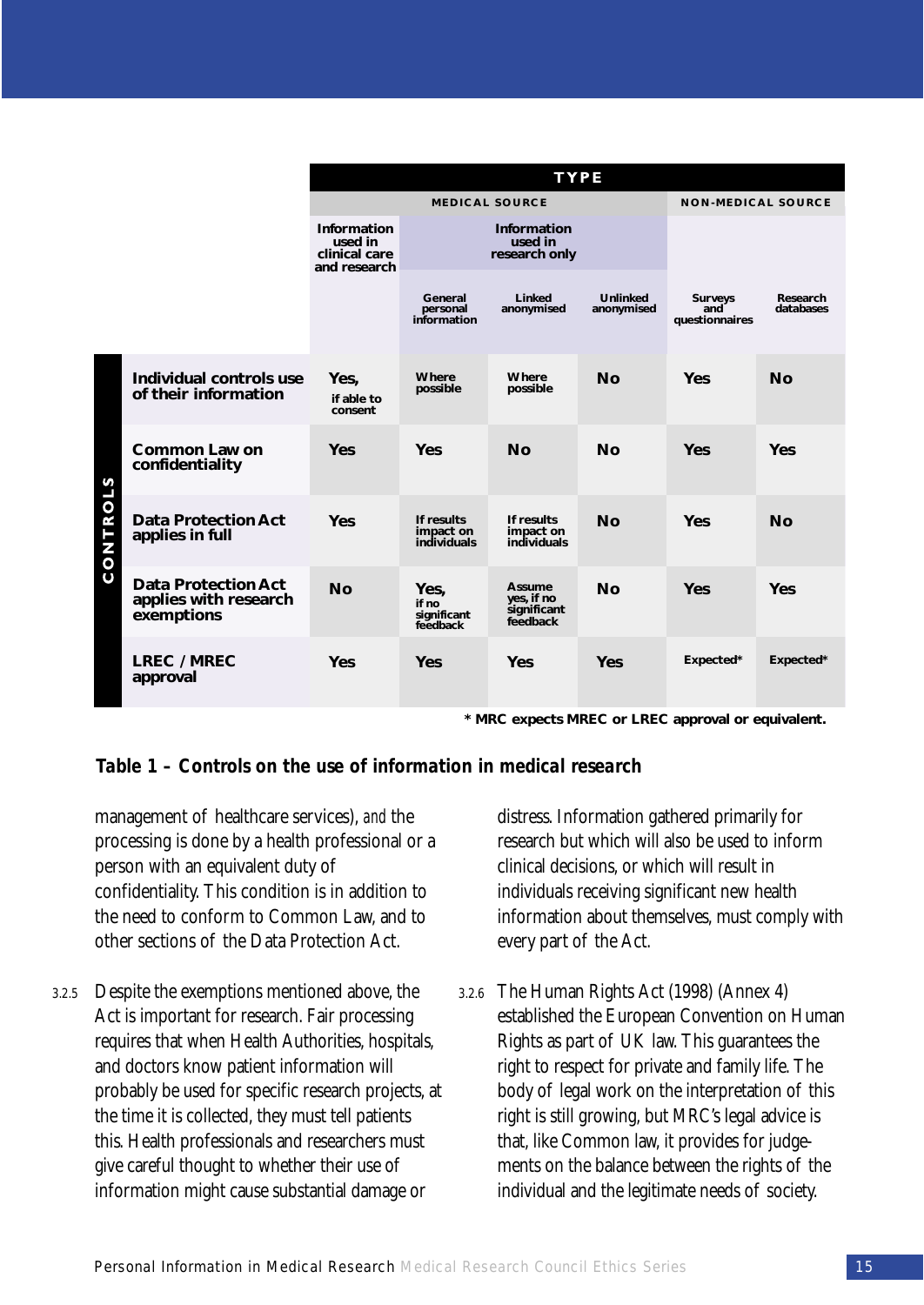Other relevant statutory regulations are listed 3.2.7and summarised at Annex 5.

### *Information about dead people, and historical records*

- The Data Protection Act does not apply to 3.2.8 information about a person who is dead before the information is disclosed. Common Law on confidentiality, similarly, is not normally held to apply to information about dead people, although this is a grey area of the law. However, if the use of information about a dead person intruded on the privacy of their relatives - for example, because it revealed information about hereditary conditions or transmissible diseases - then the relatives might be able to take action under Human Rights legislation.
- All NHS records are covered by the Public 3.2.9 Records Act 1958: GPs' records become public records when they are forwarded to the appropriate local authorities after the death of the patient. While most public records are closed for 30 years, all NHS records relating to a person's physical or mental health are closed for 100 years. The few records kept for long term reference or research are fully open to the public after this point. The Public Records Office will sometimes allow bona fide social, historical or medical researchers access to records within this period, if confidentiality can be guaranteed.

#### **Ethics and the law 3.3**

The principles and arguments that underlie ethical reasoning about the use of personal information in research are often broadly consistent with the legal principles discussed above. Interpretations of the law can vary 3.3.1

widely, and some interpretations may permit uses of information that are unethical. Therefore, researchers and health professionals should ask first of all whether their actions will reflect ethical and professional codes, and secondly, whether their actions will be consistent with the law.

- Over and above legal constraints, there is an 3.3.2 ethical imperative not to engage in research which might harm an individual, whether by revealing personal information, or by leading to some intervention in a person's life - such as discovering new facts about their health - that might be against their interests, without their consent. As in all other areas, the presumption should be in favour of allowing individuals themselves to participate in any decision that might affect their interests. Research must not undermine trust in the confidentiality of the doctor-patient relationship, or respect for privacy and confidentiality. Even if it is apparent that a particular use of information cannot embarrass or harm an individual, researchers must ask whether their use of information goes against what a reasonable person might expect, and if so, whether it will, in the short or longer term, erode trust in health professionals or in medical research.
- Despite the absence of legal protection, (see 3.3.3 above) there is clearly an ethical obligation to continue to respect the confidentiality of medical information after death, and researchers should make sure that disclosures of information are fully justified. Many living people would be distressed by the thought that information about their private lives might be casually revealed after their deaths, especially in the years immediately after their death.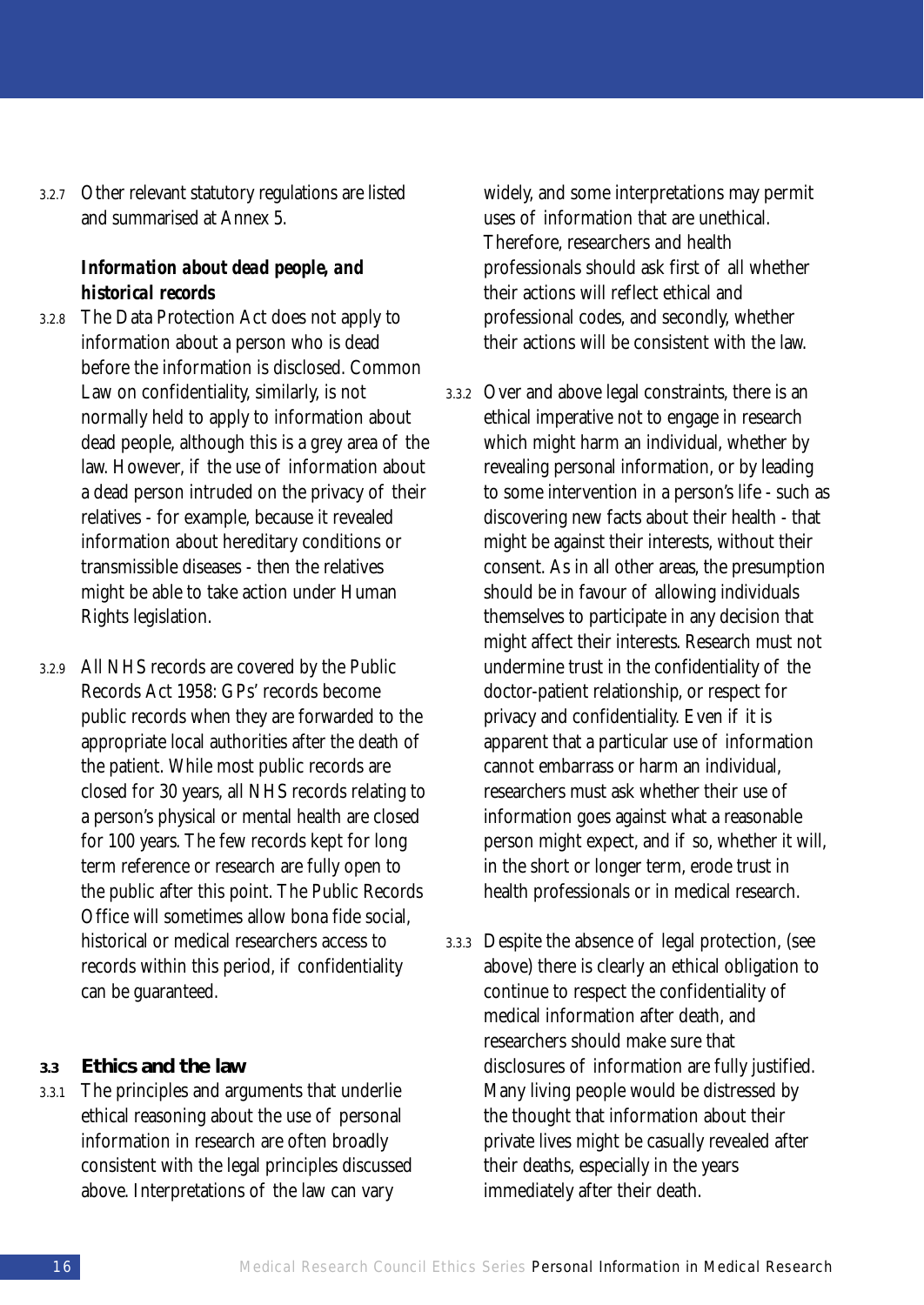- In dealing with disclosures without consent, many international and national ethical codes hold that research based only on records that will not directly affect the individual is one of the few areas where research without explicit consent can be justified. The consensus is that a balancing judgement is needed, setting the risks - often minimal - of harming the individual's interests or undermining respect for confidences more generally, against the likely long-term benefits of the research for society as a whole. However, there has been little emphasis on the need to ask first whether consent is practicable, or advice on how to weigh the different factors in reaching a balancing judgement. 3.3.4
- The principles in Section 2, and the remainder 3.3.5 of this guidance, draw on both ethical and legal advice.

#### **Providing advance information about use of medical records 3.4**

- One of the most important steps that can be 3.4.1 taken to address the ethical concerns, and to address the legal need for "fair data processing", is to ensure that all NHS patients, are made aware of how records are generally used in research. Explaining what is done, why, and what benefits might accrue, would protect the doctor-patient relationship, improve trust in research, and build realistic expectations of confidentiality. This was advocated by MRC in 1986, and became Department of Health policy in 19969, but is not yet widely practised in the Health Service.10
- 3.4.2 It is important, however, that this is not seen as consent to use medical records for any purpose, without either express permission, or

proper consideration of the necessity, justification, and potential for harm.

- We also have to bear in mind that it will take 3.4.3 some time for information leaflets and notices to substantially change awareness of the uses of medical records. Other steps need to be taken, such as asking explicitly for agreement to the use of records in research at an appropriate time, which may be when new patients register with practices, or on first attendance at outpatients, or on admission to hospital.
- Providing advance information also raises the 3.4.4 question of how to respond when people object to their information being disclosed for research outside of the care team. A request for absolute confidentiality should be discussed with the patient, and has to be respected in all normal situations.11 If a research study relevant to their health arose in future, their doctor would have to arrange to discuss the study with them and seek their explicit consent before passing on their name: in reality, time pressures would often mean that they would lose the opportunity to participate in the study.
- Stated, general objections to disclosure without consent for unspecified studies should not prevent the inclusion of unlinked anonymised information about the patient in aggregated data or statistics (in contrast to the situation where a person declines to consent to a specific study). 3.4.5

# **Reducing the need to disclose 3.5 confidential information**

As previously mentioned, the long term 3.5.1 development of the NHS Information Strategy will present opportunities to avoid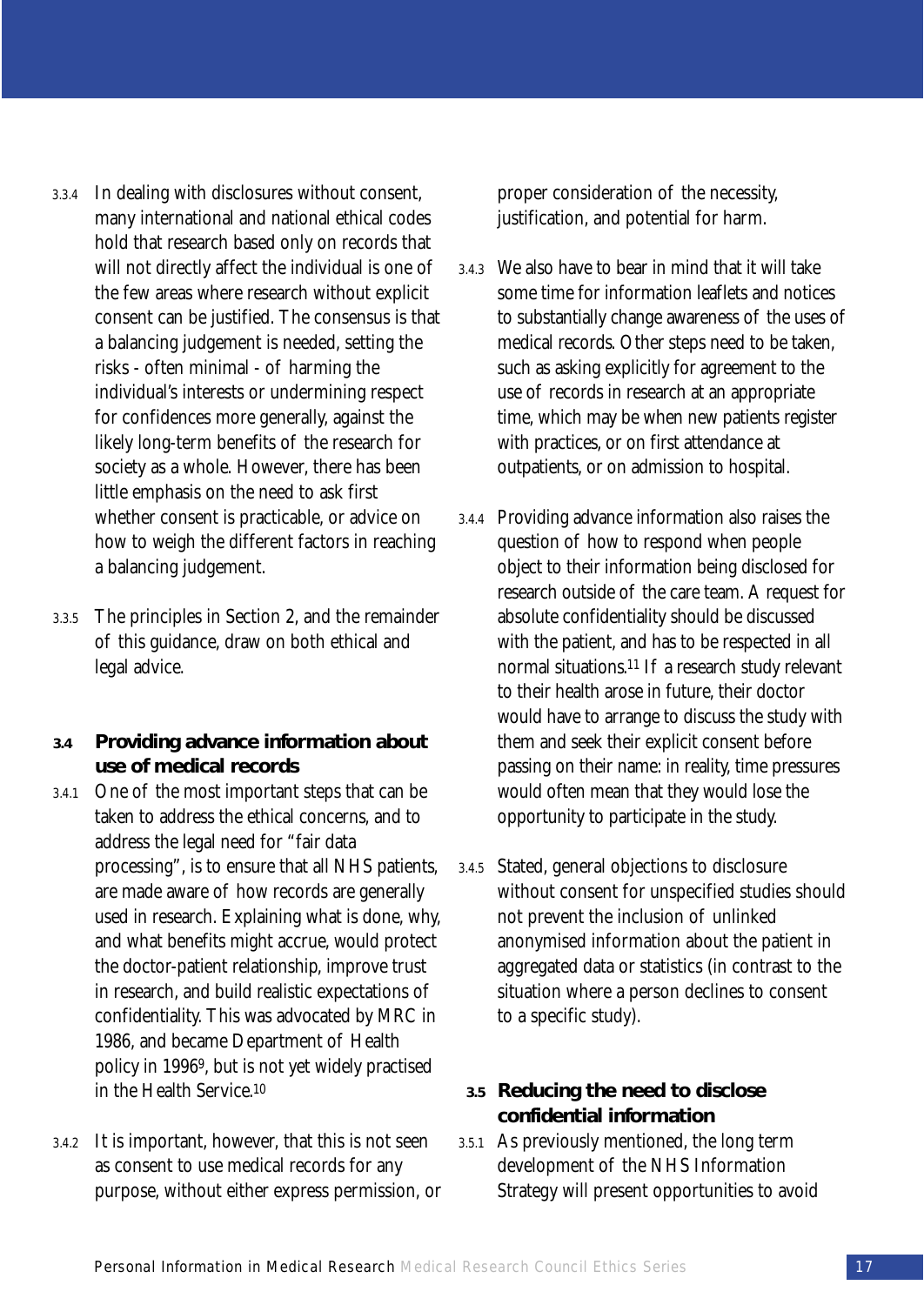disclosures of confidential information without consent. Better arrangements for data transfer, standardisation of diagnostic and treatment codes, and improvements in quality control, will gradually make anonymised data from IT systems more useful in research. Public awareness of how medical information is used will also increase.

- 3.5.2 In the medium term, improving the infrastructure for health services and public health research, especially in primary care, could reduce the need for disclosures, or their scale. Within the MRC's General Practice Research Framework, the presence of research nurses in participating practices means that the preliminary work of selecting patients to receive invitations to participate in clinical trials or surveys can sometimes be done without any information leaving the primary care team until the patient has consented. Where patient details have to be checked centrally before invitations are sent, medical details can often be separated from names and addresses, and codes used to produce standard letters prepared without clerical staff seeing identifiable medical information.
- Other primary care networks have, or are 3.5.3 developing, similar arrangements and procedures. Researchers should always ask whether their questions can be answered by working only with practices that have the ability to handle information in this way.

#### **Conclusions and implications for current practice 3.6**

Clinical and public health research based on, or using, medical records and other personal information is essential if we are to continue 3.6.1

to improve public health and health care - in which individuals, as citizens and members of society, have an obvious interest. On the basis of the advice summarised above, the Medical Research Council considers that it should be possible to undertake the full range of research needed in the UK, though some changes in practice are needed.

- MRC's advice to health professionals providing 3.6.2 information, and to researchers using information, is that they must remain aware that they can be held accountable for their decisions on the use of confidential information. On the question of consent, Common Law does not provide specific answers on when confidential information can and cannot be passed to others without consent, but the advice to MRC has been that use of personal information without explicit prior consent can be legally justified in certain circumstances. Health professionals and doctors must therefore ensure they are familiar with the advice from MRC, the Department of Health, the General Medical Council, and other bodies and should closely follow these guidelines to help ensure that their use of records is ethically and legally defensible, and to minimise the risk of any challenges.
- Confidentiality remains a contentious area of 3.6.3law, and MRC cannot *guarantee* that researchers or doctors will *always* be safe from legal challenges by following the guidelines, or because their work has been approved by an Ethics Committee, even though ethics approval is very important. As the General Medical Council advises: "The decision of a research ethics committee would be taken into account by a court if a claim for breach of confidentiality were made, but the court's judgement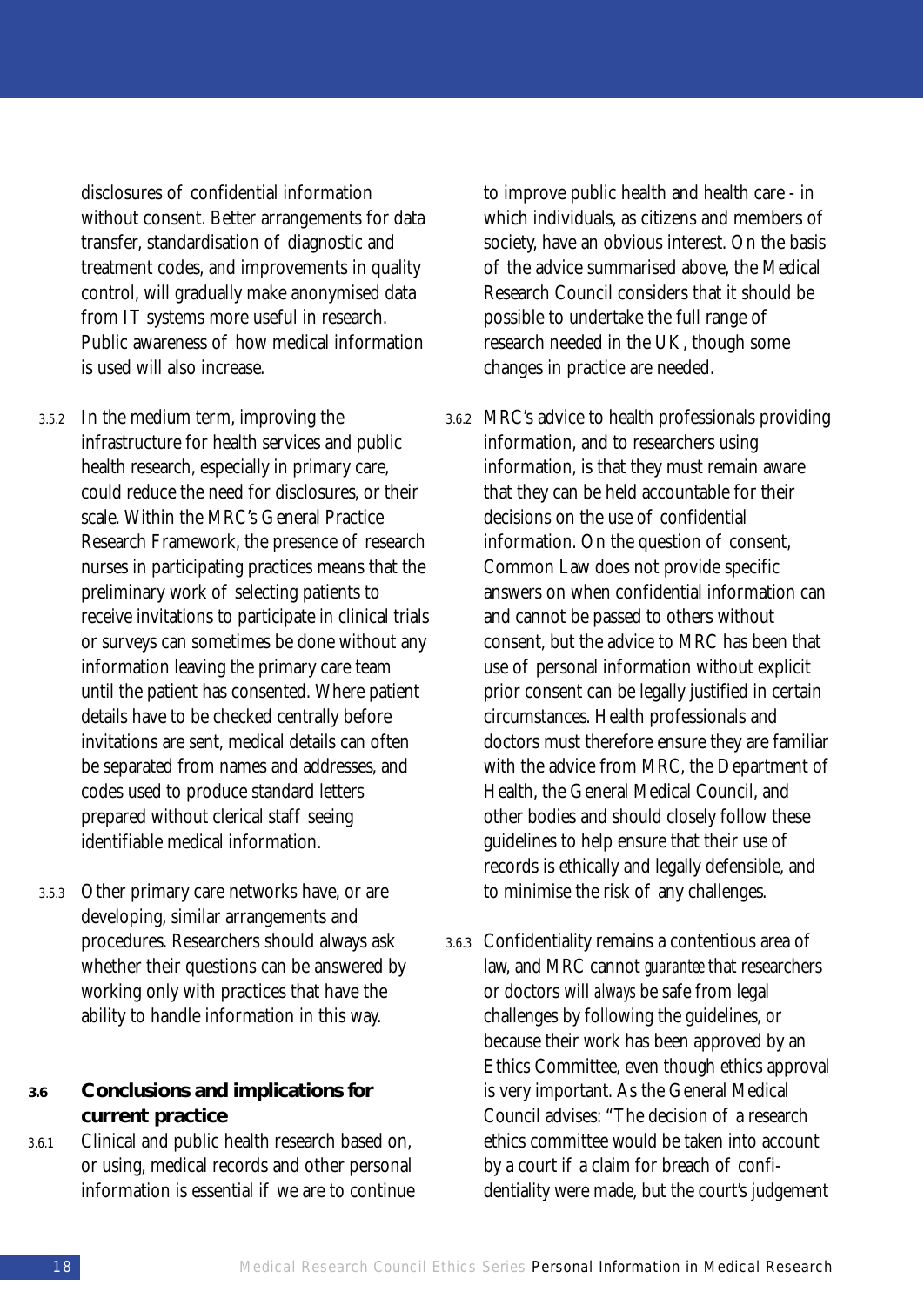would be based on its own assessment of whether the public interest was served."

- Current practice varies across the country, but 3.6.4 there are 4 areas in which change may be needed:
	- patients must, as a matter of course, be given information about how their information may be used, and an opportunity to register and/or discuss their concerns throughout the health service. Where this is not the norm, researchers should press for change;12
	- researchers have a duty to assess thoroughly, early in the design of a study, whether consent to use personal information is practicable, or could be made so, and to base research on explicit consent where practicable;
	- researchers, health professionals and managers need to work together to develop the skills, information technology and infrastructure to facilitate records based research and reduce dependence on disclosures without consent;
	- employers need to ensure that all staff using personal information in research have a duty of confidence that is well established through contracts, codes of conduct, and training.

Some of these changes in practice may mean higher research costs: MRC policy has always been to fund its research to the level reasonably needed for the work to be done well, safely, and ethically.

The research team's accountability to the NHS 3.6.5 bodies responsible for the patients' care (assuming the researchers are not themselves

NHS staff) can be an important safeguard. It is essential for those responsible for research in the NHS bodies involved to be aware of every study conducted, and to be able to call the research team to account if needed. Used as part of an effective research governance framework, honorary NHS contracts can play an important role in strengthening accountability. The Department of Health is currently (Autumn 2000) consulting on proposals for strengthening research governance in the NHS: MRC supports moves to strengthen governance frameworks, and to clarify roles and responsibilities.

### *The practicability of consent* 3.6.6

It is difficult to offer detailed advice on when consent is or is not practicable. The most common reasons why consent obtained through the team responsible for a person's healthcare may be impracticable are likely to be the sheer size of the group being surveyed, or the likelihood that many will be uncontactable. However, these obstacles have to be judged in the context of the structure of the relevant parts of the health service: what is impracticable in one setting is not necessarily impracticable everywhere. Other factors may include:

- before a person is asked to participate in a study, someone independent of their doctor, but with the doctor's permission, has to review their records, so that the decision to invite someone to participate is based on specific and uniform criteria;
- excluding people from whom consent cannot be obtained might bias a survey, so that people with a particular background, medical history, or attitude were disproportionately represented. For example, when studying apparent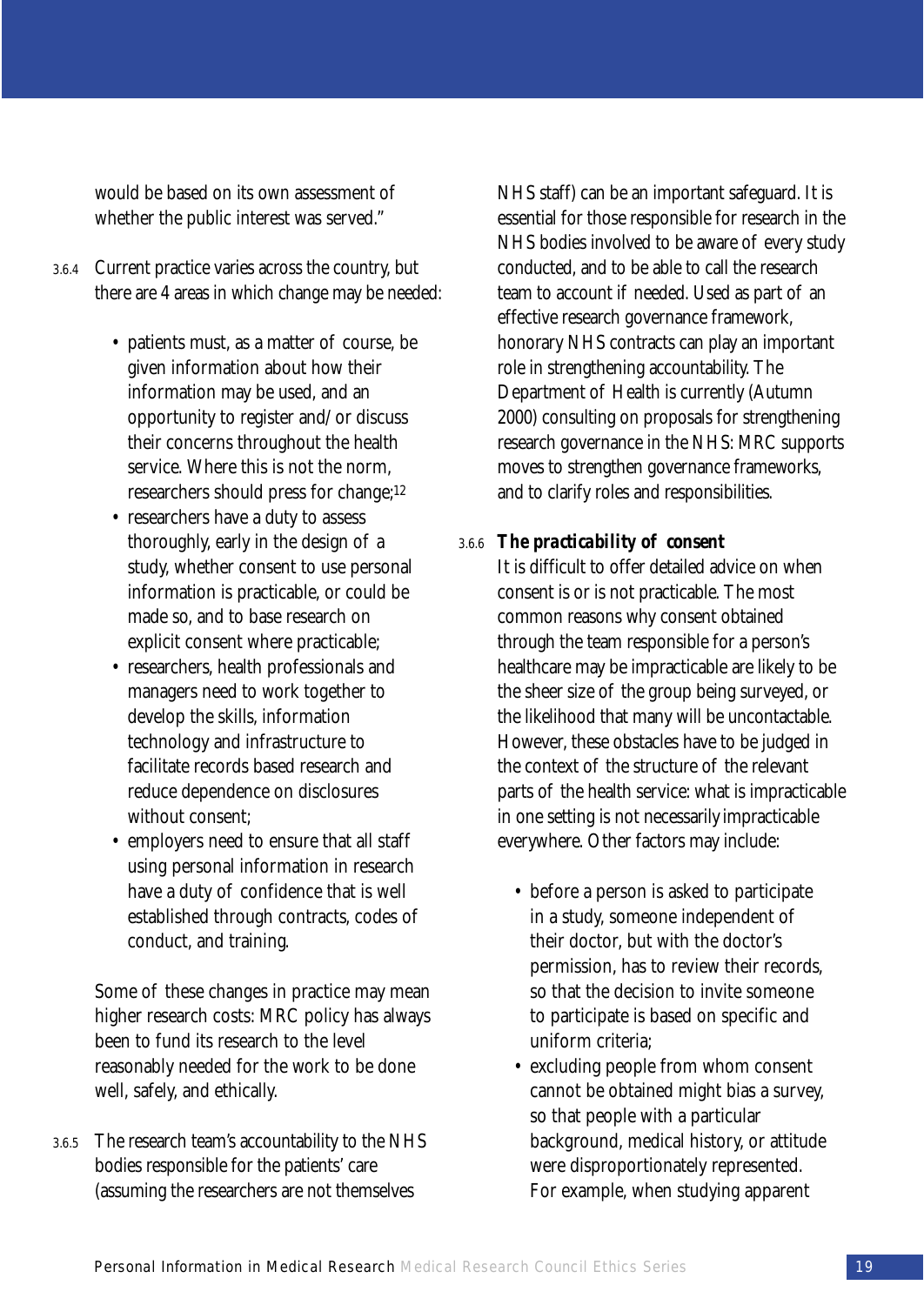new health syndromes, or links between treatments and side effects, small or biased samples can give dangerously misleading results.

- Very exceptionally, the nature of the research 3.6.7 itself may be such that seeking consent, in itself, might cause harm or distress. As a hypothetical example, if a study aimed to examine correlations between parents' mental health and unexplained child deaths, it would be difficult to seek consent without risking causing serious distress. Similar dilemmas may occur in research using tissue samples to generate new information , and these situations are discussed in separate MRC guidance "Collections of Human Tissue and Biological Samples for use in research".
- These rare situations call for careful consideration by researchers and ethics committees of where the balance of the patients' interests lies, and of: 3.6.8
	- the scope to adopt special consent or counselling procedures that make informed consent achievable. It is important to bear in mind, however, that this standard of informed consent has to be reliably achieved throughout the study if it is to be acceptable.
	- the public health importance of the question.
	- the likely consequences of eventual publication of the results.
- When the risks and the implications of not 3.6.9seeking consent have been fully assessed, the final decisions should be based on whether, despite these risks, it is in the public interest.

#### Notes

- 5 That is, a person might have grounds for taking legal action against the person who disclosed it..
- 6 Health Service Guidance (96) 18 "The Protection and Use of Patient Information". Department of Health, March 1996.
- 7 "Confidentiality: Protecting and Providing Information", GMC June 2000.
- 8 See, for example, Canada's Tri-Council Policy Statement *Ethical Conduct for Research Involving Humans* (1998); New Zealand Health Information Privacy Code (1994).
- 9 Health Service Guidance (96)18 *The Protection and Use of Patient Information.* Department of Health, March 1996.
- 10 *Report on the Review of Patient-Identifiable Information.* The Caldicott Committee. Department of Health, 1997
- 11 Exceptions might occur if disclosure could prevent harm or death directly, or address other particularly serious and important problems.
- 12 Model patient information leaflets or notices will be available from MRC's website in 2001, and a model is available in Health Service Guidance (96)18 *The Protection and Use of Patient Information.*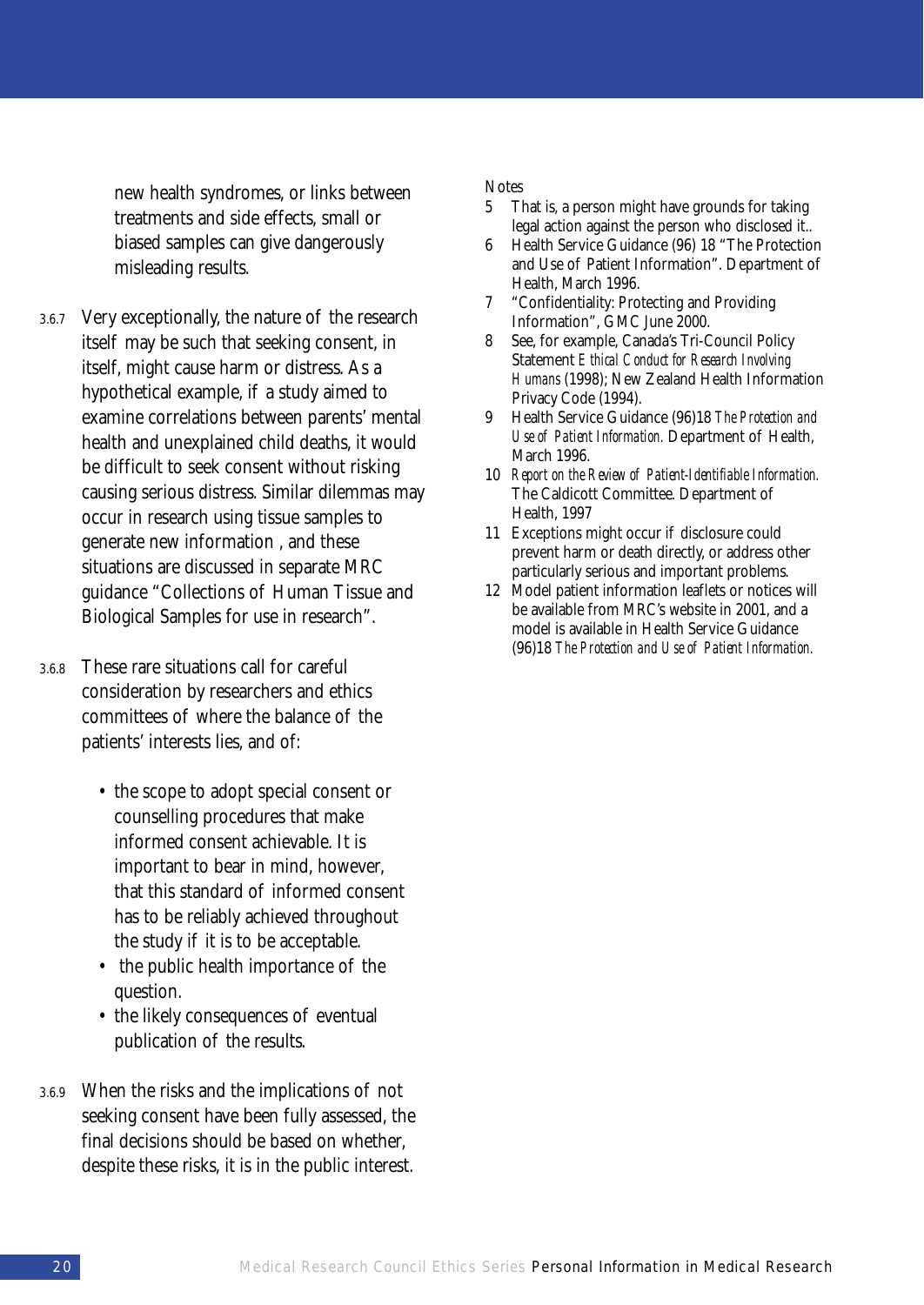**SCENARIOS 4 Using information with and without consent**

**Personal medical information is used in almost every type of clinical and public health research, and different research scenarios raise different ethical, practical and legal issues. Outlined below are some of the processes currently used in research.The scenarios are not intended as formulae for good practice, and do not cover every type of research, but are offered as examples for discussing how principles translate into practice, both when consent can be obtained and when it cannot.Whether a particular approach is ethical in a given case will depend on the circumstances of the project.**

## **Approaching patients during 4.1 medical care**

#### *Scenario A*

Patients referred to a specialist centre in a teaching hospital are often involved in the centre's programmes of research on the causes and progression of a disease. Their participation is discussed with them by the consultant when they are first referred. A series of studies by a team of doctors, scientists and technicians draws together information on lifestyle, previous medical history, data from blood samples, X-rays, and CT scans, and information from hospital records about long-term outcomes.

#### *Scenario B*

A clinical trial of a new treatment is open to patients presenting in a general practice with defined symptoms. Their GP discusses their participation with them, before passing details to a trials office, to check eligibility and arrange entry in the trial.

In patient-based research involving direct 4.1.1 contact with the individual, consent will always be possible, and, therefore, essential. There must be a written record of consent.<sup>13</sup> which includes written permission to use the patient's information in the research, even if it seems a small issue alongside the patient's consent to participate in the research itself, and need not distract from this decision. Patients should also be aware that they have the right to opt out of a study at any time. The main ethical and practical questions, if any, about the use of personal information in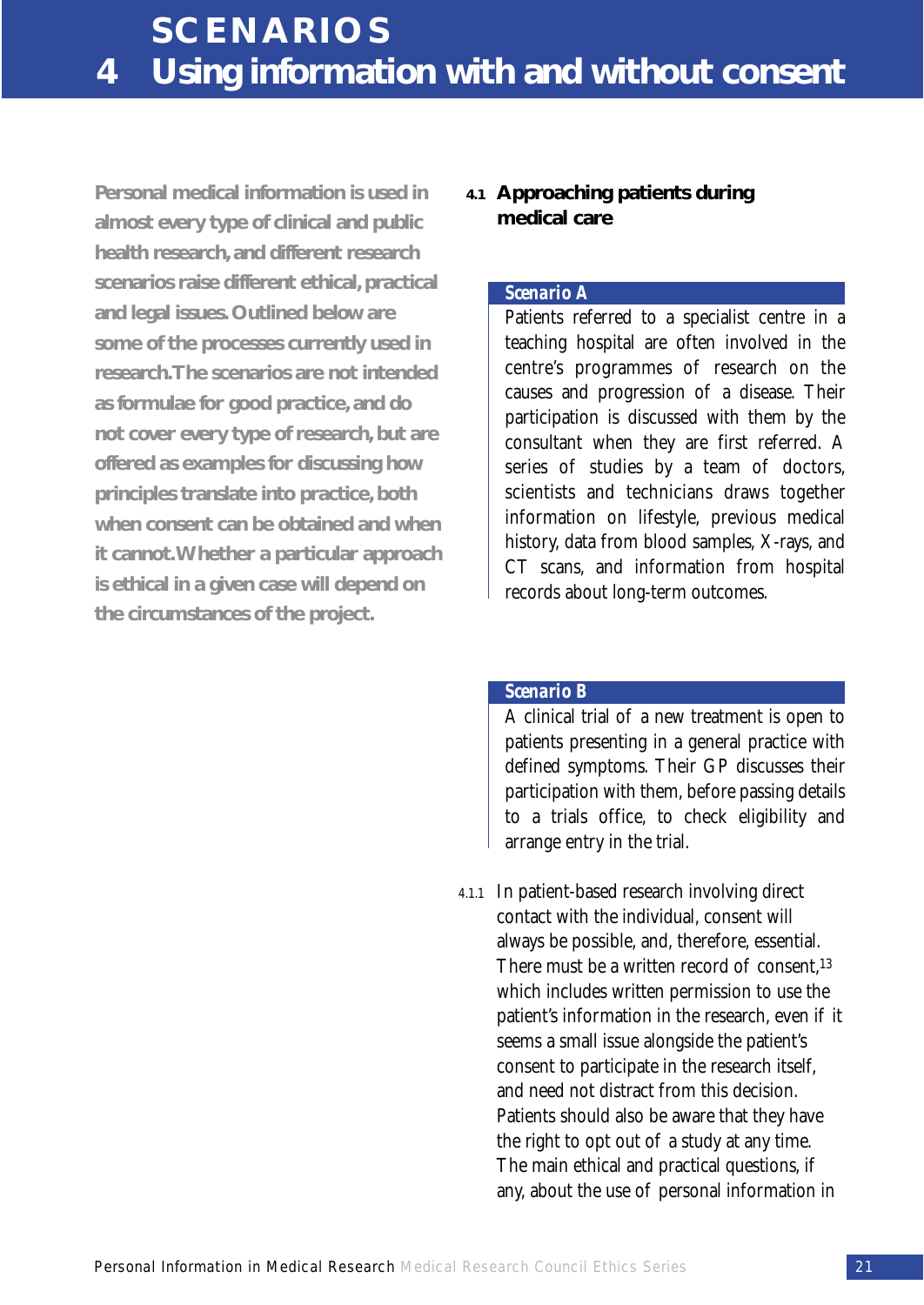these studies are likely to stem from:

- adequacy of data security and coding / anonymisation and, training and supervision of the group of people who will use the information;
- Longer term storage of the data, or re-use by other groups, or in other research areas.

These are generic questions that have to be addressed in every area, and are discussed in Section 5.

Consent will also be practicable and essential 4.1.2 in most prospective studies - for instance, where a health professional takes details from patients knowing that the information will be used for research as well as for normal health care, consent must always be obtained. Researchers should also consider whether it is appropriate to seek permission to use the information again in other studies, and if so, what the patient needs to know about these studies.<sup>14</sup>

#### **Approaching patients from medical records 4.2**

#### *Scenario C*

# **Research based on linked anonymised data**

To investigate the prevalence of asthma in a population, a study aims to research a cohort of new cases of asthma from a selection of patients from a network of General Practices. The GPs at the practices have already been part of a number of studies and each practice has the support of a part-time research nurse for studies of this kind. The nurse takes

personal details of all the patients recorded as suffering from asthma or prescribed relevant medication, and replaces the names with a code before passing details to the research team. The research team identify a sub-set in each practice who should be invited to participate in more detailed studies, and the research nurse approaches them, using letters and information leaflets provided, to seek their consent.

#### *Scenario D*

### **Disclosing names and addresses before consent is obtained**

To study the health of an ageing population, a project aims to contact a large sample of the people aged 50-69 in several districts who are registered with local GPs, inviting them to complete a questionnaire and attend their practice for a check up and tests. The general practices consider that they cannot carry out the administrative work of making contact with each person and obtaining consent, even if paid, and instead, they provide the research team with names and addresses. A letter signed by the GP is then sent to each person, explaining the project and asking if they will participate. No other personal information is provided from the GP's records until a person has agreed to participate.

#### *Scenario E*

#### **Disclosing information about medical history**

To test ways of maintaining the long-term health and quality of life of people with heart disease, a study needs to contact several tens of thousands of potential volunteers, with a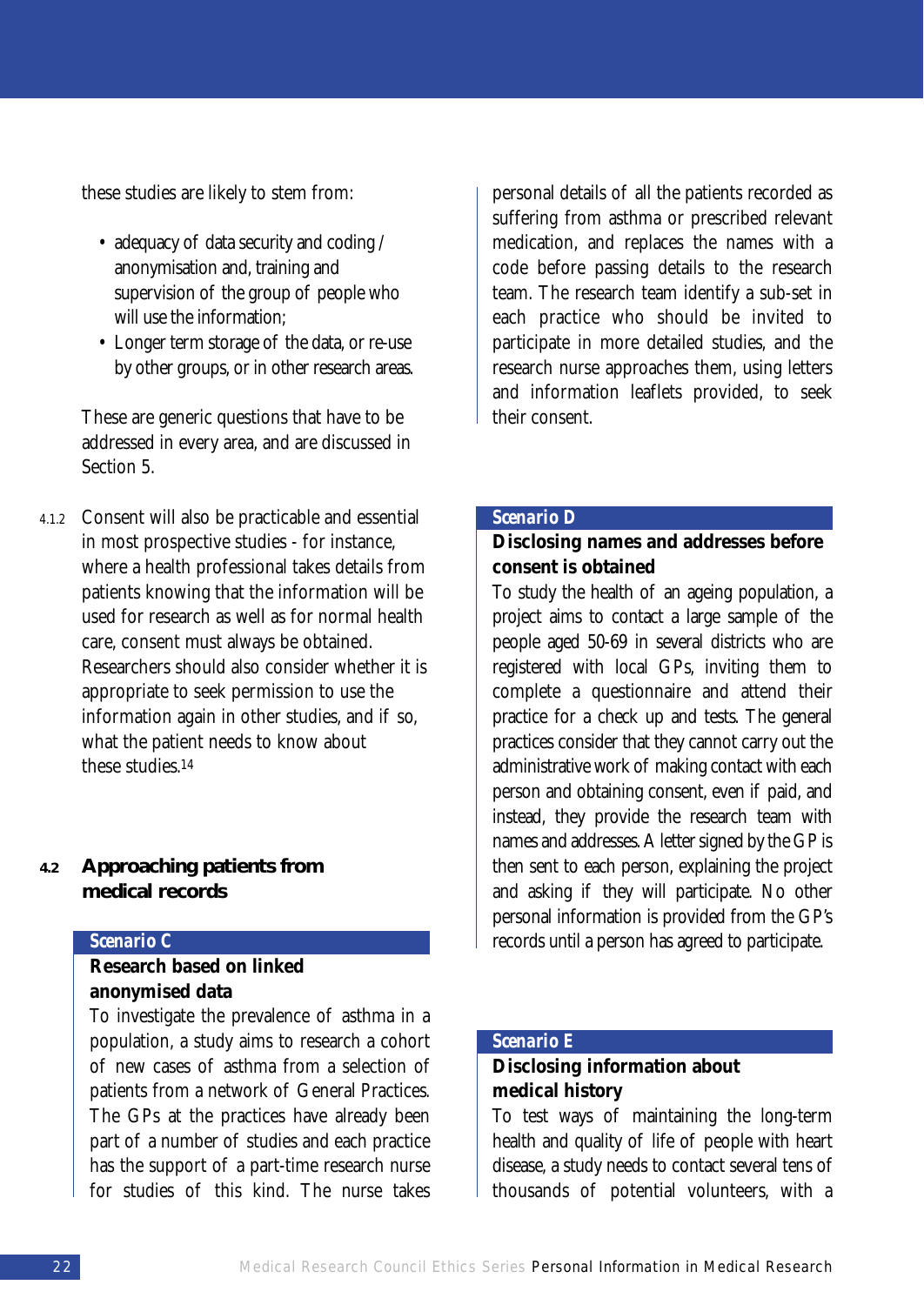history of angina, heart attacks, bypass surgery or other carefully defined conditions. A team of research nurses identifies people meeting these criteria from a range of different records at dozens of centres, and after checking with the GP, the trials office prepares letters to each individual, on behalf of their GP.

- 4.2.1 In each of these scenarios, the first question to ask is whether reasonable efforts have been made to make patients aware that their information may be used for research or other purposes not directly connected to their treatment (see Sections 2 and 3.4 above). This might seem unnecessary in Scenario C, which involves no disclosure of confidential information or personal data outside the General Practice, and is unlikely to raise legal or ethical issues other than those mentioned in 4.1.1 above. But even here, steps should be taken to make patients aware that personal information is used in research in the practice, and throughout the NHS, and that the care team includes research staff. In Scenarios D and E, making patients aware of how their information is used is not only ethically important, but would also help to minimise the risk of legal challenge to researchers and health professionals.
- 4.2.2 Scenarios  $D$  and  $E$  illustrate the situations that give rise to most ethical and legal uncertainty. Scenario D involves the disclosure of a limited amount of personal information given in confidence without consent, and the justification for this would need to be carefully considered by the health professionals and researchers involved, and by an ethics committee. If patients had previously been

given general information about how their records might be used, and opportunity to raise objections, then this very limited disclosure would be unlikely to give rise to any serious objections. If patients had not been given information, then more caution would be needed: there would need to be a clear justification for conducting the research in this setting, and the potential benefits would have to outweigh the breach of confidence involved.

- 4.2.3 Scenario E involves disclosing information about medical history. While the number of people who have access to the information is strictly limited, the information is undoubtedly confidential and sensitive personal data, with potential to cause some embarrassment or perhaps even discrimination if disclosed. Many other types of medical information, such as information about mental health or sexuality, would be much more sensitive, and more likely to cause distress or embarrassment if disclosed.
- 4.2.4 If patients were aware of how their records might be used, the researchers, health professionals and ethics committee involved would need to satisfy themselves that the disclosure was necessary and justifiable, and that the information would be used properly (see 4.1.1). The detail of what patients were routinely told about their records, and the degree of sensitivity of the information, would be important factors in the decision. If patients were not aware that their information might be used in this way, this project would be unacceptable unless there were a strong justification, based on the absence of alternatives and clear potential to benefit health.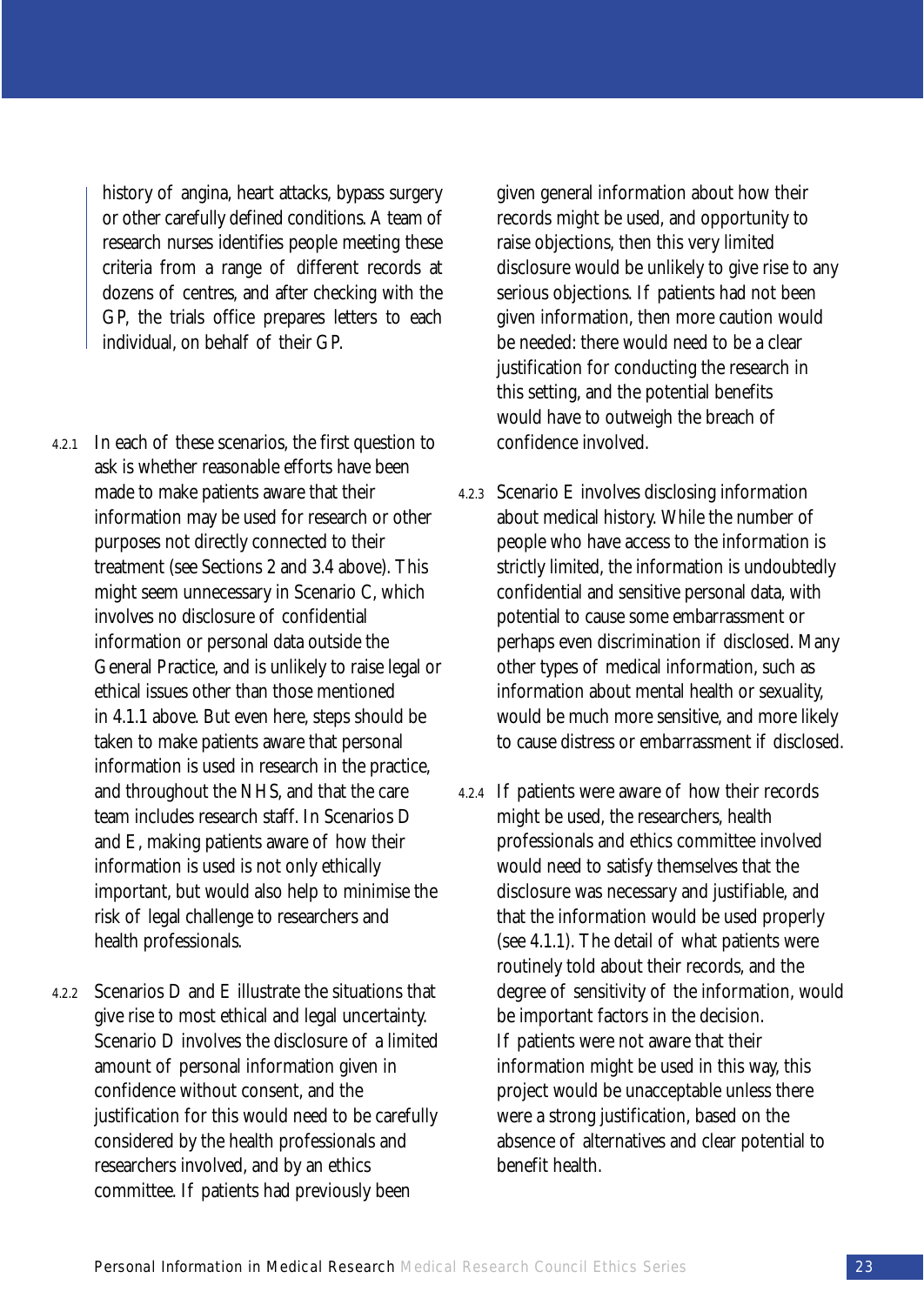- 4.2.5 The reasons why consent cannot be obtained at 4.2.8 the outset differ in Scenarios D and E. In D it is because of the practicality of GPs undertaking large amounts of additional administrative work, in writing letters, chasing and checking replies, and answering queries. In E direct access to medical records is needed to ensure the right people are identified using consistent and objective criteria, which requires appropriately trained and supervised researchers. In both scenarios, the disclosure of identifiable information might be reduced or even avoided if the study could be based in general practices with good facilities for doing research.
- The second ethical issue that studies of this sort raise is how to contact people in a way that is unlikely to cause worry or embarrassment. The first approach to people identified from medical records should normally involve a letter signed by the health professional responsible for their care giving information about the research, or accompanied by a letter from the researcher which does so. As well as showing respect for the doctor-patient relationship, this is a vital step in checking that the information on which the researcher acts is up to date, and that those approached are not recently bereaved or likely to be distressed for any other reason. The advice of the person's doctor in this area must always be followed. The same principles apply to approaches based on data from disease registries. 4.2.6
- It is acceptable for research teams to provide trained clerical support for the health professional, to prepare and distribute letters and related correspondence, if the clerical staff are bound by a duty of confidence, and the research cannot be in a setting where the care team has the capacity to do this themselves. 4.2.7
- The initial letters sent to patients should normally cover all, or some of the following:
	- why the research is being carried out, and how participation could help;
	- how the patient has been selected;
	- that the patient's doctor has considered, and fully supports, the study;
	- that there is no obligation to participate, and that their decision will not affect their care;
	- what will be involved i.e. in terms of time, interviews, treatment, examinations etc.;
	- the benefits (if any) that participants can hope to gain from the research, and whether the study will involve any commitment of time, discomfort, or risk on their part;
	- that confidentiality will be safeguarded;
	- a contact point in the medical / research team for queries or information. If practical, this would be someone already known to the person;
	- a reply form if the patient is willing to give permission without further discussion.
- When it is proposed to visit a patient at home, 4.2.9 advance notice should be given in the form of a letter from their doctor, explaining the purpose of the procedures, the reason, the name of the investigator, and how they will identify themselves. It must always be made clear that the patient is free to withdraw from the study at any stage. People should normally be given a simple response form with an SAE and adequate time to return it. Providing a Freephone number is also helpful. The care team or researchers should either confirm by telephone, or wait for positive written confirmation that the person is willing to meet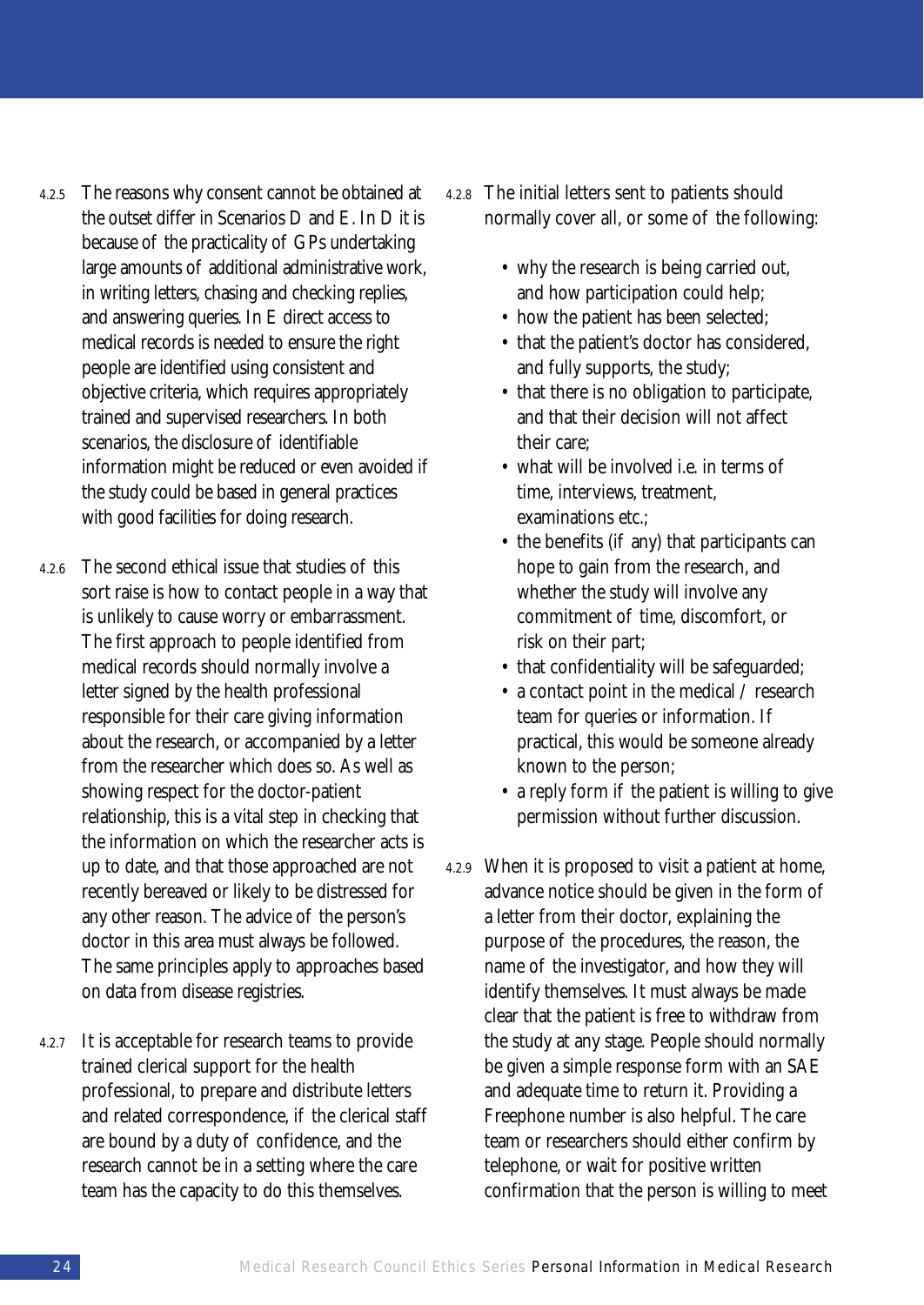them before calling in person. If the person has previously agreed to take part in the study, and knows a visit will be involved, then it is reasonable to assume that it is acceptable to call at the time suggested unless told otherwise.

Where the study relates to a well defined 4.2.10 group, it is usually helpful to publicise the study through newsletters, support groups and similar channels, before, or at the same time as, making direct approaches to individuals. Information needs to be provided in a language that is easy to understand.

### *Contacting ward patients and patients attending clinics*

If the people being contacted are in hospital, or 4.2.11 attending a clinic, the patient should be asked first if they will see the researcher, or a member of the care team should introduce the patient to the researcher. Hospitals should also explain, in the information they give to patients, that they may be approached by researchers.

#### **Research based on existing records and samples only 4.3**

#### *Scenario F*

Stored tissue samples from former cancer patients are to be examined for biochemical markers that might hel predict how the disease will progress, and results will be related to data from medical records on the patient's condition, treatment and outcome. There will be no feedback to the patients, and there is no need to subsequently monitor the longer-term survival of the patients. Thus the data can be anonymised (unlinked) before the analysis, but

names have to be used to identify patients and samples when the data are first gathered.

The fact that a study does not require contact with patients is not in itself a reason for not contacting people for consent, if consent is practicable. The justification for this study would need to be considered against the criteria in Section 2, in the same way as (D) and (E) above, though here, the minimal use of identifiable information would be a very important consideration. This type of research also raises the question of when it is right to create new biological information about an individual with or without consent, and these broader issues are dealt with in the MRC ethics booklet "Collections of Human Tissue and Biological Samples for use in research". 4.3.1

#### *Scenario G*

Information from hospital records is to be analysed anonymously (unlinked) to identify risk factors predicting poor outcomes from surgery. As the hospital staff cannot be redeployed to extract and anonymise the information, a trained nurse or clerical officer from the research team is assigned to copy and anonymise the information.

Here too, although the justification for the study would still need to be considered by an Ethics Committee, the infringement of confidentiality is minimal, and there are unlikely to be significant ethical or legal objections to this aspect of the study. 4.3.2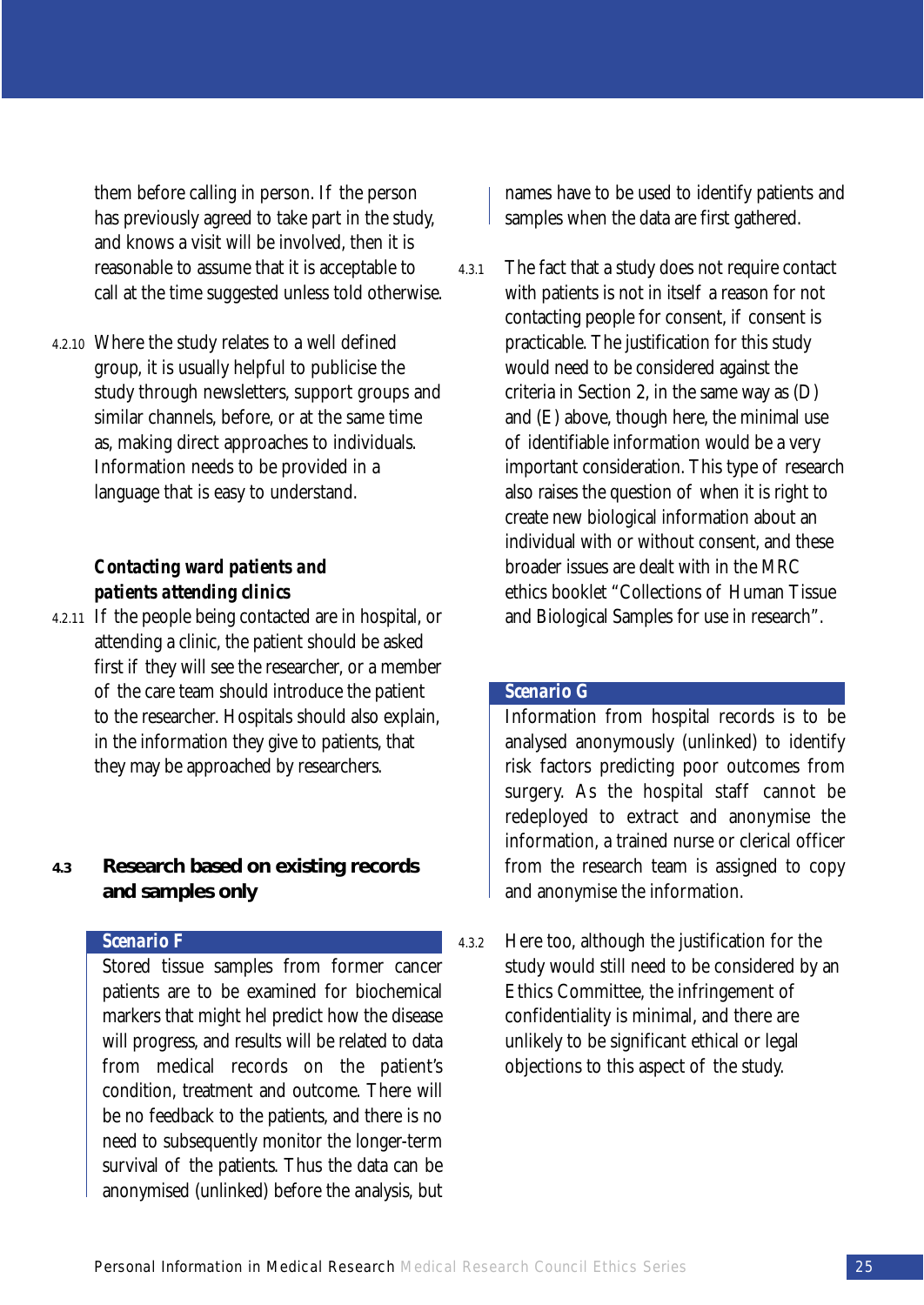#### **Using information from non-medical sources to contact people 4.4**

#### *Scenario H*

To address concerns about the safety of an industrial process, a research study aims to contact all those who lived in the vicinity of a plant, or who worked there, to survey their long-term health.

4.4.1 Direct approaches to members of the public identified from the electoral roll or other public sources do not require consent or agreement of the individual's doctor, but it is usually advisable to notify local General Practitioners before carrying out a study in an area. MRC expects medical studies of this sort to be reviewed by an LREC or MREC, even though it is not obligatory. Direct postal approaches are generally less likely to lead to distress or misunderstanding than "cold" telephone calls.

### *Selection by social or disability group*

4.4.2 If the research focuses on the health of distinct socio-economic groups (e.g. homeless or disadvantaged people) or people of minority ethnic groups, researchers should consider whether community organisations or other bodies that might be able to represent their interests should be made aware of the study, and should have the opportunity of commenting on the research. When working in areas where there may be significant immigrant populations, and when working with groups with sensory or learning disabilities, researchers should also check whether translators or some other help with communication is needed. It is also possible that some research participants may prefer interviewers of the same gender.

#### *Selection by employment*

Occupational surveys to assess risks from 4.4.3work activities, accidents, or from exposure to particular hazards or toxic substances are often based on employers' records. Prior to such a survey, discussions should take place with representatives of the staff involved, with management, the occupational health service, and where possible with the staff themselves. A normal approach would be through a letter confirming that the employer and Trade Union agreed to the study taking place. Publicity through newsletters etc. should also be considered, depending on the sensitivity of the issue being studied.

**Notes**

- **13 In a few settings, signed consent is not appropriate, notably in self-administered, anonymous questionnaires – but the uses to which the information will be put must always be made clear to individuals before they fill in the form**
- **14 See Section 8.2**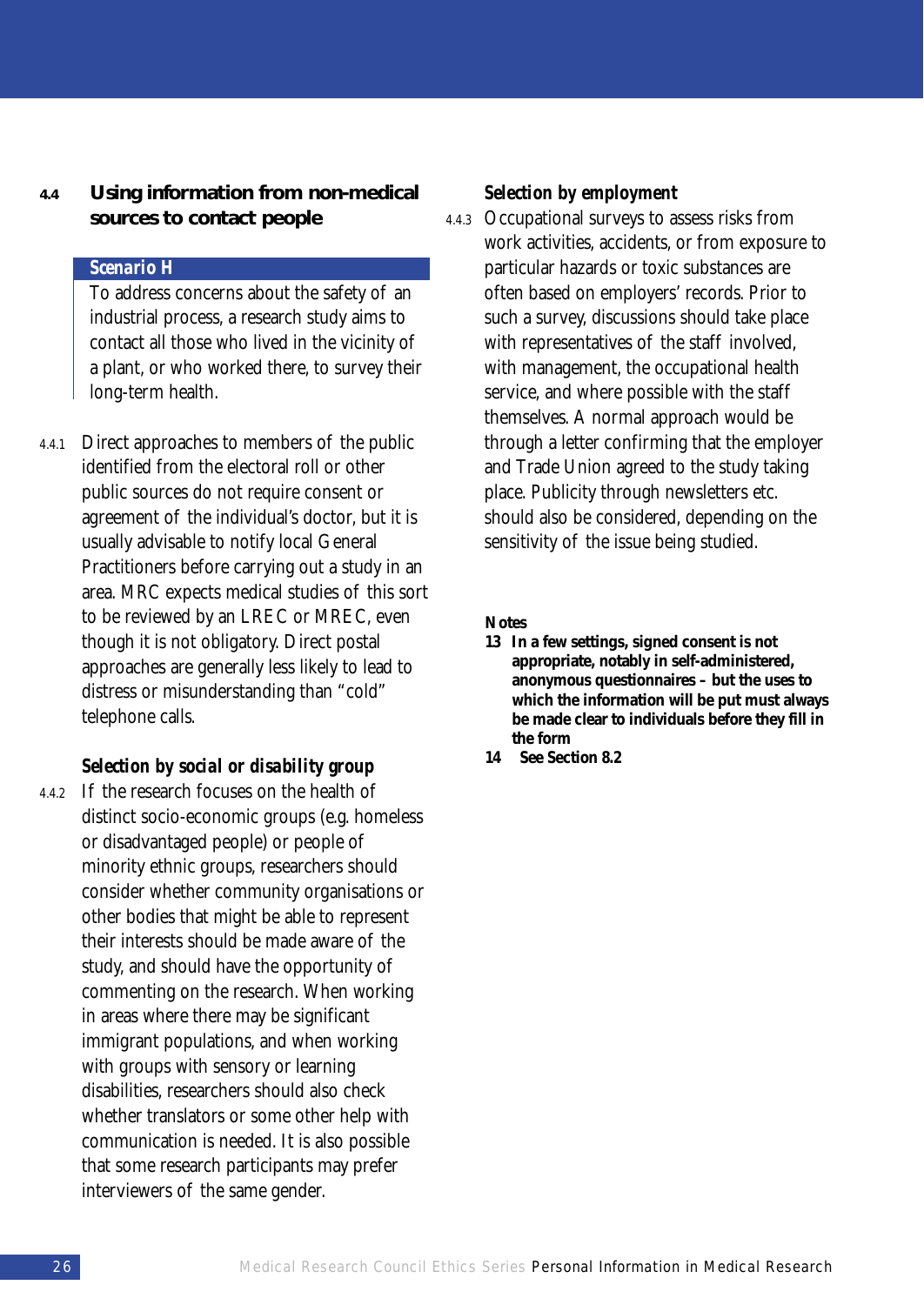#### **5.1 Anonymisation and coding**

- 5.1.1 Information should be modified so that some, or all, of those who might see it are not aware of individual identities, as early as possible in data processing. Although anonymisation may introduce delays and increase risks of error, even a simple coding system provides a safeguard against accidental or mischievous release of confidential information.
- 5.1.2 It is important to distinguish between the different ways in which personal data can be modified to conceal identities. The definitions we have used in this guide are:

**Coded information** contains information which could readily identify people, but their identity is concealed by coding, the key to which is held by members of the research team using the information. This might be done, for example, to limit the number of people who had access to information about identifiable individuals, to reduce the risk of accidental disclosure, or when presenting results. This helps to meet legal and ethical obligations to protect personal information, but the research team still holds identifiable personal data, and the use of coded data falls within the scope of the Data Protection Act.

**Linked Anonymised Data** is anonymous to the research team that holds it, but contains coded information which could be used to identify people. The key to the code might, for example, be held by those responsible for the individual's care, or by the custodians of a larger research database or register.

**Unlinked Anonymised Data** contains nothing that has reasonable potential to be used by anyone to identify individuals: the link to individuals has been irreversibly broken. As a minimum, unlinked anonymous data must not contain any of the following, or codes for the following:

- name, address, phone / fax. number, e-mail address, full postcode,
- NHS number, any other identifying reference number,
- photograph, or names of relatives.
- With both linked and unlinked anonymised 5.1.3 data, there is sometimes potential to deduce individuals' identities through combinations of information, either by the people handling research data, or by those who see the published results. The most important potential identifiers are:
	- rare disease or treatment, especially if an easily noticed illness/disability is involved;
	- partial post-code, or partial address;
	- place of treatment or health professional responsible for care;
	- rare occupation or place of work;
	- combinations of birth date, ethnicity, place of birth, and date of death.
- Researchers should always consider when 5.1.4designing studies, before passing information to others, and before publishing information - whether data contain combinations of such information that might lead to identification of individuals or very small groups. **Exactly how much of this potentially identifying information can be safely included in data that is assumed to be "unidentifiable" can only be judged on a case by case basis,** taking into account the sample size, the ways in which results will be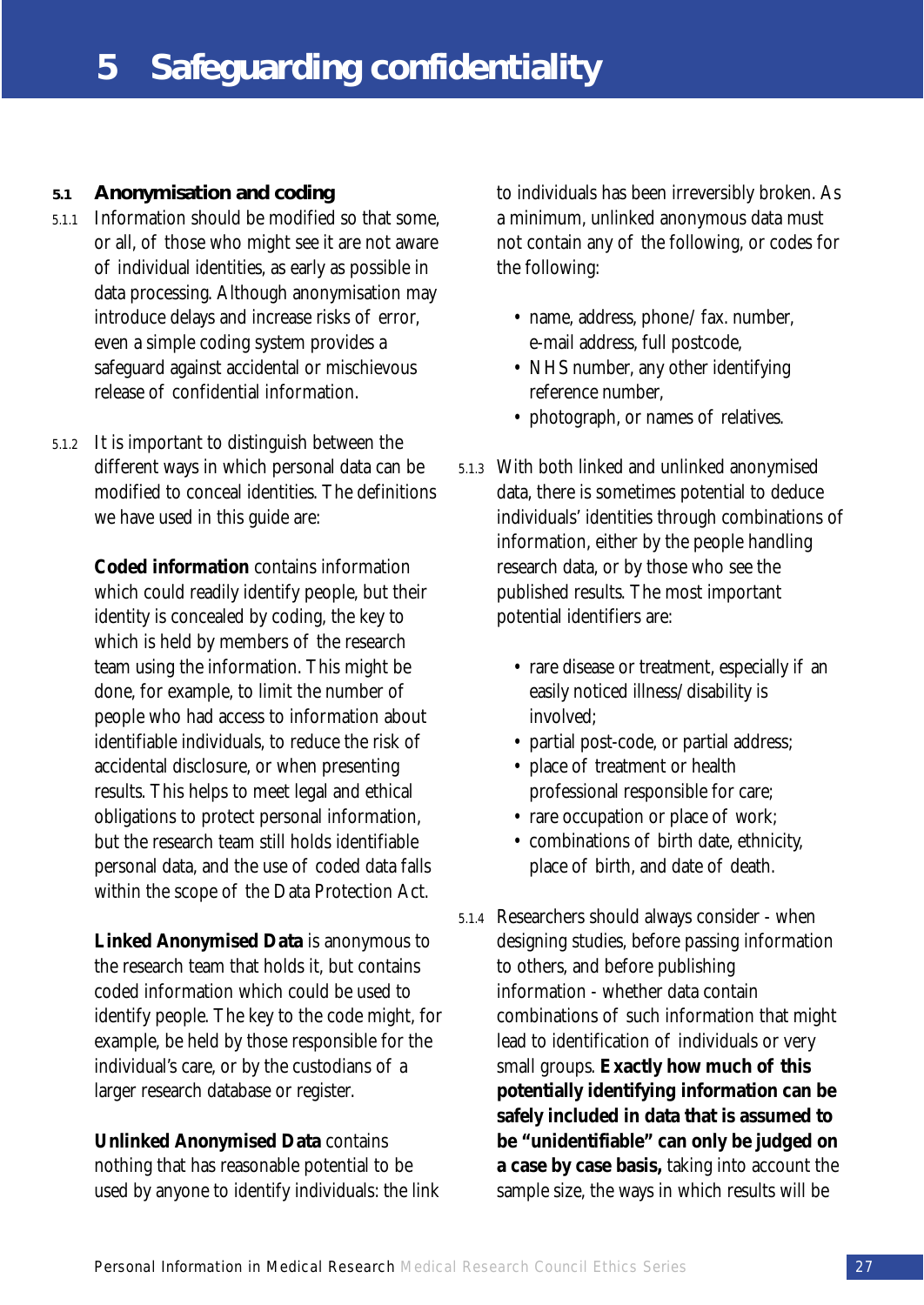published and used, and all other circumstances of the study.

- Both types of anonymisation *can help avoid the* 5.1.5 *need to* disclose confidential medical information without consent. Linked data is typically used where it may be necessary to refer back to the original records for further information, or for verification, or if it is planned to provide feedback to patients or those responsible for their care. Unlinked data ensures absolute confidentiality, but by precluding follow-up, verification or feedback, may be incompatible with the research aims, or the interests of the participants and the health service.
- **If it is practical and reliable,** the removal, 5.1.6 or coding, of identifying information should be done within the team or organisation responsible for the individual's care. Where this is not possible, it is preferable for a member of the research team to help with the anonymisation rather than for identifiable information be used.

### *Anonymised data and ethical review*

Research Ethics Committee approval is 5.1.7 required for the use of coded and anonymised data from NHS medical records. The use of anonymous personal data is much easier to justify ethically and legally, but it must still only be used for bona fide research in the public interest. Removing all apparent personal identifiers will not always protect a patient's identity - for example in cases of rare disease - and anonymous data can still lead to new and disturbing information about groups or districts.

### *Data in Clinical Studies*

5.1.8 In small scale clinical studies, which involve frequent reference by research and medical staff to current patients' conditions, encoding and decoding information can present a significant obstacle to effective team work, and increases the risk of an error that could affect the patient's care. Use of weaker codes (such as initials) in processing research data is acceptable where patients have already given consent to the use of their information in research as well as for their care, and when it can be guaranteed that only a small number of research staff will have access to the information.

#### **The research team 5.2**

Members of a research team who use personal medical information should be placed under a duty of confidentiality equivalent to that of a health professional. To reinforce this duty:

- Universities and other research organisations must ensure that all contracts and codes of conduct make clear that any breach of confidence is a grave disciplinary matter;
- team leaders must ensure all staff, students, visiting workers, and collaborators fully understand the standards expected, and the importance of confidentiality;
- team leaders and line managers should ensure that information and advice on principles and practice in this area is readily available.
- The Medical Research Council's staff code 5.2.1 already creates such an obligation, and it is reinforced by staff training and induction.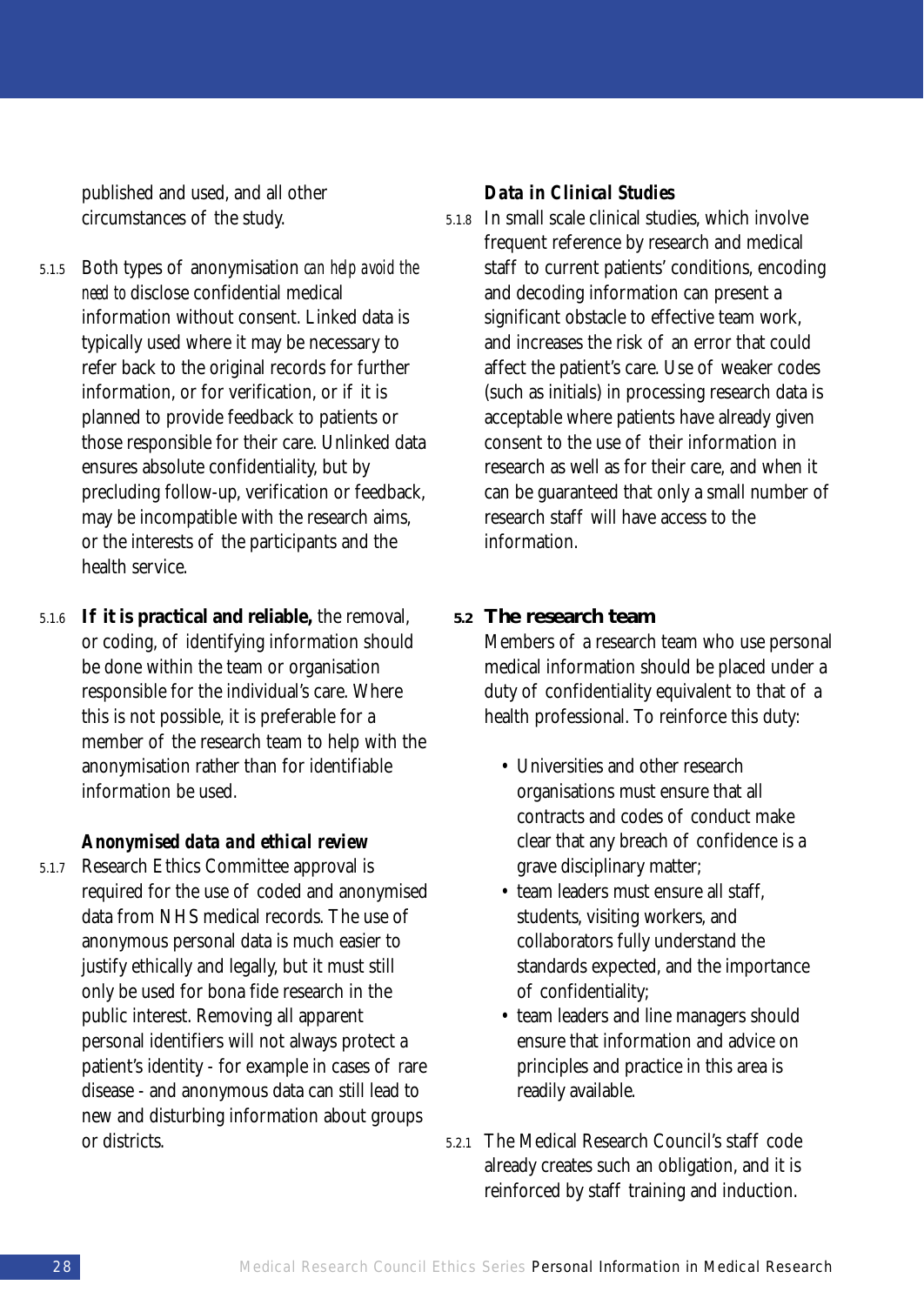- As discussed in section 3.6.5, MRC supports 5.2.2 moves to clarify responsibilities for research governance in the NHS, and strengthen accountability of researchers to NHS bodies through ensuring better internal information systems and other means.
- Access to personal information that is neither 5.2.3 anonymised nor coded must be restricted to the smallest number that will allow the study to be done effectively. Access to encoded or anonymised data must also be under the control of the medical director or principal investigator, but the numbers with access can be larger.

#### **Data Security 5.3**

Ensuring data are secure is a legal obligation under the Data Protection Act: the level of security, and the cost and effort involved, should reflect the nature of the information and the harm that might result from unauthorised disclosure or loss. Every research team must maintain written procedures for keeping electronic and written personal information secure, which must be enforced and reviewed at regular intervals. The measures needed to protect IT systems and data transfers, in particular, need frequent review and expert local advice should be sought. For this reason, the guidelines that follow should be viewed as a checklist, rather than as a comprehensive guide.

### *Responsibilities*  5.3.1

There should be clearly assigned responsibilities for: overall management and control of research data; rapid response to breaches of security or leaks; management of the software; maintenance of backup regime

and disaster recovery arrangements; ensuring duplicate files are kept to the minimum needed, controlling access rights, and changing access rights promptly when the team changes. The person or people responsible will normally report directly to the principal investigator on issues of data security.

Responsibilities for data security or disposal at 5.3.2 the end of a project (see Section 7) must also be clear. If archived, data must be accorded the same level of security as when they were in active use. If destroyed, all copies of the data must be destroyed in a secure way. Records of destruction must be kept as these may be required for audit or other purposes later.

### *Physical Environment* 5.3.3

- Rooms containing paper documents or computers should be accessible only to a limited number of authorised personnel;
- All relevant servers, routers, gateways and other critical equipment should be housed within a secure area;
- Workstations which are logged onto personal research data should not be left unattended;
- Data stored on laptop computers and other mobile machines are always at higher risk of loss or theft. Identifiable personal data should only be stored on these machines in special circumstances – for instance, when patients are interviewed and the data entered directly onto computer. Data thus stored on a laptop computer should then be transferred to a secure computer at the earliest opportunity and wiped from the portable's memory.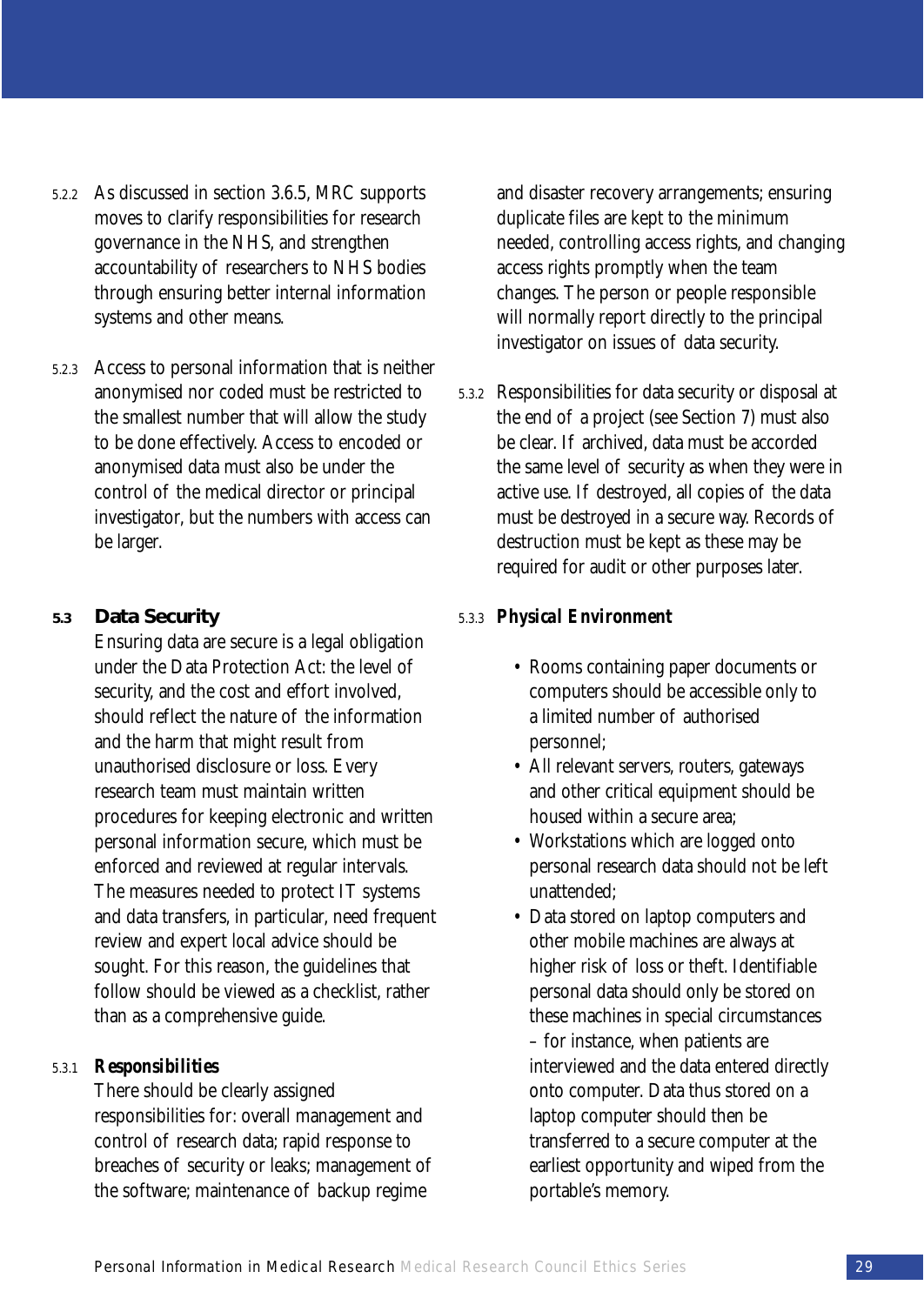#### *Electronic Environment* 5.3.4

- Access rights to data and applications software should be clearly defined and staff authorised to access personal data should be formally notified in writing of the permissible scope of their access;
- For each application, system users should have a valid user system account name, i.e. a username ID, and a password known only to that user to prevent unauthorised use of systems. Users should be forced by systems to alter their passwords regularly – the frequency may vary according to the constraints of the system software but should be aimed at maintaining high levels of security. Passwords must not be written down or shared with other users under any circumstances. "Temporary" user accounts should not be used;
- A confidentiality warning message should be displayed on entering systems, informing the user that the system contains confidential information and is for authorised users only;
- Users should ensure that, at log-off, documents recently used and containing confidential information are cleared from applications on start up;
- Personal medical information should not normally be sent over the Internet via attached documents, FTP, or other systems. Where this has to be done, the data should be reliably encrypted. Databases transferred by mail should be sent by registered post.

#### **Notes**

**15 In the accepted information technology sense of the term, overcoming the accidental loss of some or all of the data stored on a system**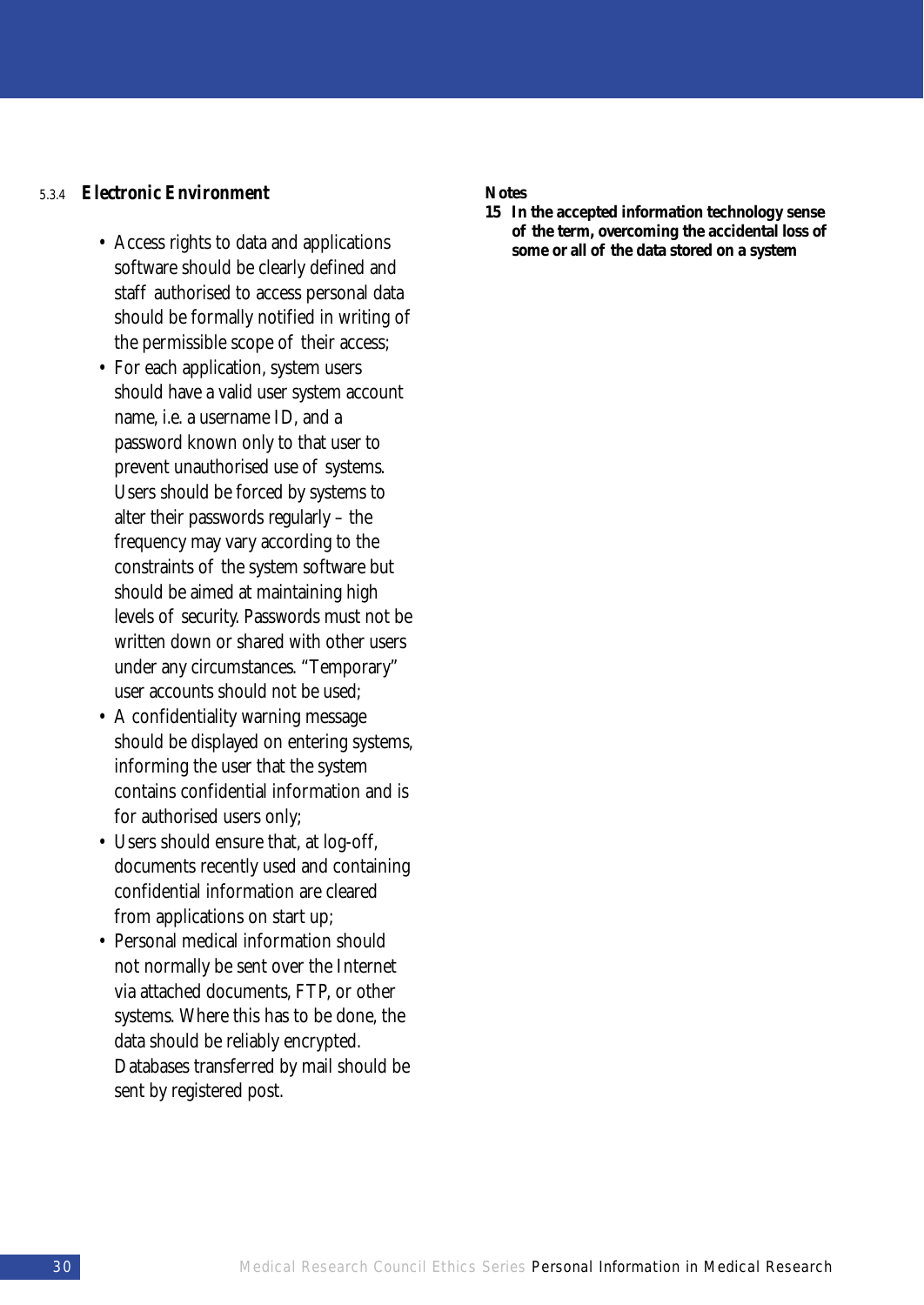#### **Avoiding harm or distress 6.1**

- Apart from the possibility of allowing personal information to leak out by accident or through deliberate wrong-doing, researchers also need to be alert to the possibility of causing harm or distress through: 6.1.1
	- approaching people or families who may be distressed, bereaved, or mentally ill;
	- errors in the data used to contact people;
	- feeding back findings to study participants and / or families (even where they have requested this);
	- publishing findings which could be linked back to participants;
	- publishing findings which lead to discrimination;
	- allowing re-use of data for other purposes without proper ethical supervision.
- The best safeguard against approaching the 6.1.2 wrong people, or contacting people who may be distressed by the approach, is the role of the person's doctor in approving the approach, and, where possible, in making the initial approach. However, occasional errors are always possible, and research staff should be prepared to respond to mistakes sensitively and promptly.
- The potential for harm to the interests of a 6.1.3 defined group may be unavoidable where research has the potential to highlight that group as having, for example, poor health behaviour or being "at risk" from a particular local environmental hazard, or where the research may confirm stereotypes. Researchers must try to anticipate these issues before ethical review, and must consider

whether any risk of harm is outweighed by longer term benefits to society, and / or to the group. Researchers must also consider consulting the groups involved, or their representatives, to explain their work, and listen to any concerns.

- **Feedback and publication 6.2**
- The question of when study participants 6.2.1 should have access to new information specifically about them or their family that is generated in research is dealt with in the parallel MRC guide *Collections of Human Tissue and Biological Samples for use in research.*
- The results of clinical trials, records-based 6.2.2 research and epidemiological surveys can have substantial implications for individuals. People will be concerned about new risks, or potential side-effects of treatment, to which they may have been exposed, especially if they did not know about the research. Those who have a relevant illness will wonder whether this is as a result of the exposure or treatment. Researchers should liase with Health Authorities, Health Boards, General Practices, relevant consumer organisations or other bodies to ensure people have easy access to good information and advice, before publishing findings which are likely to be contentious or worrying.
- The people who have participated in a study 6.2.3should, wherever feasible, be notified of the outcome of the study, and told of the general results. If researchers feel it is impossible or inappropriate to do this, the reasons should be discussed with the ethics committee when approval is sought.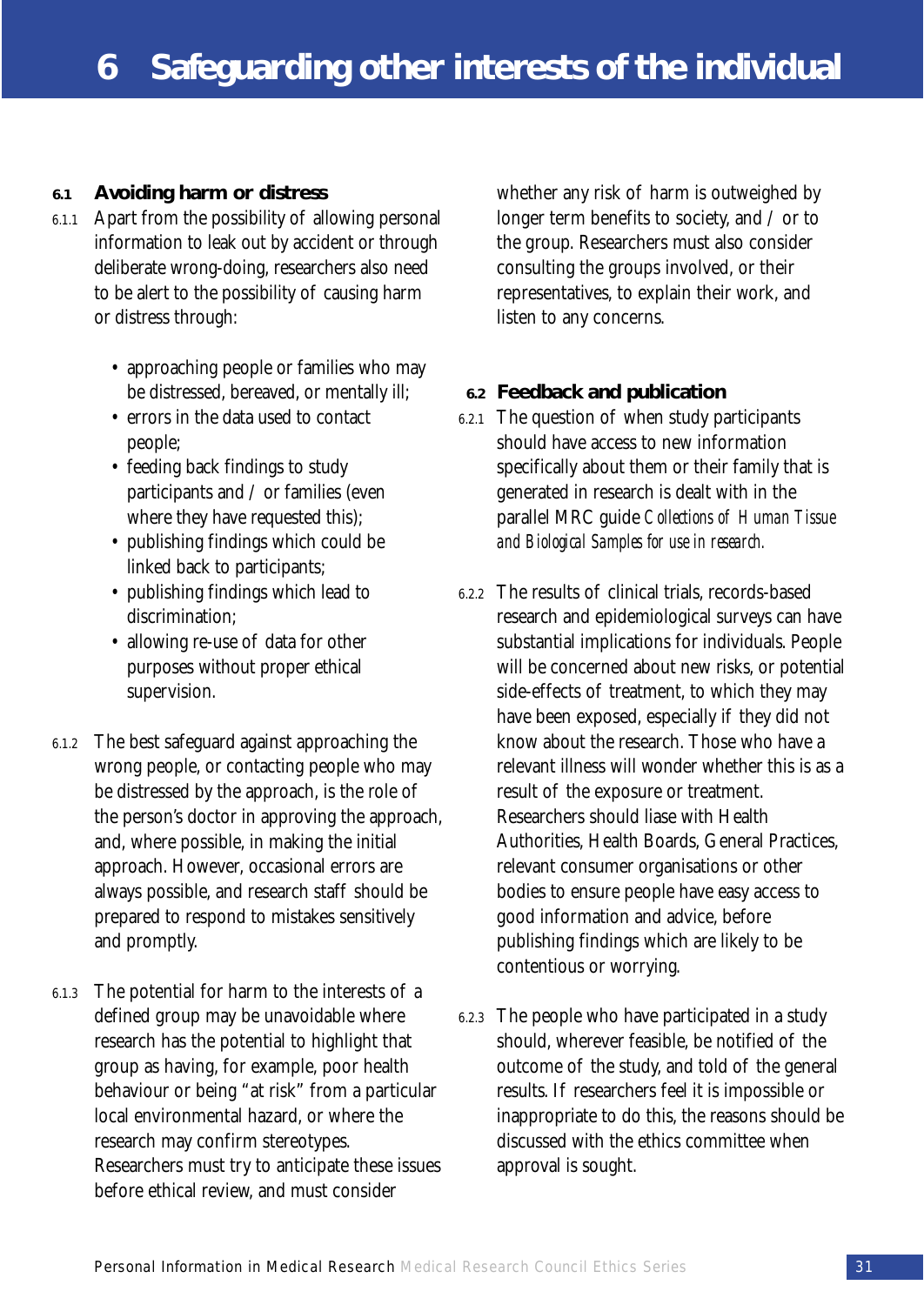Individuals and families must never be 6.2.4identified in publications without signed consent for that specific publication. Researchers must avoid publishing potential identifiers, such as date of birth or death, which might appear innocuous to the research team but which could reveal the patient's identity to close relatives or friends. Caution is also needed when publishing research about small groups of people, such as work on disease clusters, patient case series in a particular centre, and research on new treatments or rare adverse reactions, especially if the findings are likely to attract a lot of media attention. In these cases there is a particularly high risk that groups and cases may be identified by deduction.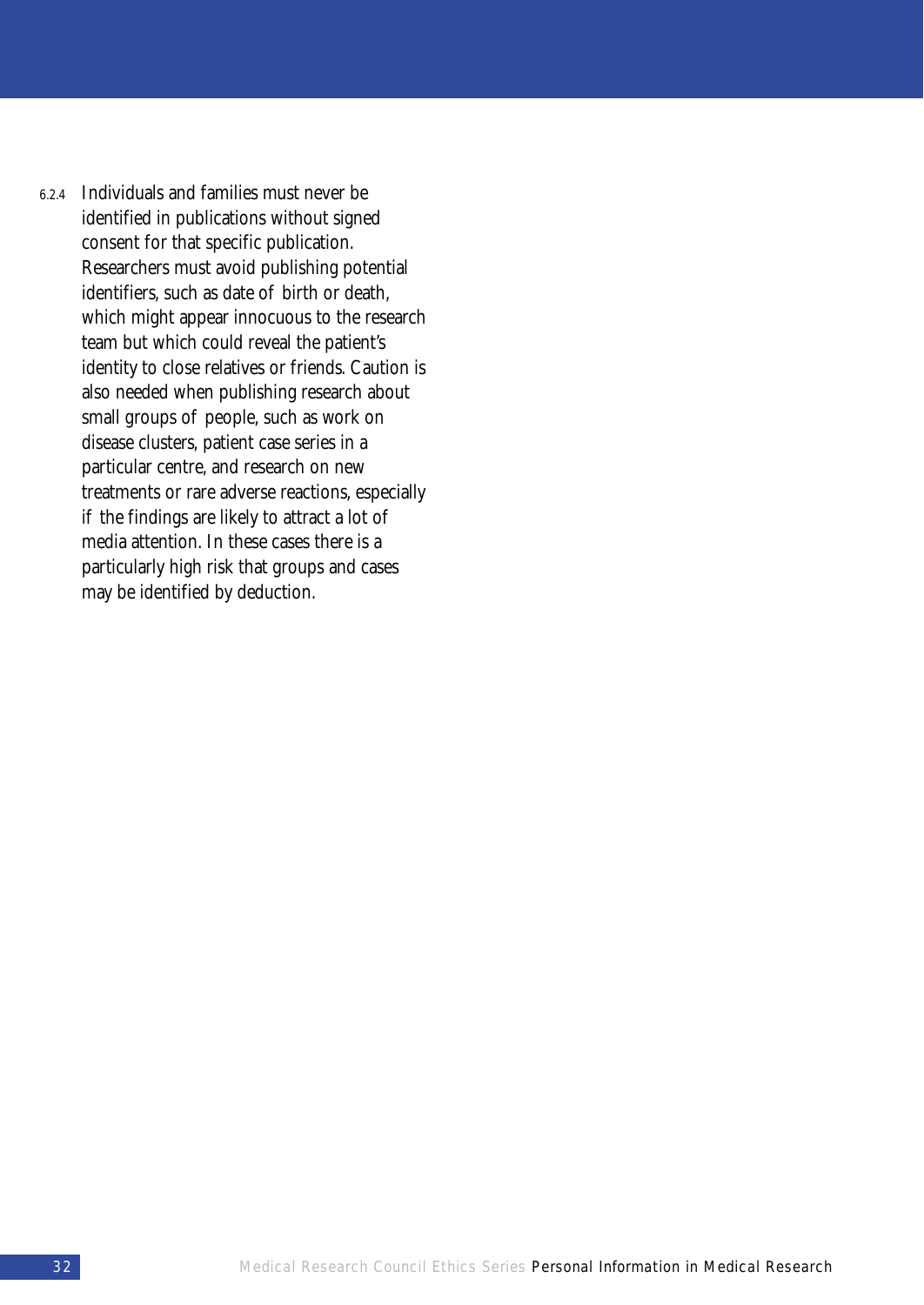#### **Storage 7.1**

- Research records need to be preserved for the longer-term for a number of reasons - other than for historical posterity. Firstly, records may be needed later on for scientific validation of research, or for future research and audit. Secondly, occasionally there is a need for access to records over the whole lifetime of patients, both by the patients themselves (who may have continuing long-term concerns about their own health) and their clinicians – for instance, where trials of novel treatments were involved. 7.1.1
- MRC would expect that research records 7.1.2 relating to clinical or public health studies should be maintained for twenty years, to allow adequate time for review, reappraisal, or further research, and to allow any concerns about the conduct or consequences of the work to be resolved. Beyond this date, full records may need to be retained for a few studies only, such as those which were of historical importance, where novel clinical interventions were first used, those which have proved controversial, or where research is ongoing. In the remaining clinical and public health studies, and all other studies for which consent was obtained, a subset of the original records, covering the protocol, the consent procedure, the people who consented to take part,16 and any records of adverse effects should be retained until thirty years have elapsed.
- MRC's expectation is that once a research team 7.1.3 ceases to exist, when the team leader moves to another centre, or when the team stops working in a particular area, the responsibility for their information passes to the University, Hospital, or research centre. If records are to be stored in the long-term, a custodian must be designated

for them, and the custodian's role must include ensuring that information is treated in confidence. If, in due course, the records are to be archived, this should be done in secure repositories. Areas where records may be consulted should be equally secure.

### **Re-use of data by third parties 7.2**

- Researchers obtaining information with consent should, wherever possible, anticipate likely needs to archive the data, and to share data sets with other researchers, and make this clear to the people involved. Consent to this should be distinct from consent to the primary use of the information. Existing data sets can be shared with other researchers provided this is not inconsistent with what participants were told about how the data would be used. For example, the use of clinical trial data for meta-analyses should not, in our opinion, require new consent. 7.2.1
- 7.2.2 In **any** case where research data are shared with another group for new studies:
	- The custodian must ensure that the group accepts a duty of confidence and protects confidentiality through training procedures, etc, to the same standards as the custodian. Normally, only anonymised data should be passed on;
	- The custodian must ensure that personal data are not passed to a country without legal protection for personal data equivalent to that in the UK, unless the custodian first assures themselves that the data will be adequately protected in practice. Under the terms of the Data Protection Act 1998, there are no special restrictions on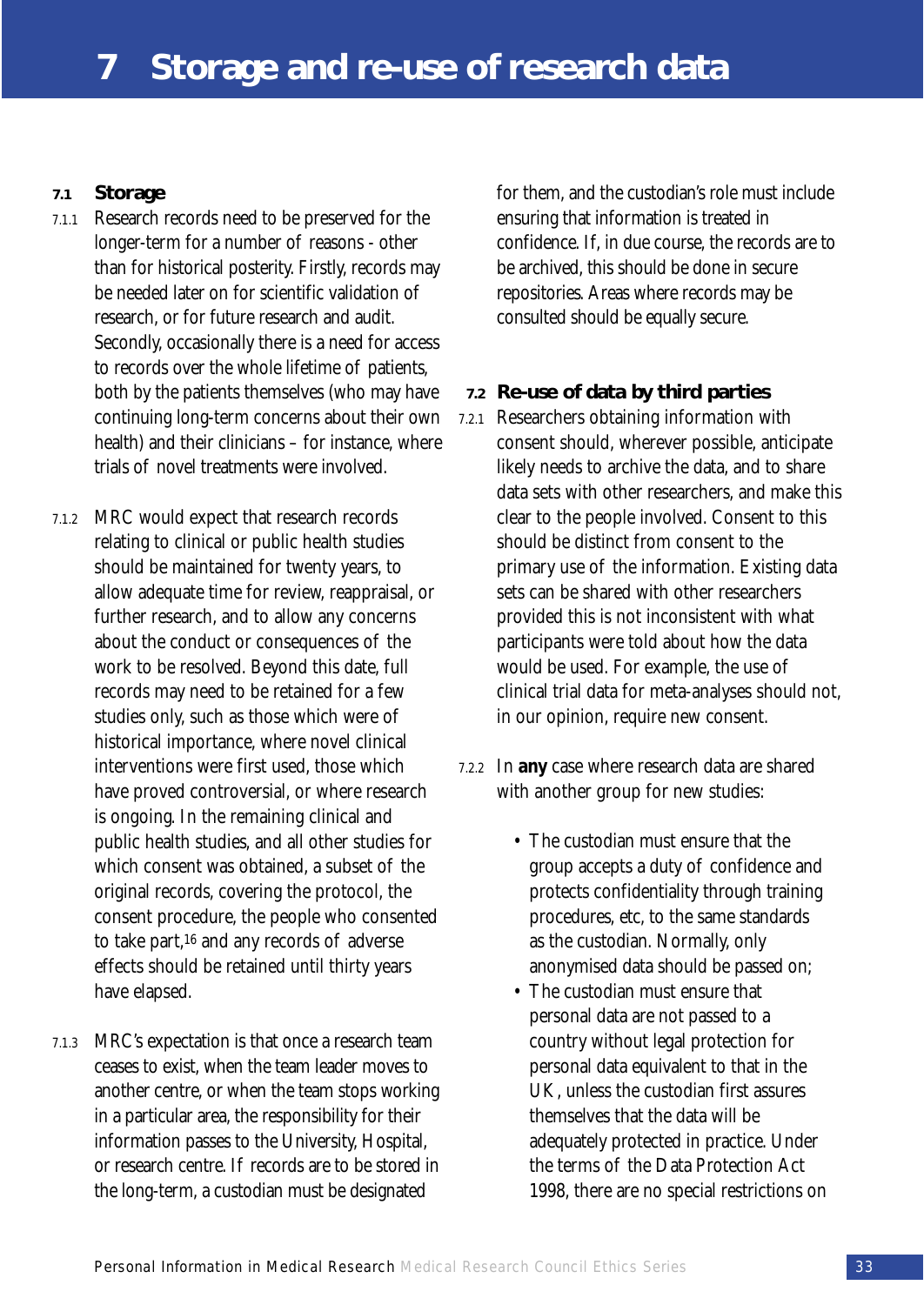transfers of identifiable data within the European Economic Area nations.17 Outside of the EEA - e.g. for data sent to the USA, or any developing country the custodian must either: remain able to control the use of the data transferred; anonymise the data; or obtain the individuals' explicit consent to send their data to another centre. Further details are available on the WebSite of the Office of the Data Protection Commissioner: www.dataprotection.gov.uk;

- The third party must not pass on the data to any other group;
- Individuals may not be re-contacted except *via* their doctor, or, in the case of cohorts who have given consent, the original research group. Re-contacting individuals involved in past studies requires some sensitivity, as this may cause anxiety and – with the march of time – people may not wish to have a reminder from the past. Re-contacting should therefore only be carried out if it is absolutely necessary, and only with LREC/MREC approval. It should be made clear in the information and consent documents that information from one study may be used in later studies;
- LREC/MREC approval is needed for any use of identifiable data, and for any unidentifiable data taken from NHS records not already in the public domain;
- LREC/MREC approval is not needed for re-use of unidentifiable data obtained directly from study participants, or for re-analysis, by any research group, of unidentifiable data

from previous research;

• Where the research group that conducted the study no longer exists, the custodian of the data must ensure that the same standards are applied, and that LREC/MREC approval is obtained where necessary.

#### **Notes**

- **16 Unless the study used anonymised and unlinked information.**
- **17 These are: Austria, Belgium, Denmark, Finland, France, Germany, Greece, Iceland, Ireland, Italy, Liechtenstein, Luxembourg, Netherlands, Norway, Portugal, Spain, Sweden and the UK.**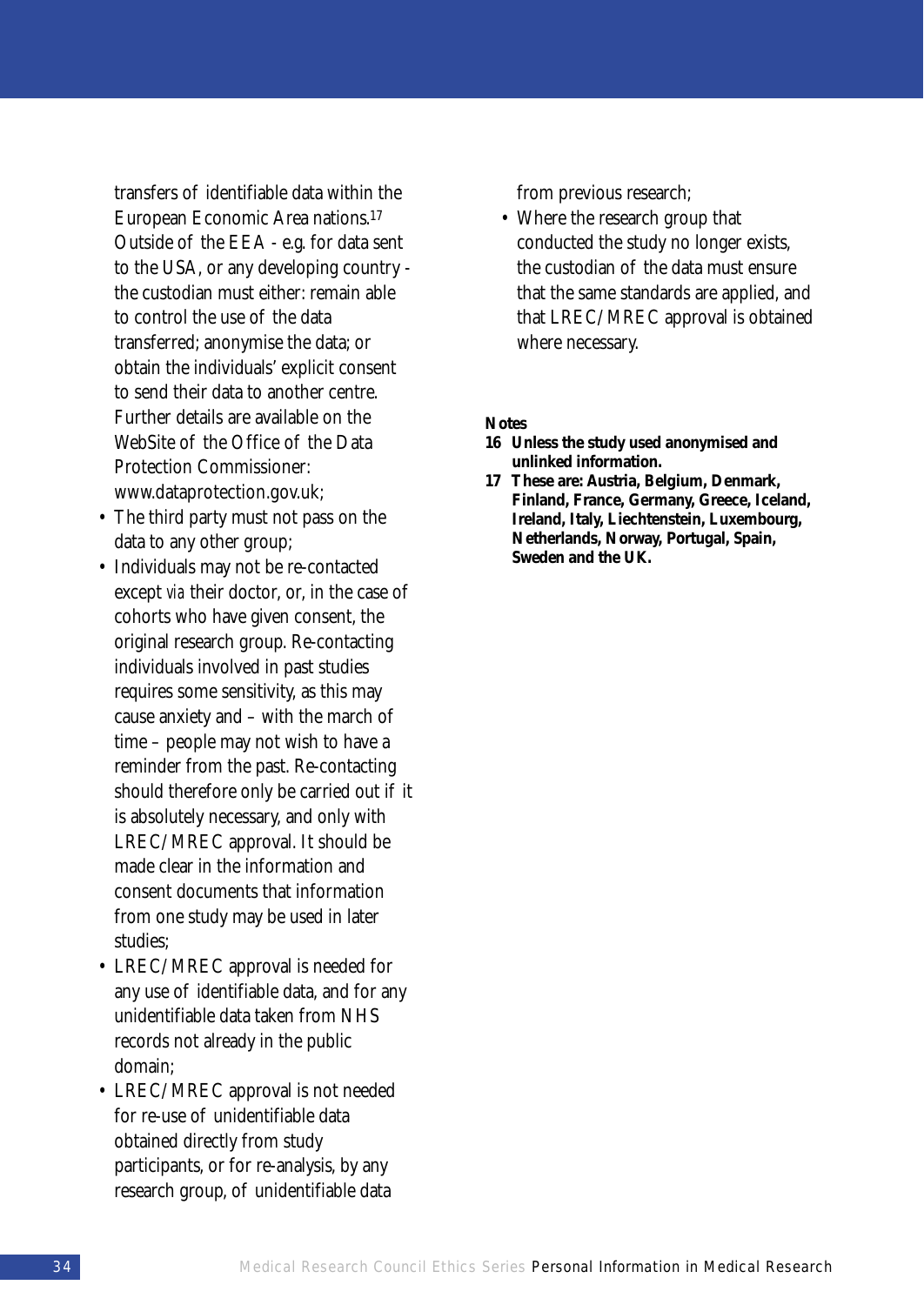#### **Patient leaflets and notices 8.1**

The Department of Health guidelines *Protection and Use of Patient Information* (1996) provide advice on informing patients and a model notice that can be adapted to suit local needs. Centres active in research will normally wish to include some additional specific information about their research in patient leaflets. This could cover: the reasons for research: the fact that Universities (or other research organisations) work closely with the hospital or practice and regularly receive information; the main sources of funds for the research; that research is independently reviewed; and that all research staff have the same duty of confidence as the health professionals caring for them. Patients should also be told whom to contact if they have any concerns. 8.1.1

#### **Consent procedures 8.2**

- Where patients are asked to participate in any clinical study, the patient information sheet must directly refer to the treatment of personal data, and explain: 8.2.1
	- who will have access to their data;
	- the confidentiality of the data (including reference to coding / anonymisation if necessary);
	- what will happen to the data once the study is complete.
- Where information is being gathered for 8.2.2 large scale or long-term studies, such as cohort studies, the information provided may need to include all or some of the following, depending on the nature of the study and the commitment the person is being asked to make:
- the types of studies the records or health data may be used for and the conditions that may be investigated;
- who will be responsible for custodianship of the information (normally this will be the person in charge of the study and/ or the principal investigator) and to what organisation they belong;
- the arrangements for protecting the patient's confidentiality;
- who will have access to the data;
- the uses to which the data will be put;
- whether and how the individual or their doctor will be contacted again;
- the arrangements for actively feeding back information to participants, or providing access to research results;
- (if relevant) that anonymised and unlinked data may be passed on to other researchers;
- that they may ask to see the information held about them and withdraw from the study at any time (if the study design allows data linkage);
- who to contact if they have any concerns about the use of their data;
- what happens to the data once the study is complete;
- how they will find out about any change in the study's direction or custodianship.
- 8.2.3 If it is expected that data apart from anonymised and unlinked data - may be used in other, secondary studies, the information may need to explain as well:
	- any possible impact of secondary studies on their interests;
	- how they can find out about secondary studies;
	- what sorts of information might be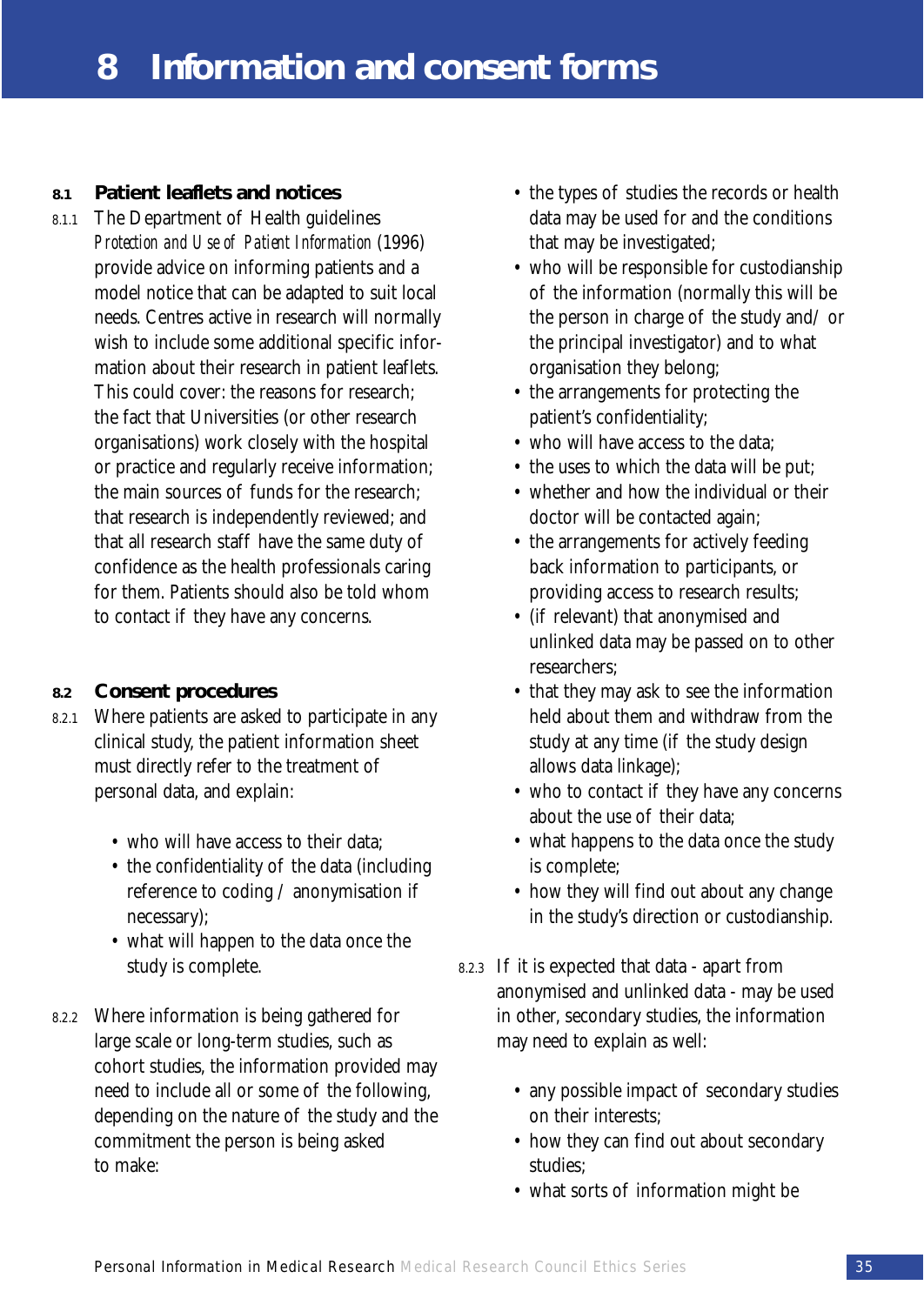passed to others, under what conditions;

• that secondary studies would have to be approved by an ethics committee.

#### **Notes**

**18 Further advice information and consent forms can be found in the MREC Guidelines for Researchers on Patient Information Sheets**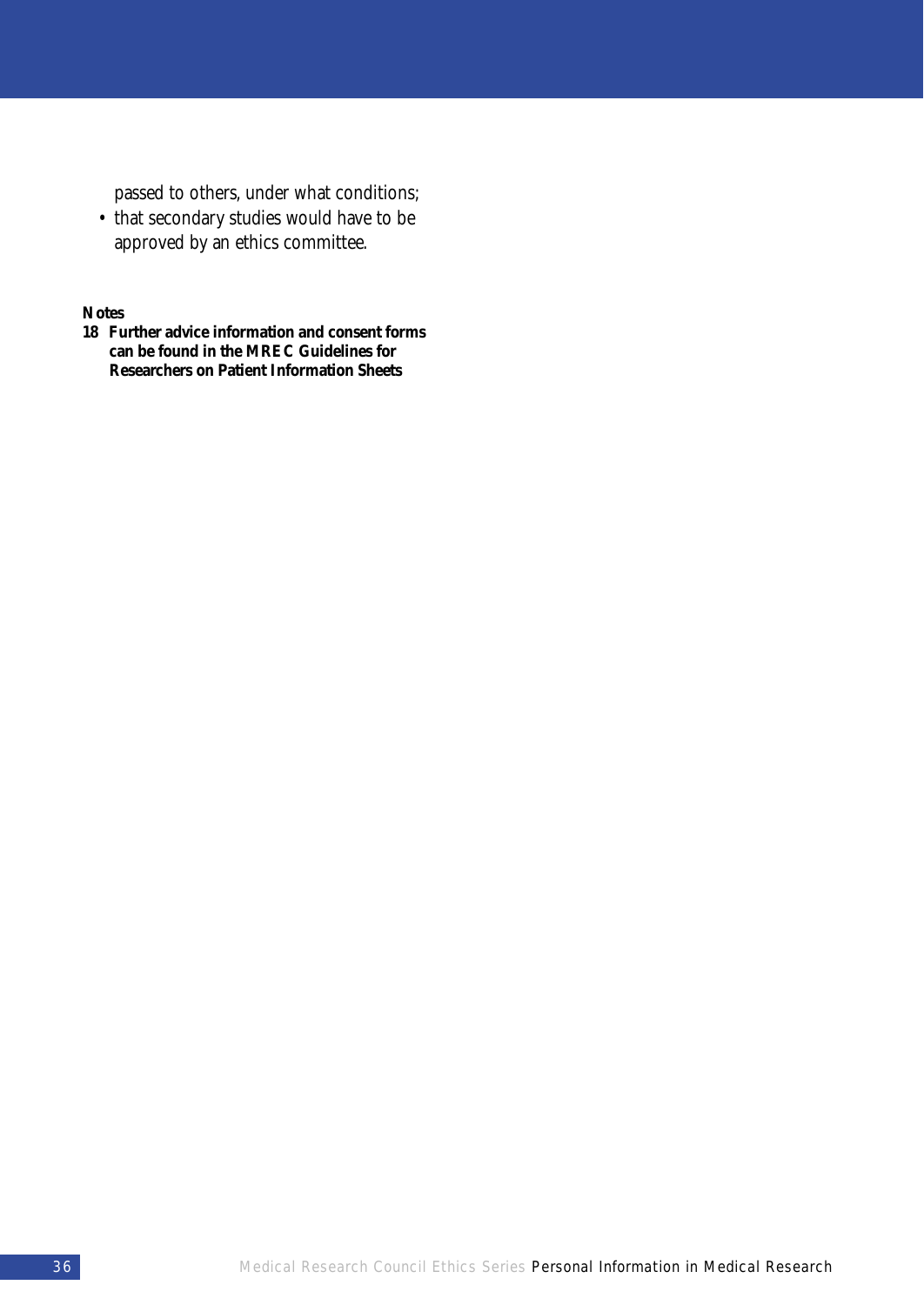# **Annex 1 Checklist for records-based research**

## **Context**

- Is the study based on a group of patients, or a data set, for which consent has already been obtained?
- Could the study (or parts of it) be done with consent ?
- How well informed are patients in the hospitals / practices about how their information is used? What would they reasonably expect? Have they had an opportunity to express any concerns?

# **Justification for the study**

- How sensitive is the information involved? Are there any particular risks of harm or distress?
- What impact, if any, could the study findings have on the people involved?
- Do the benefits outweigh any foreseeable risks?
- If consent to the study is impracticable, do its potential benefits to people, as individuals or as members of society, outweigh the infringement of confidentiality, and any risks of harm or distress?

# **Conduct of the study**

- If people are being approached, when are they being approached and why?
- If people are being approached, will they get adequate explanation of motives and safeguards, and of their right to opt out. Will it be clear to them that the doctor responsible for their care supports the approach?
- Will the information be anonymised (linked or unlinked) or encoded, and if so at which stage in the project?
- What people will have access to personal information during the study? Have they been made formally aware of their duty of confidence, and suitably trained?
- Do procedures for day to day work, electronic data security, and records storage offer adequate protection for personal information?
- What sorts of findings are likely, and what arrangements are there for these to be fed back to the people involved if appropriate?
- What will happen to the data after the study is complete?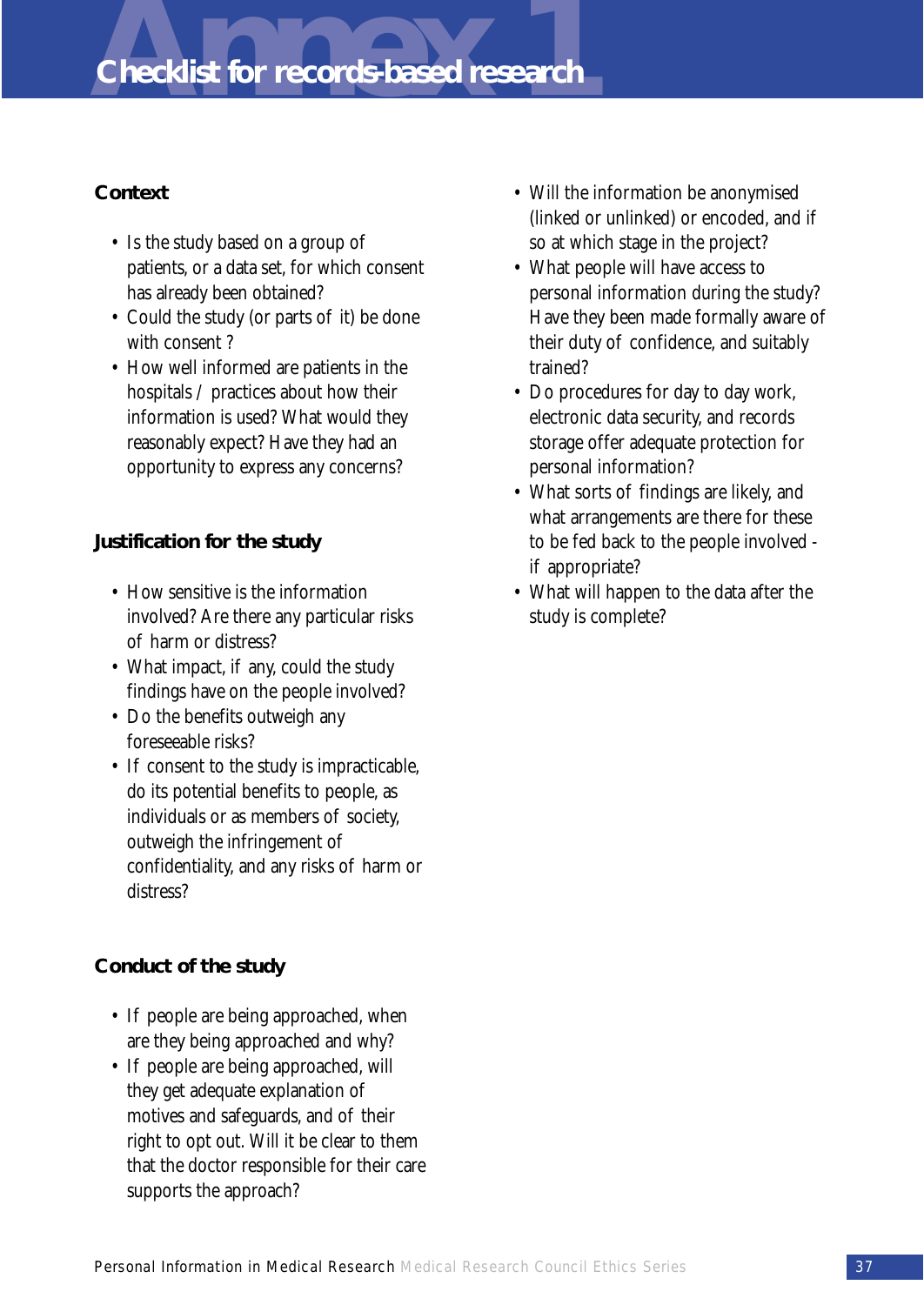- A All health professionals have both a responsibility to protect their patients' confidentiality, and a responsibility for supporting high quality, ethical, research which is likely to benefit their patients as members of the UK public, in the longer term. Health professionals, and especially those involved in research, should ensure that patients are provided with effective information about how medical records are used, and why this is important. This should limit the occasions when responsibilities to patients and to research appear to conflict.
- B Health professionals are personally responsible for assuring themselves that their use of confidential information is justified, that practical safeguards to protect confidentiality are in place, and, in particular, that Research Ethics Committee approval has been obtained. They should remember that the ultimate responsibility for protecting their patients' legal rights and *their employer's* interests lies with them, and should ensure they are familiar with guidance from the GMC and other bodies.
- C Doctors should normally:
	- write a letter to patients when they are first asked to participate in the study;
	- ensure they know which patients will be involved, and provide researchers with any advice about patients' circumstances that will help them avoid causing worry or distress. Doctors may sometimes need to advise against approaching a particular individual, without necessarily giving

any reason if the reason is itself confidential. This is especially important if the patients will be asked to consent to any physical examination or invasive procedures;

- ensure they are familiar with the design of the study and the safeguards, and able to answer patients' queries, even though the researchers may be the normal contact point for participants;
- when they can do so effectively, and it is consistent with the study design, doctors should anonymise *(linked or unlinked)* the information before passing it on to researchers.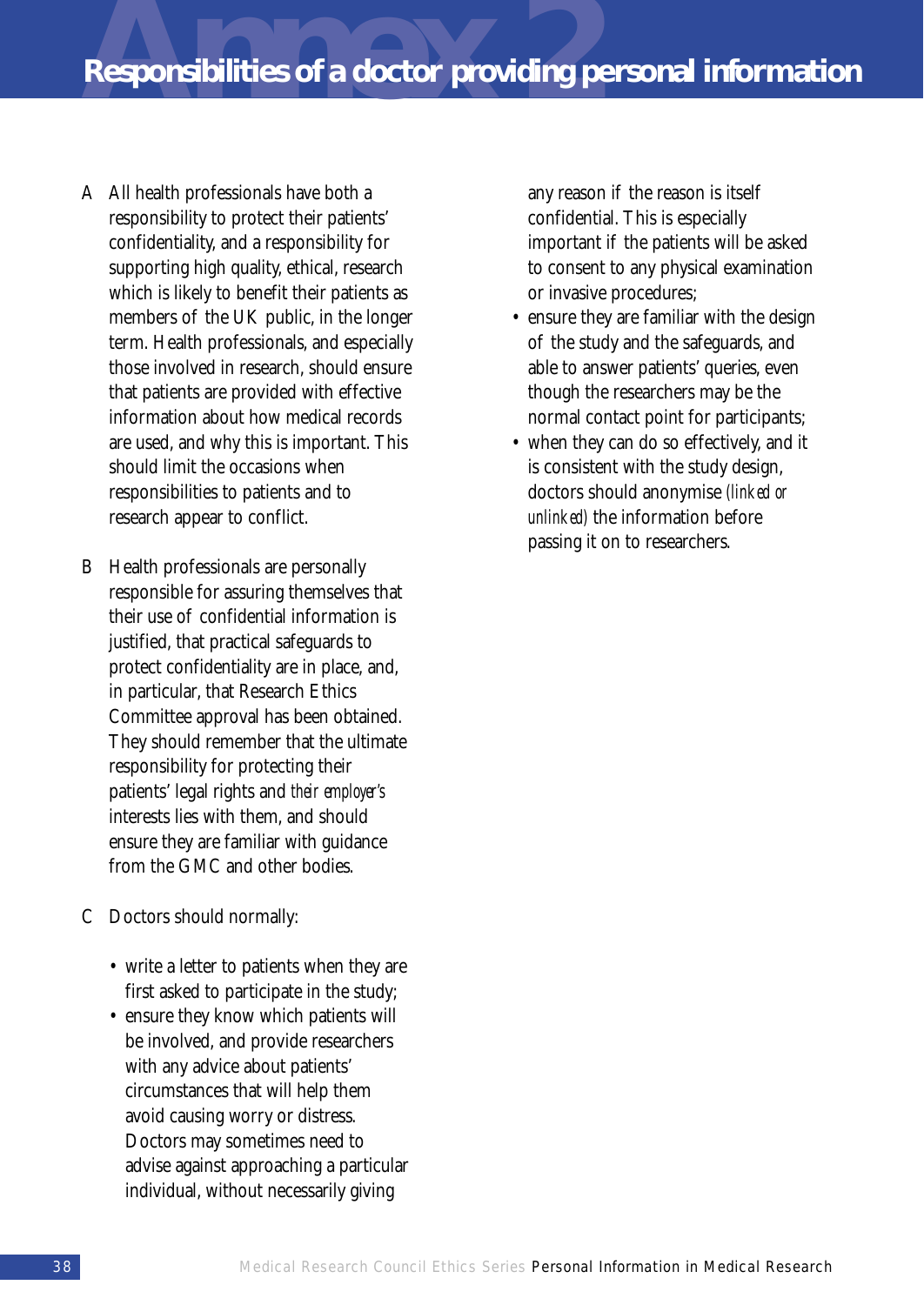### **Data Protection Principles**

- A The 1998 Act, like its predecessor, is based around a set of core principles.
	- **1 Personal data shall be processed fairly and lawfully and, in particular, shall not be processed unless: (a) at least one of the conditions in Schedule 2 is met, and (b) in the case of sensitive personal data, at least one of the conditions in Schedule 3 is also met.**
	- **2 Personal data shall be obtained only for one or more specified and lawful purposes, and shall not be further processed in any manner incompatible with that purpose or those purposes.**
	- **3 Personal data shall be adequate, relevant and not excessive in relation to the purpose or purposes for which they are processed.**
	- **4 Personal data shall be accurate and, where necessary, kept up to date.**
	- **5 Personal data processed for any purpose or purposes shall not be kept for longer than is necessary for that purpose or those purposes.**
	- **6 Personal data shall be processed in accordance with the rights of data subjects under this Act.**
	- **7 Appropriate technical and organisational measures shall be taken against unauthorised or unlawful processing of personal**

**data and against accidental loss or destruction of, or damage to, personal data.**

**8 Personal data shall not be transferred to a country or territory outside the European Economic Area unless that country or territory ensures an adequate level of protection for the rights and freedoms of data subject in relation to the processing of personal data.**

*Personal data means "data which relate to a living individual who can be identified (a) from those data), or, (b) from those data and other information which is in the possession of, or is likely to come into the possession of, the data controller."*

*The "data controller" is "a person who (either alone or jointly or in common with other persons) determines the purposes forwhich, and the manner in which any personal data are, or are to be, processed."*

B The "sensitive data" referred to in the first principle includes all information relating to a person's physical or mental health or condition, sexual life, racial or ethnic origin, religious or *political beliefs,* trade union membership, or (alleged) crimes. The references to processing data "fairly and lawfully" draw in the concept of "fair processing" (such as ensuring people are not deceived as to the reasons why information is being collected from them) and also mean that anything which is unlawful under Common Law, cannot be acceptable under the Act.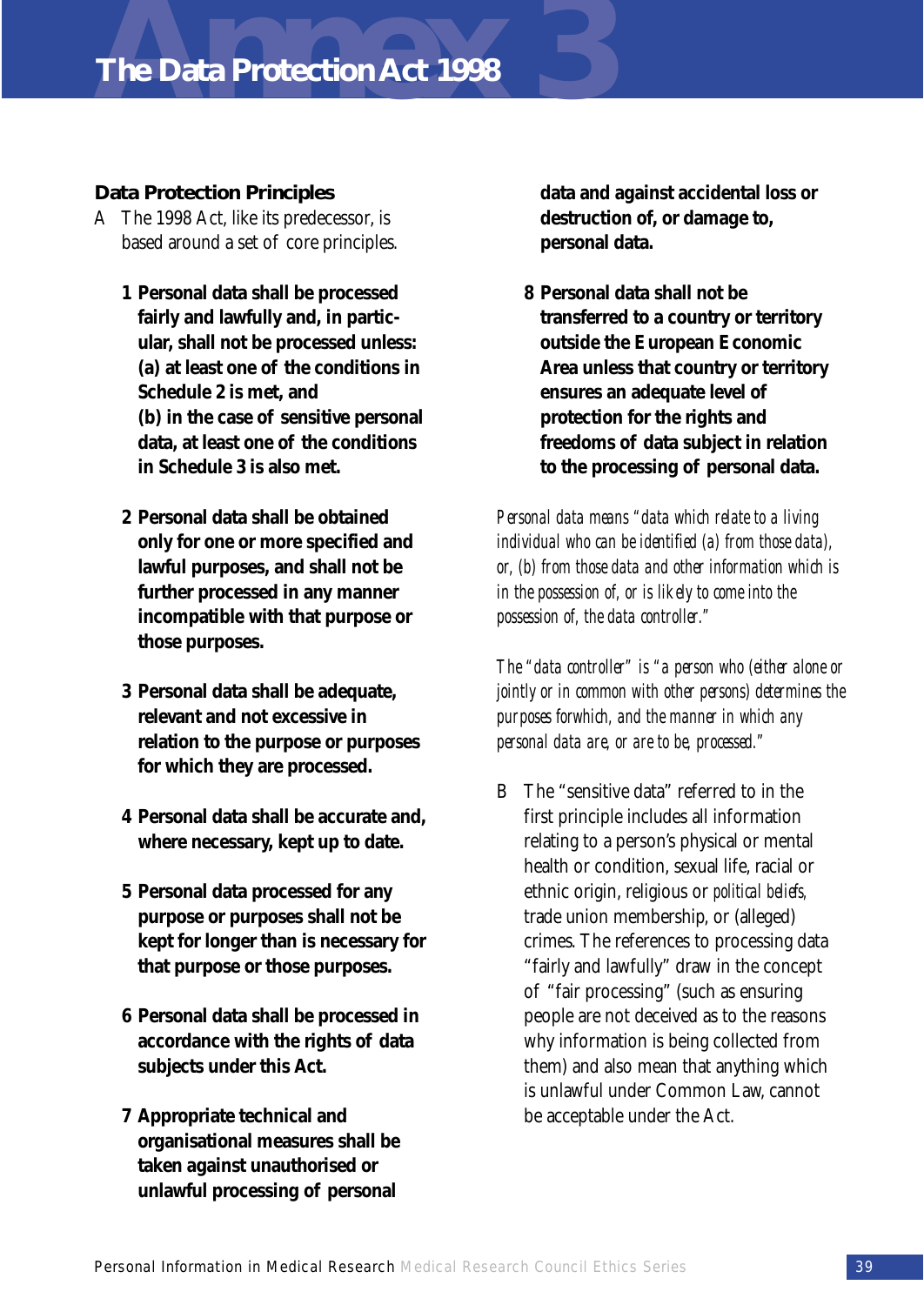C Ordinary personal data cannot be processed unless: (The conditions listed below are those most likely to be relevant).

### *Schedule 2*

- **1 The data subject has given his consent to the processing.** *(or)*
- **4 The processing is necessary in order to protect the vital interests of the data subject.** *(or)*
- **5 The processing is necessary: (a) for the administration of justice […]**

**(d) for the exercise of any other functions of a public nature exercised in the public interest by any person.** *(or)*

**6 (1) The processing is necessary for the purposes of legitimate interests pursued by the data controller or by the third party or parties to whom the data are disclosed, except where the processing is unwarranted in any particular case by reason of prejudice to the rights and freedoms or legitimate interests of the data subject.**

**(2) The Secretary of Sate may by order specify particular circumstances in which this condition is, or is not, to be taken to be satisfied.**

#### *Schedule 3*

In addition, sensitive data cannot be processed unless:

**1 The data subject has given his explicit consent to the processing of** **the personal data.** *(or)*

- **8 (1) The processing is necessary for medical purposes and is undertaken by :**
	- **(a) a health professional, or**
	- **(b) a personal who in the circumstances owes a duty of confidentiality which is equivalent to that which would arise if that person were a health professional.**

**(2) In this paragraph "medical purposes" includes the purposes of preventive medicine, medical diagnosis, medical research, the provision of care and treatment and the management of healthcare services.**

- D Use of data for medical research will normally be justifiable under Sections (1) or (6) of Schedule 2, and Sections (1) or (8) of Schedule 3. However, the fact that use of medical records is acceptable under these clauses of the Act does not necessarily mean it is lawful or fair: it also to be consistent with Common Law on confidentiality, and with general concepts of fairness.
- E The Act recognises that research work and statistical work often require information to be processed

in ways other than those for which it was collected, and that it is often unreasonable to expect members of the public to know about this processing, or to have the right to access the data. Research is given special exemptions in Section 33 of the Act.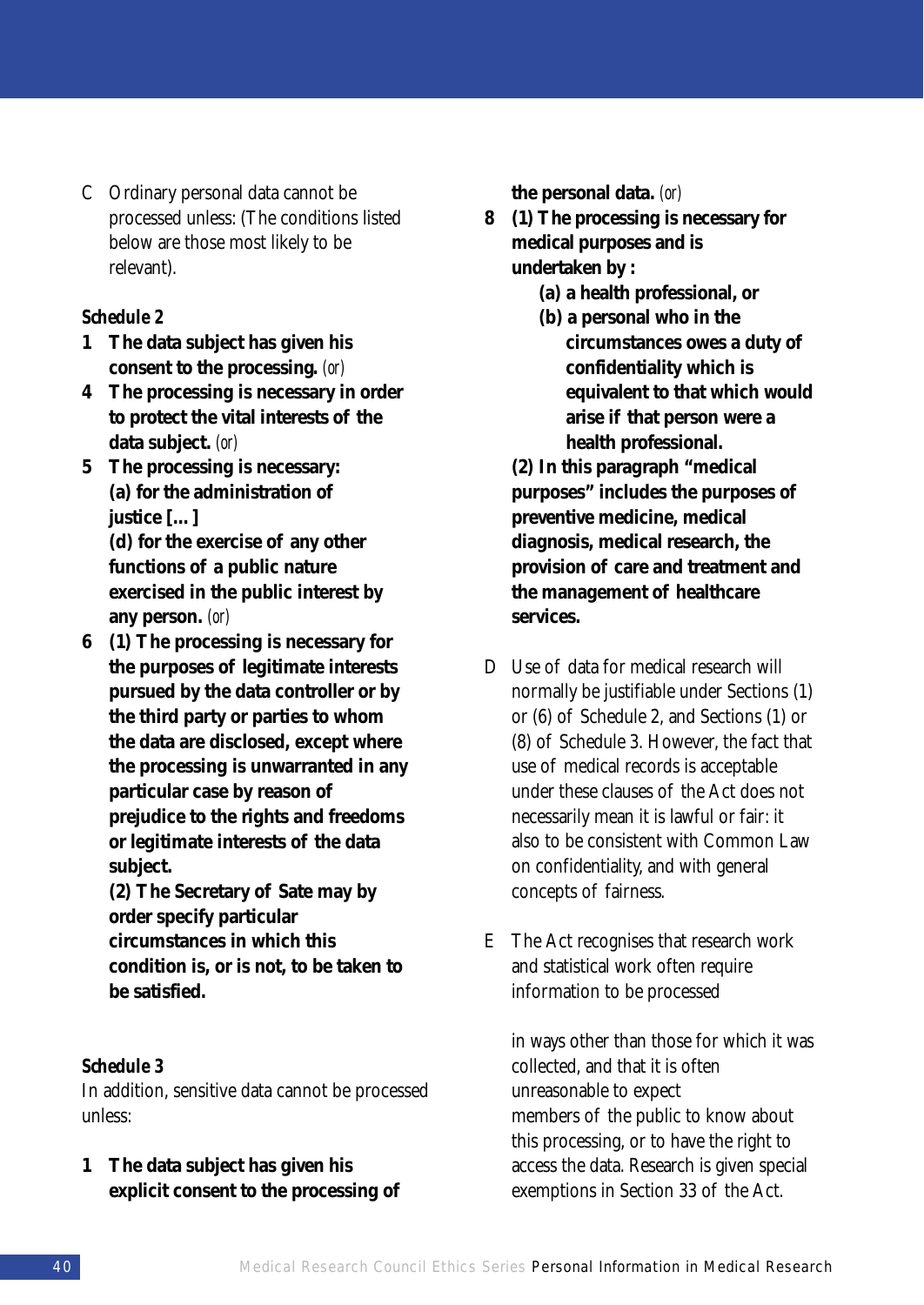### *Research, history and statistics*

- 33(1) In this section, "research purposes" includes statistical or historical purposes; "the relevant conditions" in relation to any processing of personal data means the conditions:
	- (a) that the data are not processed to support measures or decisions with respect to particular individuals, and
	- (b) that the data are not processed in such a way that that substantial damage or substantial distress is, or is likely to be, caused to any data subject.
- 33(2) For the purposes of the second data protection principle, the further processing of personal data only for research purposes in compliance with the relevant conditions, is not to be regarded as incompatible with the purposes for which they are obtained.
- 33(3) Personal data which are processed only for research purposes are exempt may, notwithstanding the fifth data protection principle, be kept indefinitely.
- 33(4) Personal data which are processed only for research purposes are exempt from section 7 if -
	- (a) they are processed in compliance with the relevant conditions, and
	- (b) the published results of the research or any resulting statistics are not made available in a form which identifies data subjects or any of them.

### *(Note: Section 7 of the Act deals with individuals' right to access the data that organisations hold on them)*

- 33(5) For the purposes of subsections (2) to (4) personal data are not to be treated as processed otherwise than for research purposes merely because the data are disclosed:
	- (a) to any person, for research purposes only
	- (b) to the data subject or a person acting on his behalf
	- (c) at the request, or with the consent, of the data subject or a person acting on his behalf
	- (d) in circumstances in which the person making the disclosure has reasonable grounds for believing that the disclosure falls within paragraph (a), (b), or (c).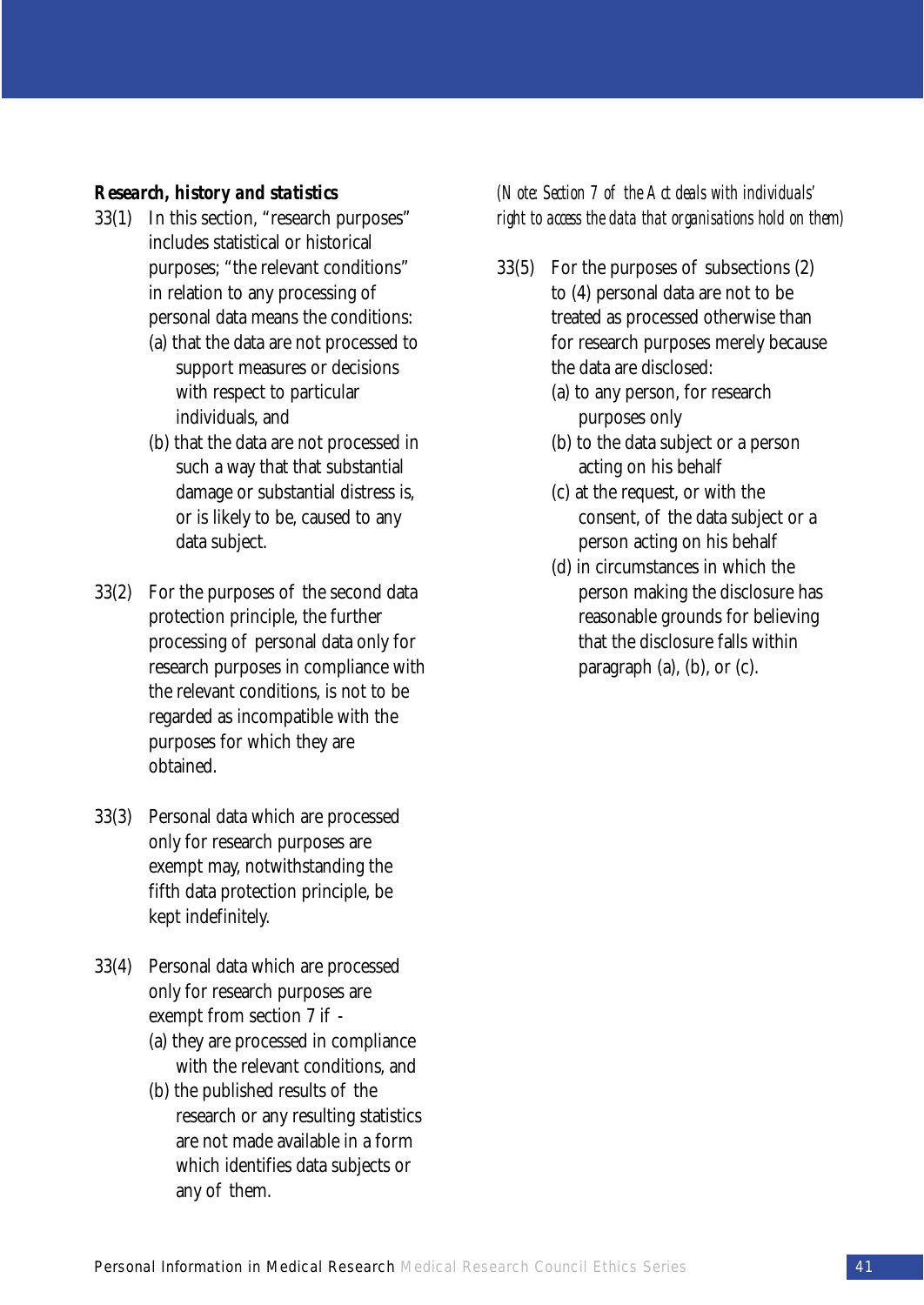The 1998 Act incorporates the rights and freedoms set out in the 1950 European Convention on Human Rights into UK law. The Act gives UK courts the authority to rule that existing or new UK laws are incompatible with these rights and freedoms. The Act makes it unlawful for a public authority, by its acts or failures to act, to conduct itself in a manner incompatible with the Convention. Courts can hear cases brought by people affected by the actions or inaction of public bodies, and can order public bodies to make redress or pay damages.

The interpretation of the Act in the UK will take account of previous rulings by the European Court of Human Rights.

The Convention covers matters such as:

- protection of property
- the right to life
- prohibition of torture
- prohibition of slavery and forced labour
- right to liberty and security
- right to a fair trial
- prohibition of punishments without legal foundation
- right to respect for private and family life
- freedom of thought, conscience and religion
- freedom of expression
- freedom of assembly and association
- the right to marry

The Act sets out situations in which laws can restrict these rights, for example to prevent civil disturbance or protect public health, and possible justifications for public bodies infringing these rights. In relation to the right to respect for private and family life, the Act states:

- 1 Everyone has the right to respect for his private and family life, his home, and his correspondence.
- 2 There shall be no interference by a public authority with the exercise of this right except such as in accordance with the law and is necessary in a democratic society in the interests of national security, public safety or the economic well-being of the country, for the prevention of disorder or crime, for the protection of health or morals, or for the protection of the rights and freedoms of others.

The confidentiality of medical information about a person is seen as an integral part of respect for privatand family life. Previous European cases dealing with disclosures of medical information in criminal cases and other areas have focussed on:

- whether the disclosure was in accordance with national law
- whether it was necessary
- whether it was proportionate (i.e. no greater than needed for the purpose).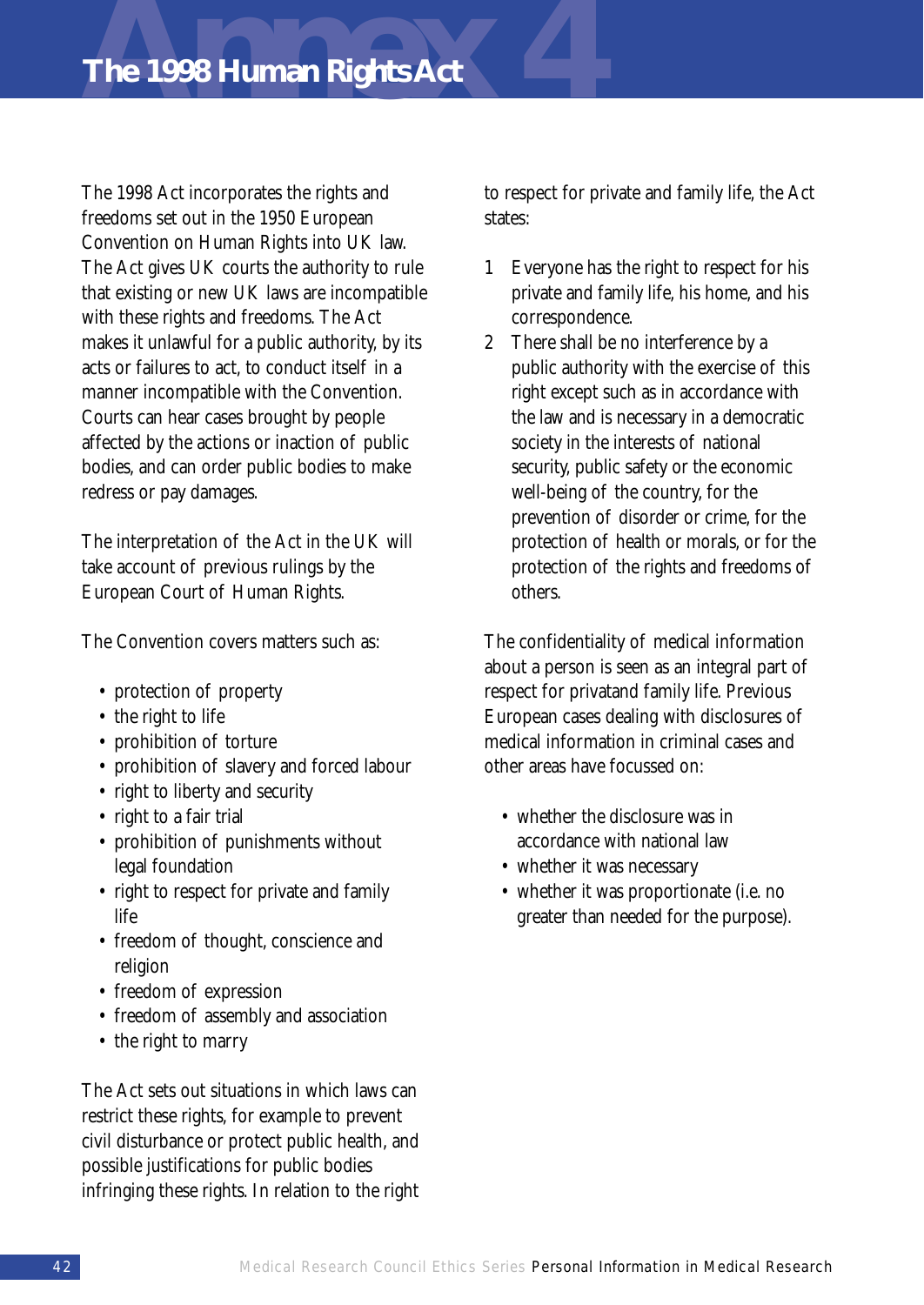Aside from the Data Protection Act 1998, there are other statutes and regulations on the disclosure of information:

- The NHS (Venereal Diseases) Regulations 1974 and the NHS Trusts (Venereal Diseases) Directions 1991, prevent the disclosure of any identifying information about a patient examined or treated for a sexually transmitted disease (including HIV and AIDS) other than to a medical practitioner (or to a person employed under the direction of a medical practitioner) in connection with and for the purpose of either the treatment of the patient and/or the prevention of the spread of the disease.
- The Human Fertilisation and Embryology Act 1990, as amended by the Human Fertilisation and Embryology (Disclosure of Information) Act 1992, limits the circumstances in which information may be disclosed by centres licensed under the Act.
- The Abortion Regulations 1991 impose obligations on medical practitioners who carry out terminations of pregnancy to notify the Chief Medical Officer and to provide detailed information about the patient. The Chief Medical Officer may then only disclose that information in accordance with the provisions of the regulations.

*Source:* 'For the Record: managing records in NHS Trusts and Health Authorities', *Health Service Circular HSC 1999/053 (March 1999)*.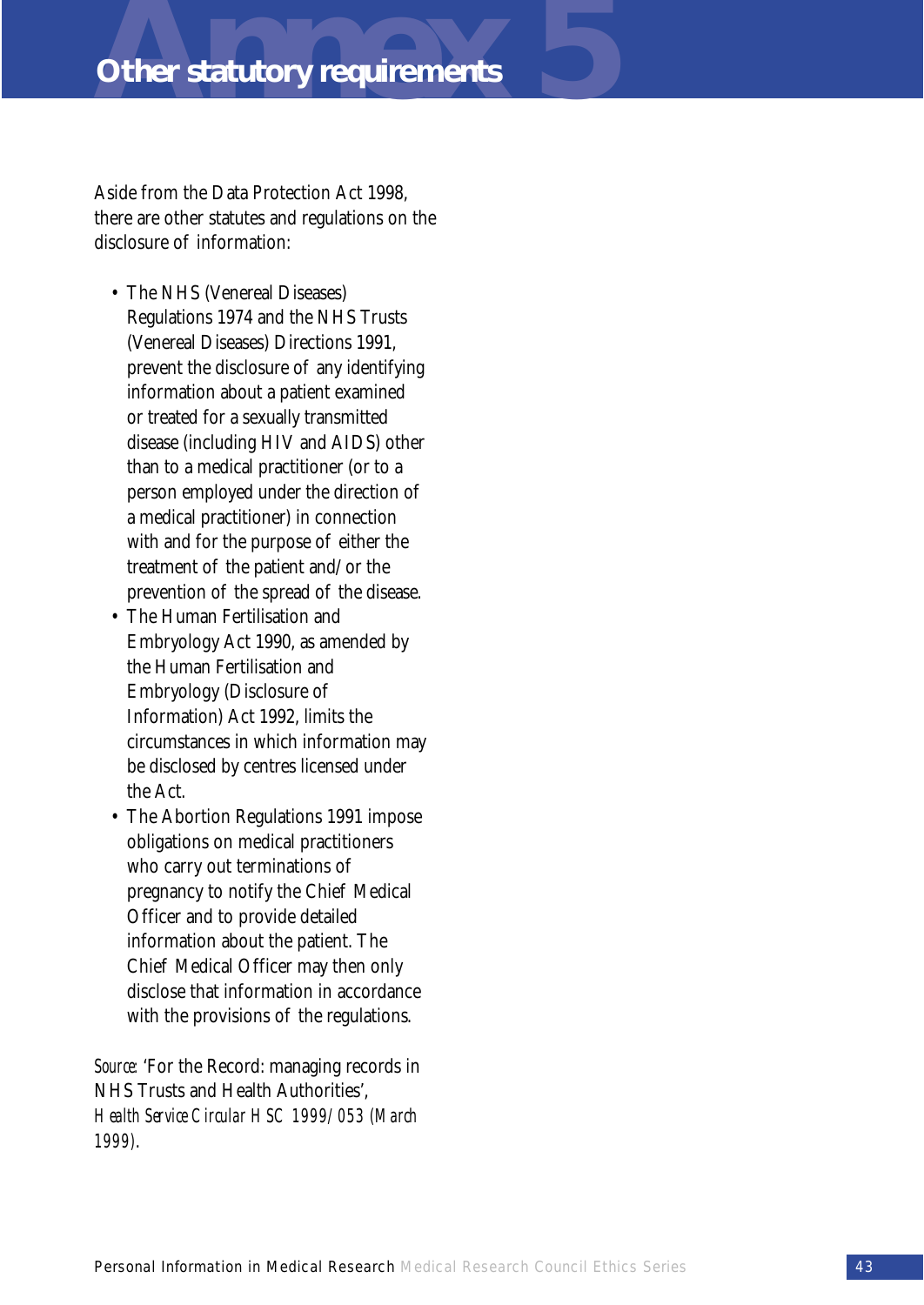# **Other publications in this series**

*The Ethical Conduct of Research on Children,* December 1991 (reprinted 1993). *Responsibility in the use of Animals in Medical Research,* July 1993.

*Responsibility in the use of Personal Medical Information for Research – Principles and Guide to Practice,* Prepared for Council's standing Committee on the Use of Medical Information for research, 1985. Reprinted with minor revisions as footnotes, September 1994. To be revised 2001.

*Principles in the Assessment of Medical Research and Publicising results,* January 1995.

*MRC policy and procedure for inquiring into allegations of scientific misconduct,* December 1997.

- *The Ethical Conduct of Research on the Mentally Incapacitated,* December 1991Reprinted August 1993.
- *Collections of Human Tissue and Biological Samples for Use in Human Research.* Available January 2001.